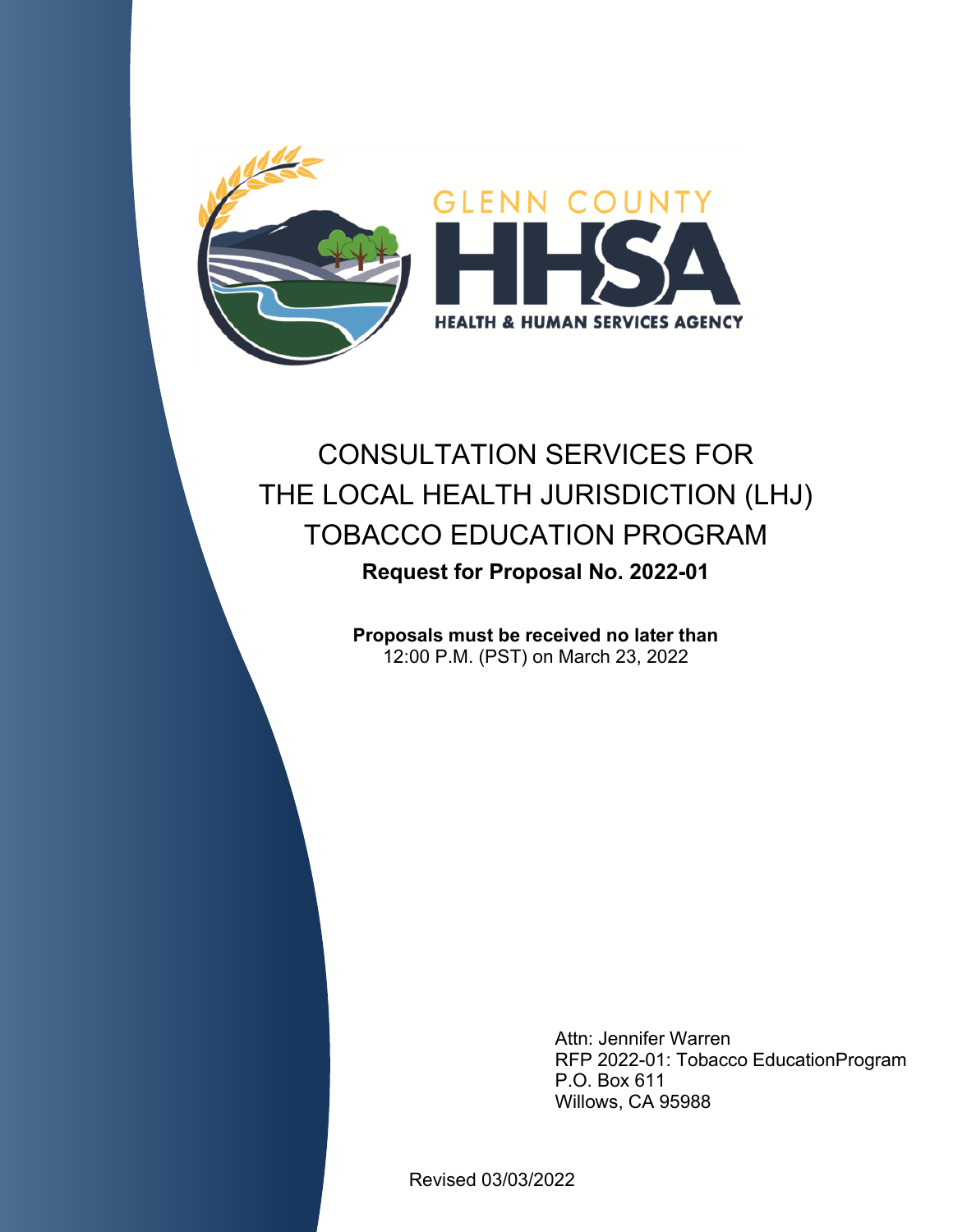## **TABLE OF CONTENTS**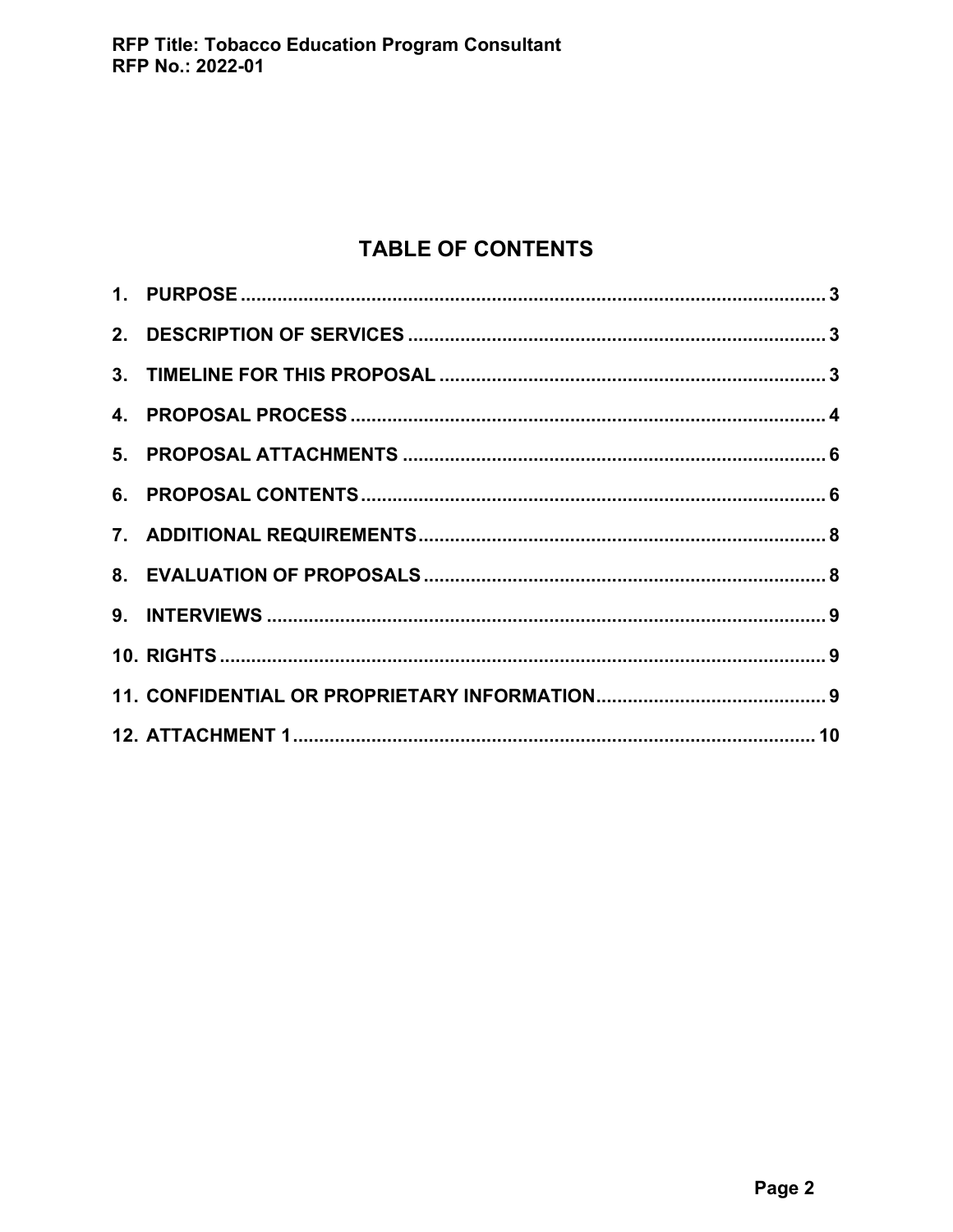## **REQUEST FOR PROPOSAL GLENN COUNTY HEALTH AND HUMAN SERVICES AGENCY CONSULTATION SERVICES FOR THE LOCAL HEALTH JURISDICTION (LHJ) TOBACCO EDUCATION PROGRAM**

## <span id="page-2-0"></span>**1. PURPOSE**

The purpose of this Request for Proposal (RFP) is to solicit and award a multi-year contract to a service provider for Consultation Services for the Local Health Jurisdiction (LHJ) Tobacco Education Program.

The Glenn County Health and Human Services Agency (HHSA/County) requests proposals from highly qualified consultants to assist the HHSA Tobacco Education Program staff on required program components and activities to ensure the Glenn County Tobacco Education Program operates with maximum efficiency.

## <span id="page-2-1"></span>**2. DESCRIPTION OF SERVICES**

The services are expected to be performed by the selected service providers upon contract start date through June 30, 2025. The Scope of Services is included within the Attachment 1 – Proposed Agreement.

## <span id="page-2-2"></span>**3. TIMELINE FOR THIS PROPOSAL**

HHSA has developed the following list of key events related to this proposal. All dates are subject to change at the discretion of the HHSA.

| <b>EVENT</b>                                      | <b>DATE</b>                     |
|---------------------------------------------------|---------------------------------|
| <b>Issuance of RFP</b>                            | February 25, 2022               |
| Deadline for RFP questions                        | March 9, 2022                   |
| Questions and Answers posted                      | March 16, 2022                  |
| Deadline for proposal submission                  | March 23, 2022 at 12:00PM, PST  |
| <b>Evaluation of RFP and Potential Interviews</b> | March 28, 2022 & March 29, 2022 |
| Notice of intent to award                         | March 30, 2022                  |
| Protest period                                    | March 30, 2022 to April 8, 2022 |
| HHSA response to protest                          | April 18, 2022                  |
| Board of Supervisors Approval of Consultant       | April 26, 2022                  |
| <b>Contract Start Date</b>                        | Upon Signature of HHSA Director |
| <b>Contract End Date</b>                          | June 30, 2025                   |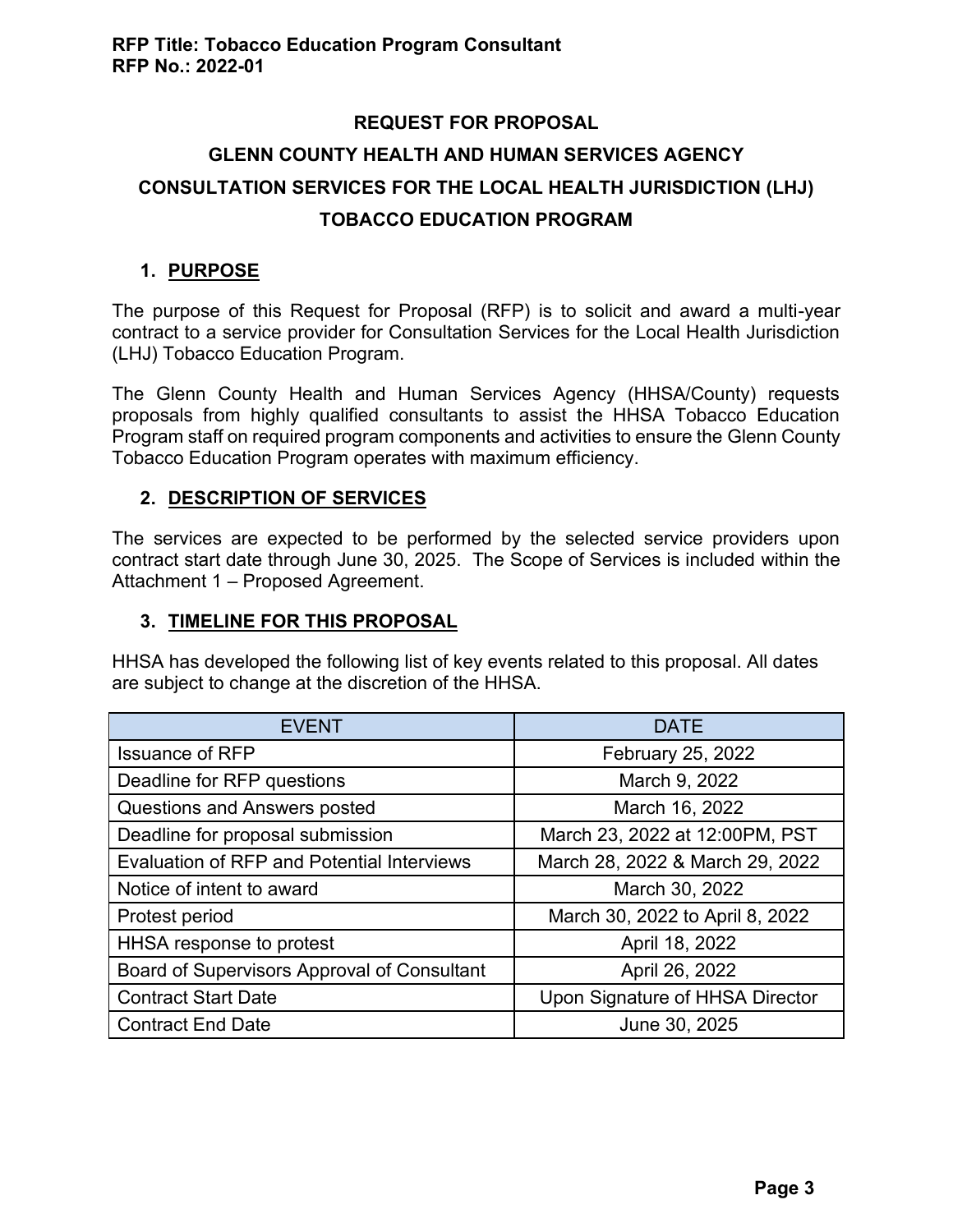## <span id="page-3-0"></span>**4. PROPOSAL PROCESS**

### **a) Period of Offer:**

Response to this proposal constitutes an irrevocable offer to the HHSA to perform according to the proposal specifications and the proposed contract for a period of not less than 120 days from proposal receipt.

#### **b) Proposals, questions, and protests should be addressed to:**

## **Proposals may be emailed, in PDF format to:**

[admin@countyofglenn.net](mailto:admin@countyofglenn.net) Subject: RFP 2022-01 Tobacco Education Program

#### **Or by overnight mail or dropped off at:**

County of Glenn Health and Human Resources Agency Attn: Jennifer Warren RFP 2022-01 Tobacco Education Program 420 E. Laurel St Willows, CA 95988

### **Or by US Mail to:**

County of Glenn Health and Human Resources Agency Attn: Jennifer Warren RFP 2022-01 Tobacco Education Program P.O. Box 611 Willows, CA 95988

#### **c) Bidders' Questions:**

Questions regarding the proposal should be submitted in writing or emailed. Questions will not be accepted by telephone, facsimile (FAX), or orally. The HHSA reserves the right to decline a response to any question if in the HHSA's assessment the information cannot be obtained and shared with all potential bidders in a timely manner.

A summary of questions submitted and the HHSA's responses will be provided on the Glenn County website at: <https://www.countyofglenn.net/govt/bids>

## **d) Submission of Proposals:**

All proposals are final after the filing deadline. No adjustments shall be permitted after that time. Any proposal received after the exact time specified for receipt will not be considered unless it is received before an award is made, and it is determined by the HHSA that the late receipt was due solely to mishandling by the HHSA after receipt at the designated address. The only acceptable evidence to establish whether a proposal is late or meets the exception listed above, shall be the time of receipt at the HHSA as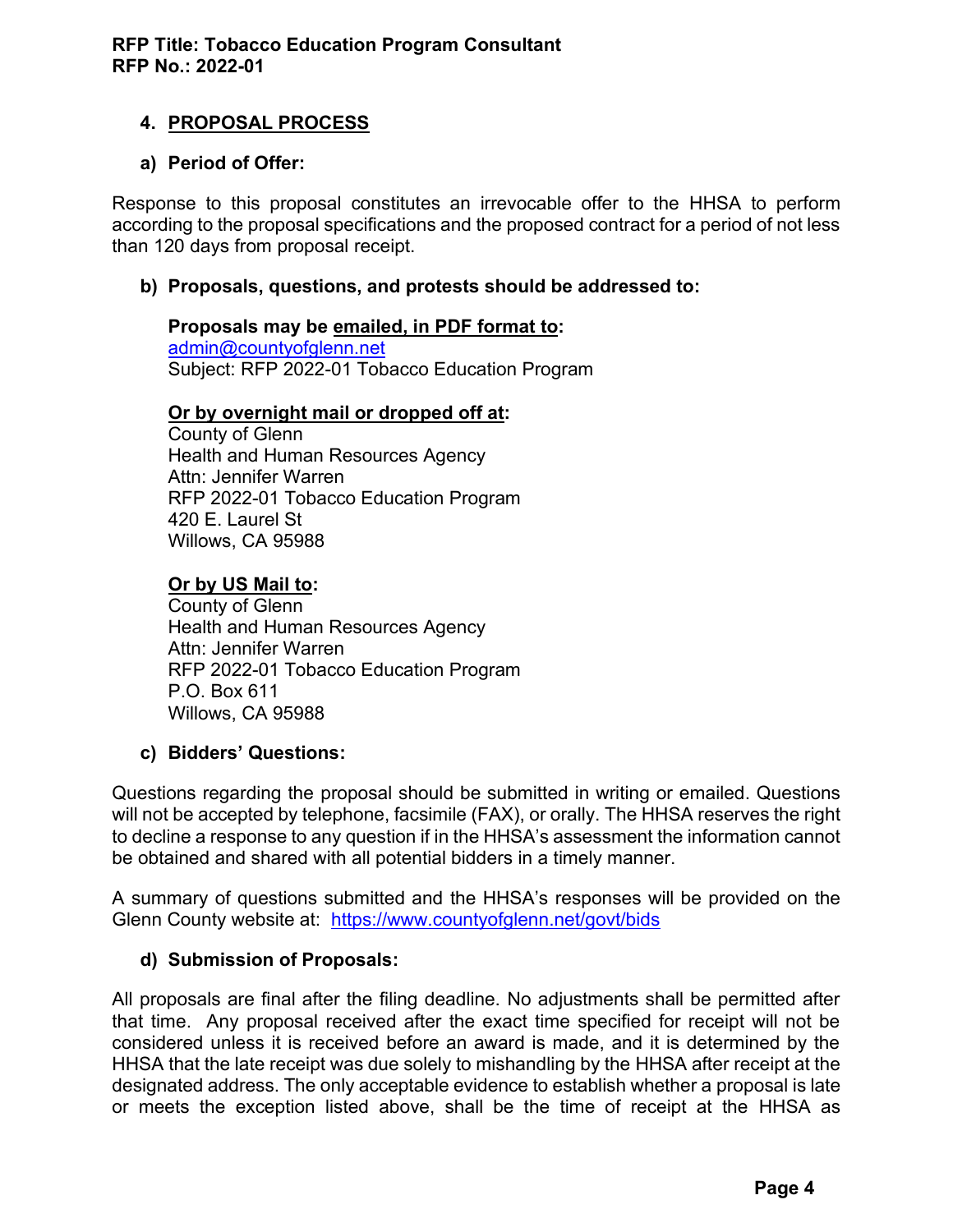#### **RFP Title: Tobacco Education Program Consultant RFP No.: 2022-01**

determined by the date stamp of the HHSA on the proposal wrapper or other evidence of receipt maintained by the HHSA.

All costs of the proposal preparation shall be the responsibility of the Proposer. All materials submitted in response to the proposal become the property of the HHSA and may be returned only at the HHSA's option and the bidder's expense.

#### **e) Proposal Review and Evaluation Criteria**

The HHSA Director, selected County staff, and selected interested professionals will evaluate the proposals to determine a responsive, responsible, and qualified Proposer approved by the HHSA. This Proposer shall:

- ❑ Possess the competency, experience and education required to effectively perform the duties as enumerated in the Agreement, attached as Attachment 1, and
- $\Box$  Complete the required services and deadline dates as outlined in Attachment 1, taking into consideration any additional business commitments, and
- $\Box$  Have no record of unsatisfactory performance, lack of integrity, or poor business ethics, and
- Be qualified and eligible to receive an award under applicable statutes and regulations, and
- $\Box$  Articulate a comprehensible approach to completing the required work, and
- ❑ Provide acceptable references.

The HHSA reserves the right to waive any proposal irregularity; however, this will not relieve the Contractor from full compliance with the bidding requirements if awarded the contract.

The HHSA reserves the right to reject any and all proposals, in whole or in part, as well as the right to issue similar proposals in the future.

After review of all proposals and a recommendation for award of contract is made, all Proposers shall be notified in writing of the recommendation.

Given that the expertise required for this proposal is highly specialized, the HHSA reserves the right to negotiate a contract with the successful bidder, including further negotiating the proposed scope of work, method of delivery, and amount of compensation.

#### **f) Contract Award:**

The contract award will not be based solely on price, but a combination of factors determined to be in the best interest of the HHSA submitted by a responsive, responsible,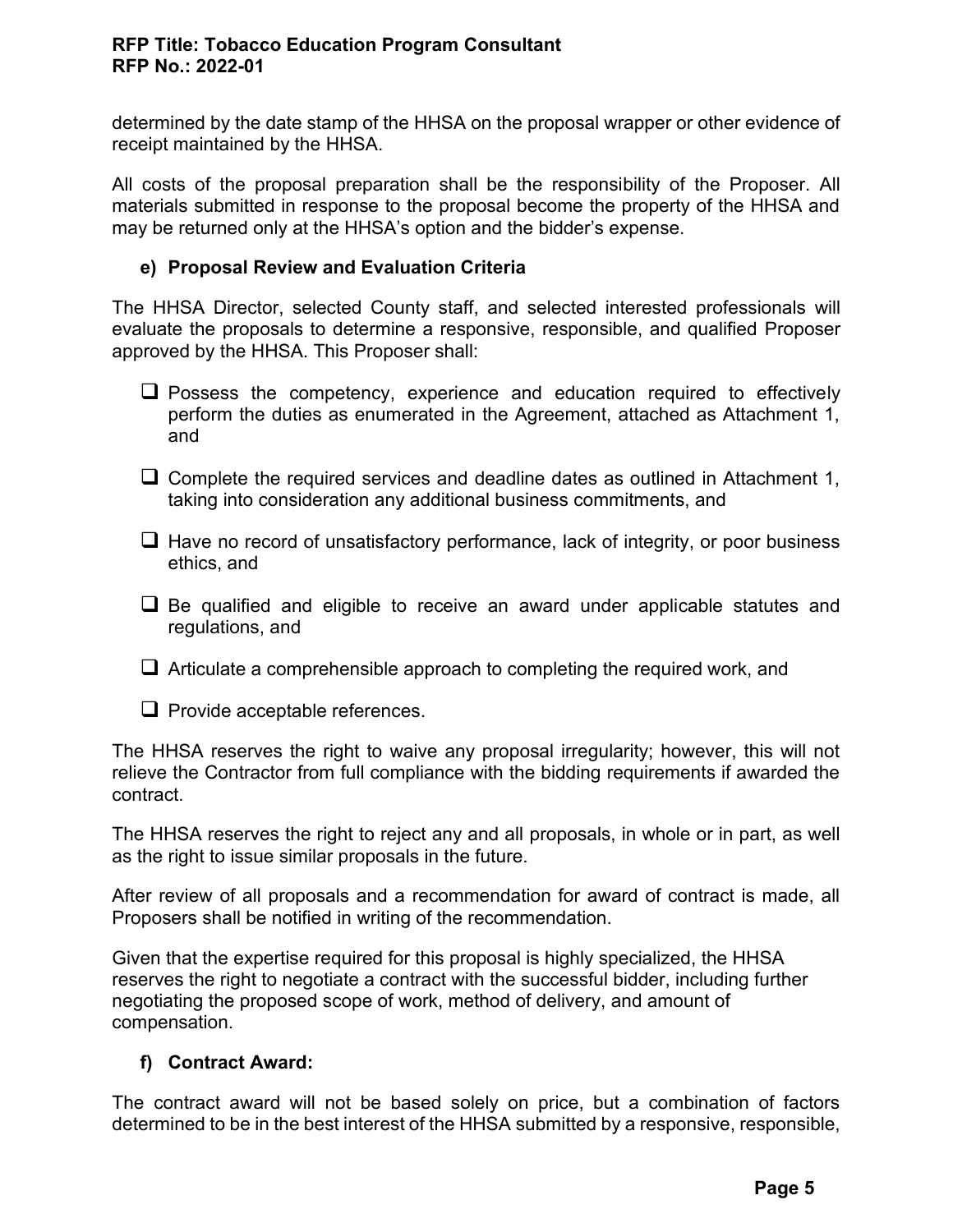#### **RFP Title: Tobacco Education Program Consultant RFP No.: 2022-01**

and qualified Proposer approved by the HHSA.

- ❑ The contract shall not take effect before being approved by the Glenn County Board of Supervisors.
- $\Box$  Payment for services under any contract resulting from this proposal is dependent upon the availability of County, State, and Federal funding.

## **g) Protests:**

Following notification to all Proposers of the recommendation for award of contract, protests may be submitted in writing to the HHSA. Protests shall be received within ten (10) calendar days immediately following the recommendation to award a contract. The HHSA shall consider any protest or objection regarding the award of the contract, providing it is submitted in the time period stated above.

Protests shall state the reason for the protest, citing the law, rule, regulation, or practice on which the protest is based. The HHSA shall respond in writing to the protestor within five (5) calendar days of the end of the protest period. The response shall include the final decision on the protest and the basis for the decision.

## <span id="page-5-0"></span>**5. PROPOSAL ATTACHMENTS**

| <b>ATTACHMENTS</b> | <b>DESCRIPTION</b>                                                |
|--------------------|-------------------------------------------------------------------|
| l Attachment 1:    | If selected, the person or entity submitting a proposal must      |
| Proposed Agreement | sign an Agreement agreeing to the County terms and<br>conditions. |

#### <span id="page-5-1"></span>**6. PROPOSAL CONTENTS**

The following information must be included in the proposal. A proposal lacking any of the following information may be deemed non-responsive.

#### **a) Title Page - the title page will include the following information:**

- ❑ Proposal title;
- ❑ Proposer's name/business name;
- ❑ Proposer's contact information (physical and electronic addresses, and telephone numbers);
- ❑ Name and contact information (physical and electronic addresses, and telephone numbers) for the person or persons (if different than above) who will be authorized to make representations for the Proposer;
- ❑ Signature of Proposer.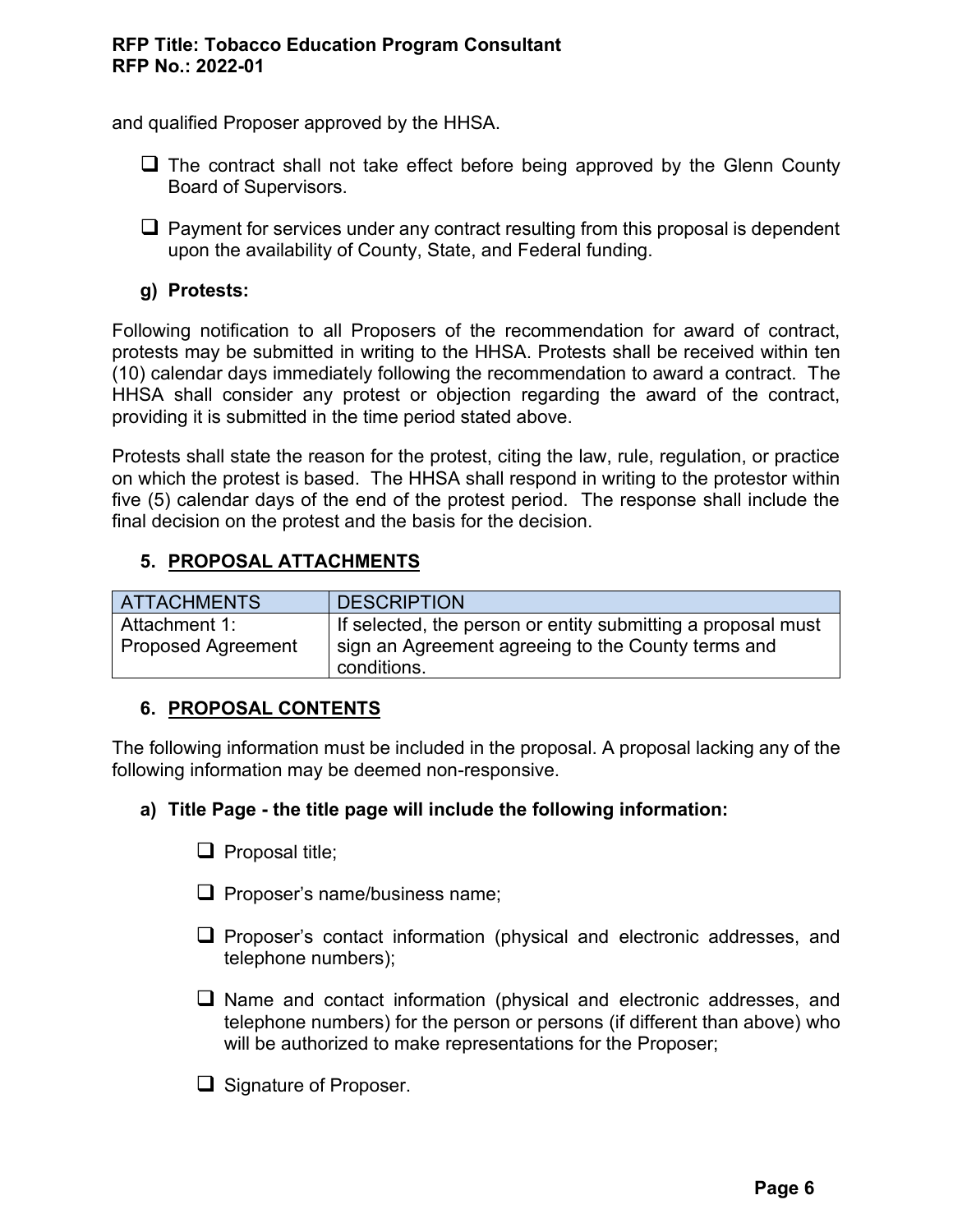### **b) Approach and Methodology:**

- ❑ Provide a narrative illustrating your organization's commitment and demonstrated ability to complete all components of all projects and services to meet the "Responsibilities of Contractor", as described in Attachment 1 "Agreement";
- ❑ Provide an hourly rate and an estimate of hours required per each component/activity identified in Proposer's Agreement (Attachment 1), under Scope of Services – Exhibit A.

### **c) Organization and Staffing Plan:**

- $\Box$  This section of the proposal must include information regarding the Proposer's proposed organizational structure, length of time in business, including experience, training and credentials; and
- $\Box$  Resumes for Proposer and Primary Staff. (Note-Upon award and during the contract period, if different personnel are assigned to work on the HHSA's project, the Proposer must submit staff's names, resumes, and qualifications before they begin work.); and

### **d) Experience and Qualifications:**

- ❑ Evidence of at least 5 years of successful experience in consultation services; and
- $\Box$  The Proposer must describe the methods that will be utilized to accomplish the proposed activities, and what deliverables are to be produced by the end of the contract period. Specifically, the Proposer should outline what methods will be used to obtain stakeholder engagement in the processes. Proposer should emphasize any relevant experience and may provide examples based on their experience with successfully completing similar or related activities; and
- ❑ Qualifications and Resumes Resumes must be included that describe background and experience in conducting the proposed activities. Proposal must describe the proposer's knowledge of the requirements necessary to render these services and describe professional qualifications and experience, including the proposer's ability and experience in conducting the proposed activities. Resumes must demonstrate training and experience necessary to successfully complete the proposed activities; and

❑ A sample of Proposer's previous work.

## **e) Acceptance of the Terms and Conditions:**

Attachment 1, Proposed Agreement, sets forth the Terms and Conditions.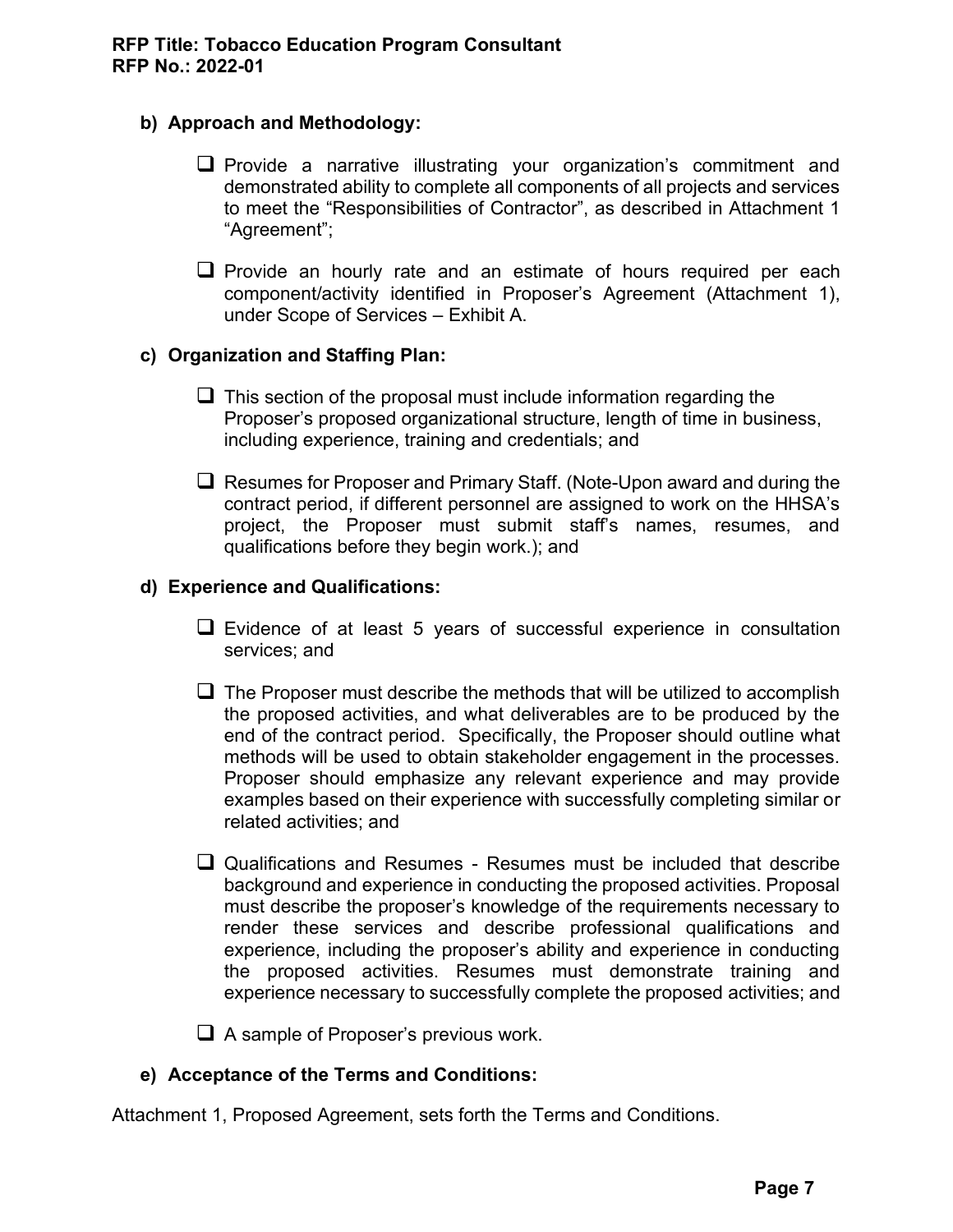Proposer must either indicate acceptance of the Terms and Conditions or clearly identify exceptions to the Terms and Conditions. An "exception" includes any addition, deletion, qualification, limitation, or other change. If exceptions are identified, the Proposer must provide an explanation or rationale for each exception and/or proposed change.

## **f) Other requirements:**

Proposer must include in its proposal:

❑ Copy of current business license; and

 $\Box$  If qualified - a copy of 8(a) Business Development Certification.

❑ Copy of Proposer's W-9 and current SAMS or DUNS number.

## **g) Costs:**

Include a description of estimated costs of Proposer, and the method in which these costs will be charged (if in addition to the hourly rate).

## <span id="page-7-0"></span>**7. ADDITIONAL REQUIREMENTS**

No facilities will be provided for the Proposer under this proposal. All office space will be the responsibility of the Proposer.

Proposers should provide at least **three** current professional references. The HHSA may check references provided by the Proposer.

Information for references must include the following:

❑ Organization name;

❑ Contact person name, address, and telephone number; and

❑ Dates and services that were performed.

## <span id="page-7-1"></span>**8. EVALUATION OF PROPOSALS**

The HHSA will assemble an Evaluation Team to evaluate each proposal. The team will consist of the HHSA Program Manager and other integral HHSA and County staff.

When the Evaluation Team opens each submission, they will check for the presence or absence of the required contents and determine if the Proposer demonstrated the ability to meet the qualifications outlined in the required Proposal Contents. Each proposal will be evaluated, ranked, and scored using the evaluation table below, with 100-points being the maximum points possible.

To be considered for the Award, each proposal must include criteria from each Evaluation Criterion category in the table below. Some categories are weighted more than others,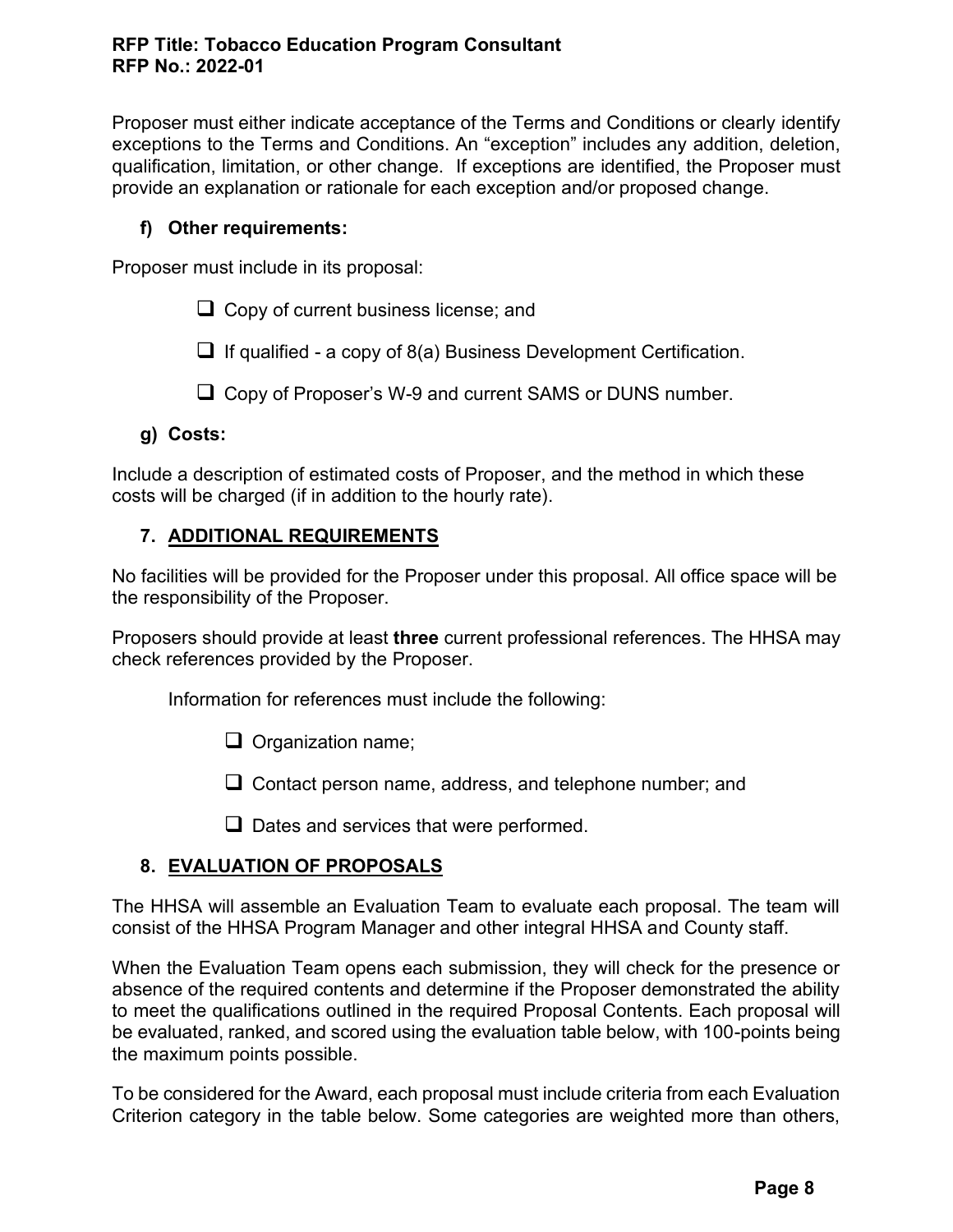#### **RFP Title: Tobacco Education Program Consultant RFP No.: 2022-01**

but all categories are considered necessary for the proposal to be technically acceptable. The highest scoring participants may be set up for an interview.

| <b>EVALUATION CRITERION</b>                                           | <b>PROPOSAL</b><br><b>REFERENCES</b> | <b>MAXIMUM</b><br><b>POINTS</b> |
|-----------------------------------------------------------------------|--------------------------------------|---------------------------------|
| <b>Title Page</b>                                                     | Page 6-7                             | 5                               |
| Approach and Methodology                                              | Page 7                               | 20                              |
| Organization and Staffing Plan                                        | Page 7                               | 20                              |
| <b>Experience and Qualifications</b>                                  | Page 7                               | 40                              |
| Acceptance of the Terms and Conditions &<br><b>Other Requirements</b> | Page 8                               | 5                               |
| Costs                                                                 | Page 8                               | 10                              |

## <span id="page-8-0"></span>**9. INTERVIEWS**

The HHSA may conduct interviews with Proposers to clarify aspects set forth in their proposals or to assist in finalizing the ranking of top-ranked proposals. The interviews may be conducted in person, by phone, or video conference. If conducted in person, interviews will likely be held at the HHSA's offices in Willows, California. The HHSA will not reimburse Proposers for any costs incurred in traveling to or from the interview location. The HHSA will notify eligible Proposers regarding interview arrangements.

## <span id="page-8-1"></span>**10.RIGHTS**

The HHSA reserves the right to reject any and all proposals, in whole or in part, as well as the right to issue similar proposals in the future. This proposal is in no way an agreement, obligation, or contract and in no way is the HHSA or Glenn County responsible for the cost of preparing a proposal. One copy of each proposal will be retained by the HHSA for official files and will become a public record.

## <span id="page-8-2"></span>**11.CONFIDENTIAL OR PROPRIETARY INFORMATION**

PROPOSALS ARE SUBJECT TO DISCLOSURE PURSUANT TO APPLICABLE PROVISIONS OF THE CALIFORNIA PUBLIC CONTRACT CODE. The HHSA will not disclose (i) social security numbers, or (ii) balance sheets or income statements submitted by a Proposer that is not a publicly-traded corporation. All other information in proposals will be disclosed in response to applicable public records requests. Such disclosure will be made regardless of whether the proposal (or portions thereof) is marked "confidential," "proprietary," or otherwise and regardless of any statement in the proposal (a) purporting to limit the HHSA's right to disclose information in the proposal, or (b) requiring the HHSA to inform or obtain the consent of the Proposer prior to the disclosure of the proposal (or portions thereof). Proposers are accordingly cautioned not to include confidential, proprietary, or privileged information in proposals.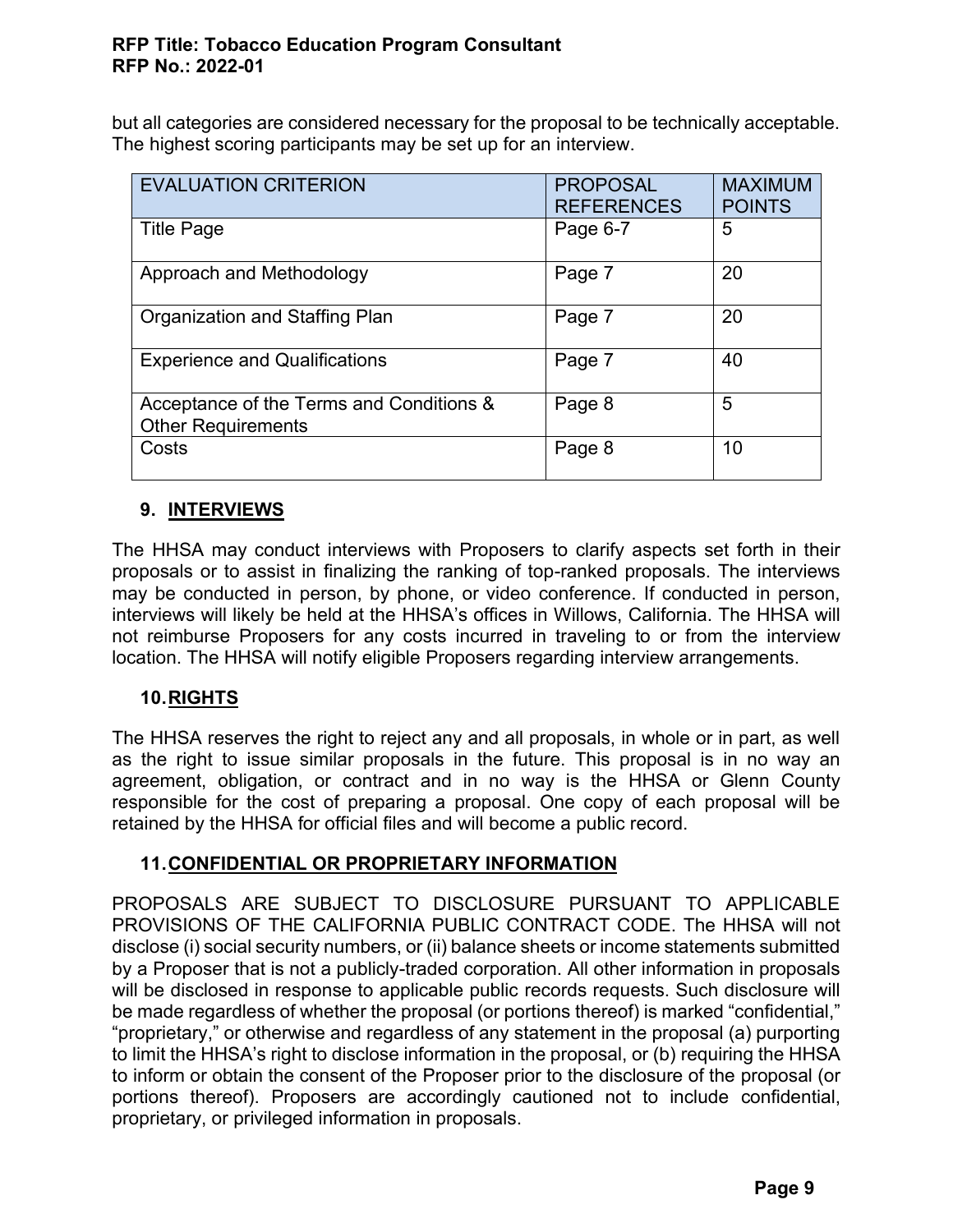**RFP Title: Tobacco Education Program Consultant RFP No.: 2022-01**

## <span id="page-9-0"></span>**12.ATTACHMENT 1**

**Proposed Agreement**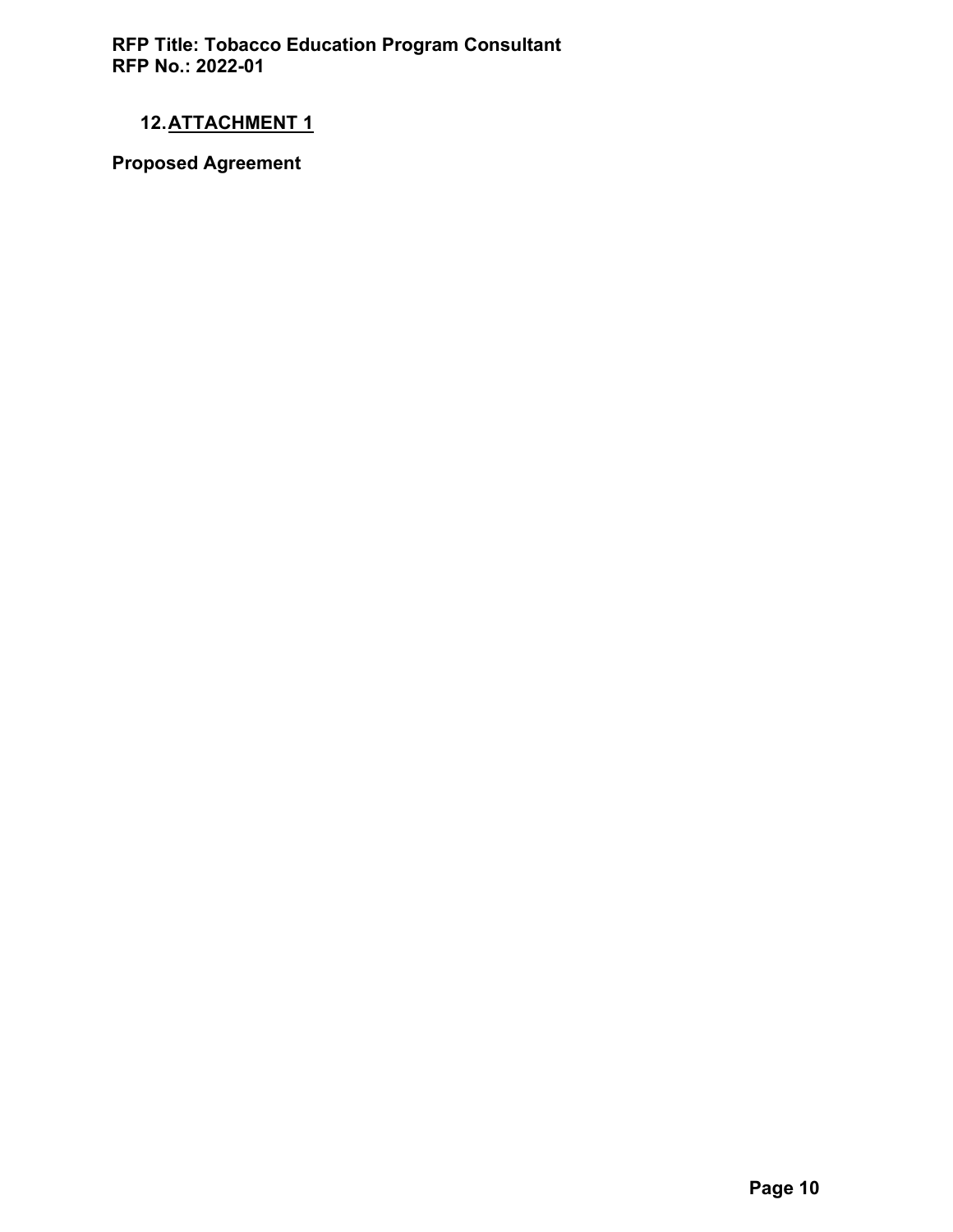#### **INDEPENDENT CONTRACTOR AGREEMENT FISCAL YEARS 2021-2025**

This Independent Contractor Agreement ("Agreement") is made and entered into this Date day, of Month Year, by and between Glenn County, a political subdivision of the State of California ("County"), and name of Contractor ("Contractor").

#### **RECITALS:**

A. County has determined that it is desirable to retain Contractor for the purpose of meeting the activities and deliverables of the Tobacco Education Program; and

B. Contractor represents that it possesses the qualifications, experience, and facilities necessary to perform the services contemplated herein and has proposed to provide those services; and

C. Contractor represents and warrants that Contractor is an independently established business entity formed as a [sole proprietorship, partnership, limited liability company, limited liability partnership, or corporation], that customarily provides services of the same nature as the services provided for County under this Agreement; and

D. Contractor represents and warrants that Contractor advertises these services to and contracts with entities other than County; and

E. Contractor represents and warrants that Contractor maintains a separate business location and has all required business licenses and tax registration, if any, in order to perform services under this Agreement; and

F. The County desires to retain Contractor to perform the proposed services.

County and Contractor agrees as follows:

#### **AGREEMENT:**

1. Scope of Services. Pursuant to Government Code Section 31000, County retains Contractor to perform all of the non-exclusive professional services described in Exhibit "A", which is attached hereto (attach Scope of Work as Exhibit A) and incorporated herein by this reference, to meet the activities and deliverables of the Tobacco Education Program ("Services").

2. Term. Services under this Agreement shall commence on Date, and shall continue until Date, or until the Agreement is terminated by either party in accordance with the provisions of this Agreement.

FY Contractor unit# Description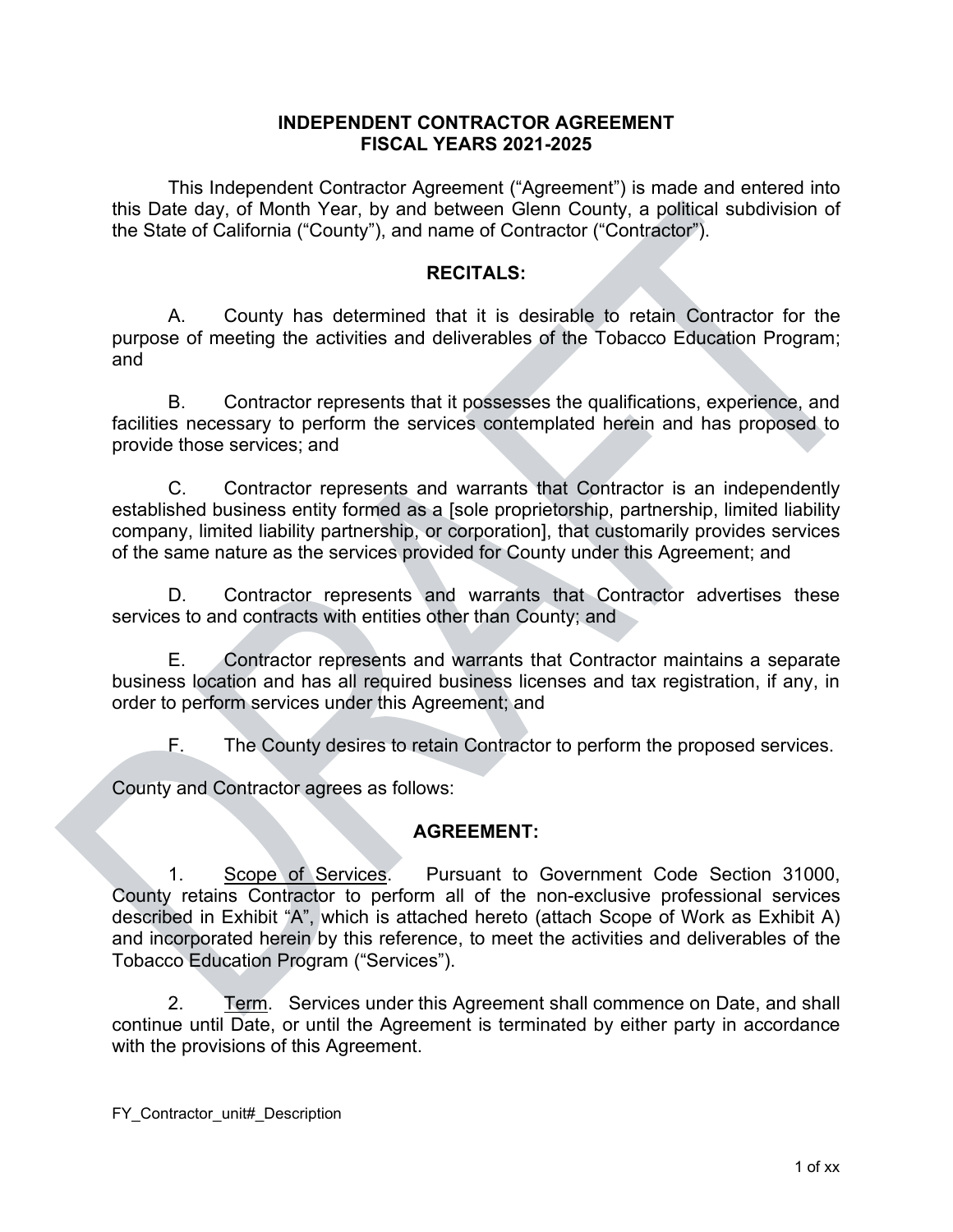#### 3. Compensation.

A. The compensation to be paid by County to Contractor for the professional services described in Exhibit "A" shall be the hourly rate set forth in Exhibit "B" which is attached hereto and incorporated herein by this reference. Notwithstanding the foregoing, it is mutually agreed that if, for the current fiscal year and/or any subsequent fiscal years covered by this Agreement, insufficient funds are appropriated to make the payments called for by this Agreement, this Agreement shall be of no further force and effect. In this event, the County shall have no liability to pay any further amounts whatsoever to Contractor or furnish any other consideration under this Agreement and Contractor shall not be obligated to perform any further services under this Agreement. If funding for any fiscal year is reduced or deleted for the purposes of this program, the County shall have the option to either cancel this Agreement with no further liability incurring to the County, or offer an amendment to Contractor to reflect the reduced amount available to the program. The parties acknowledge and agree that the limitations set forth herein are required by Article XVI, section 18 of the California Constitution. Contractor acknowledges and agrees that Article XVI, section 18 of the California Constitution supersedes any conflicting law, rule, regulation or statute.

B. To the extent that Contractor is entitled to reimbursement for travel, meals, and lodging, such reimbursement shall be subject to the prior approval of the County Purchasing Agent or authorized assistant/deputy and shall be reimbursed in accordance with the County's Reimbursement for Expenses policy contained in Title 7 of the Glenn County Administrative Manual.

C. **The total compensation payable under this Agreement, inclusive of all expenses, shall not exceed written dollar amount dollars (\$xxxx.xx) per fiscal year.** The County shall make no payment to Contractor in any greater amount for any extra, further, or additional services, unless such services and payment therefore have been mutually agreed to and this Agreement has been formally amended in accordance with the provisions of this Agreement.

D. Contractor agrees to testify at County's request if litigation is brought against County in connection with Contractor's work. Unless the action is brought by Contractor or is based upon Contractor's negligence or intentional tortious conduct, County will compensate Contractor for the testimony Contractor's hourly rate as provided in Exhibit "B".

FY Contractor unit# Description 4. Invoice and Payments. Contractor shall submit invoice(s) to the Glenn County Health & Human Services Agency, P.O. Box 611, Willows, CA 95988, Attention: Fiscal, or by e-mail to [gchhsaaccountspayable@Countyofglenn.net](mailto:gchhsaaccountspayable@countyofglenn.net) within 15 days after completion of the services rendered during the preceding month as described in Exhibit A. Contractor shall attach to each invoice documentation for the hours charged (if applicable) and the documentation shall include an itemized narrative of work completed during the period billed. The final invoice of each fiscal year must be received no later than July  $10<sup>th</sup>$  of each fiscal year. The County shall pay invoices that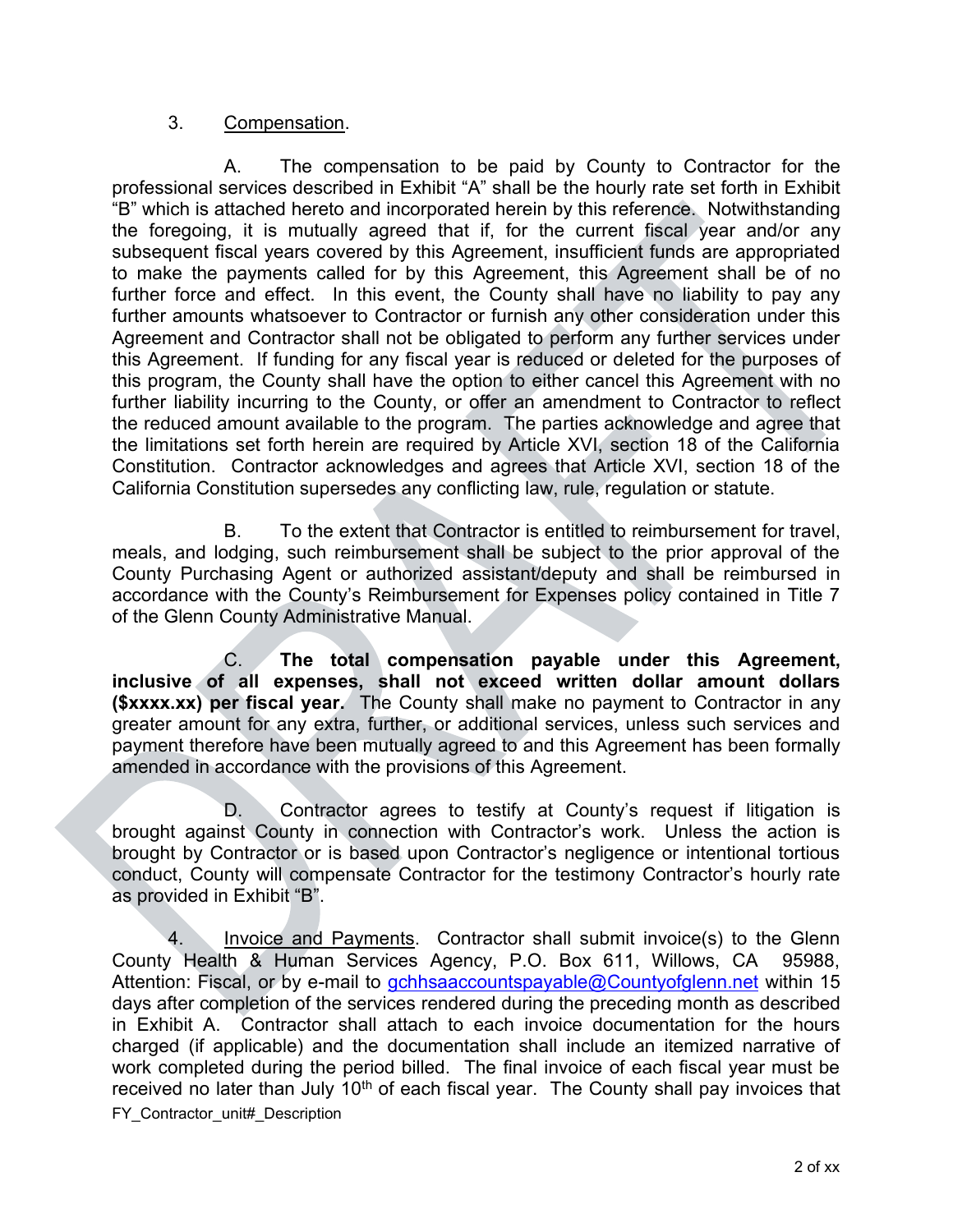are undisputed within thirty (30) days of receipt and approval. The parties agree to exercise good faith and diligence in the resolution of any disputed invoice amounts.

5. Notice. Any invoices, notices, or other documents required to be given under this Agreement shall be delivered either personally, by first-class postage prepaid U.S. Mail, or overnight courier to the following addresses or such other address provided by the parties in accordance with this section:

#### **If to the County**:

Glenn County Health and Human Services Agency Attn: Administration P.O. Box 611 Willows, California 95988 Telephone: (530) 934-6638 Email: admin@Countyofglenn.net

## **If to Contractor**:

Contractor Name Address City, State, Zip Telephone: Email:

Notice shall be deemed to be effective two days after mailing.

#### 6. Independent Contractor.

FY Contractor\_unit#\_Description A. It is understood and agreed, and is the intention of the parties hereto, that Contractor is an independent contractor, and not the employee or agent of County for any purpose whatsoever. County shall have no right to and shall not control the manner or prescribe the method by which the professional services are performed by Contractor herein and Contractor shall have the right to provide the same or similar services to entities other than County without restriction. Contractor shall be entirely and solely responsible for its acts and the acts of its agents, employees, and subcontractors while engaged in the performance of services hereunder. Contractor shall have no claim under this Agreement or otherwise against County for vacation pay, sick leave, retirement benefits, Social Security, workers compensation, disability, or unemployment insurance benefits or other employee benefits of any kind. The parties acknowledge that County shall not withhold from Contractor's compensation any funds for income tax, FICA, disability insurance, unemployment insurance or similar withholding and Contractor is solely responsible for the timely payment of all such taxes and related payments to the state and federal governments, for itself and for its employees, agents, and sub-contractors who might render services in connection with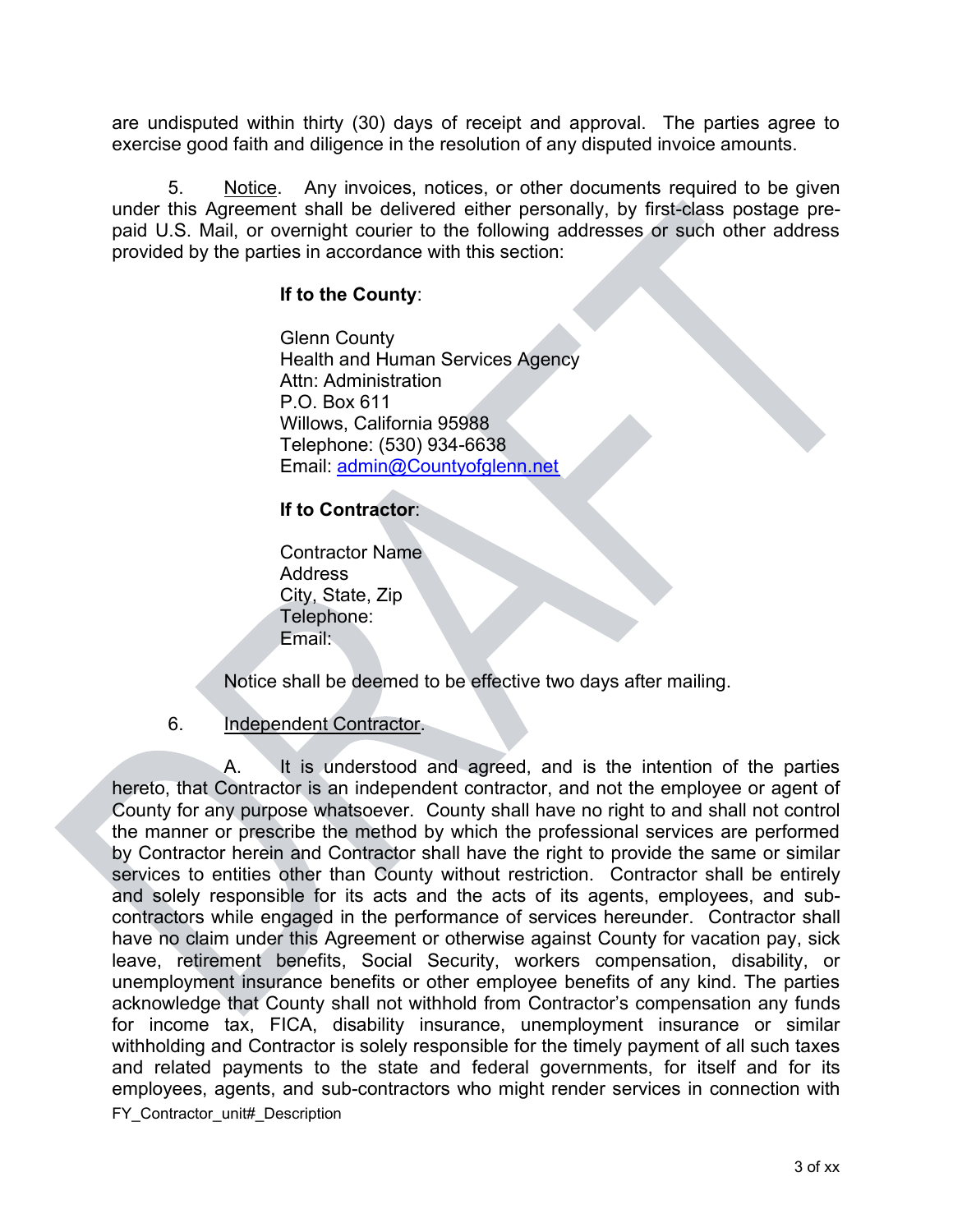this Agreement. The Contractor shall inform all persons who perform any services pursuant to this Agreement of the provisions of this section.

B. In the event that the Contractor's activities under this Agreement, or any of them, are found by any state or federal agency to be those of an employee rather than an independent contractor, Contractor agrees to indemnify County and hold County harmless for any damages, costs, or taxes imposed upon it pursuant to the Internal Revenue Code or state or federal taxing laws, including but not limited to any penalties and interest which County may be assessed by such state or federal agency for failing to withhold from the compensation paid to Contractor under this Agreement any amount which may have been required to be withheld by law.

C. In the event that the Contractor's activities under this Agreement, or any of them, are found by the California Public Employee's Retirement System (CalPERS) to be those of an employee rather than an independent contractor, Contractor shall defend (with legal counsel reasonably acceptable to the County), indemnify and hold harmless the County, it's officers, employees, and agents, from and against any and all claims, losses, costs, contributions, arrears, interest, damages, penalties, expenses and liabilities of every kind, nature and description (including incidental and consequential damages, court costs, attorneys' fees, litigation expenses and fees of expert Contractors or expert witnesses incurred in connection therewith and costs of investigation) that arise out of, pertain to, or relate to, directly or indirectly, in whole or in part, the Services provided under this Agreement.

7. Authority of Contractor. It is understood that Contractor is to provide information, research, advice, recommendations, and consultation services to the County. Contractor shall possess no authority with respect to any County decision. The County is responsible for and shall make all governmental decisions related to work of Contractor.

8. Sub-contracting and Assignment. Contractor shall not subcontract or assign any portion of the work to be performed under this Agreement without the prior written consent of County.

9. Ownership of Work Product. All technical data, evaluations, calculations, plans, drawings, details, specifications, estimates, reports, documents, or other work product of Contractor, in both paper and original electronic program forms, shall become the property of the County as they are produced and shall be delivered to the County upon completion of services. Contractor may retain copies for its files and internal use, however, Contractor shall not disclose any of the work products of this Agreement to any third party, person, or entity, without prior written consent of the County. Upon reasonable notice, County representatives shall have access to the work for purposes of inspecting same and determining that the work is being performed in accordance with the terms of the Agreement.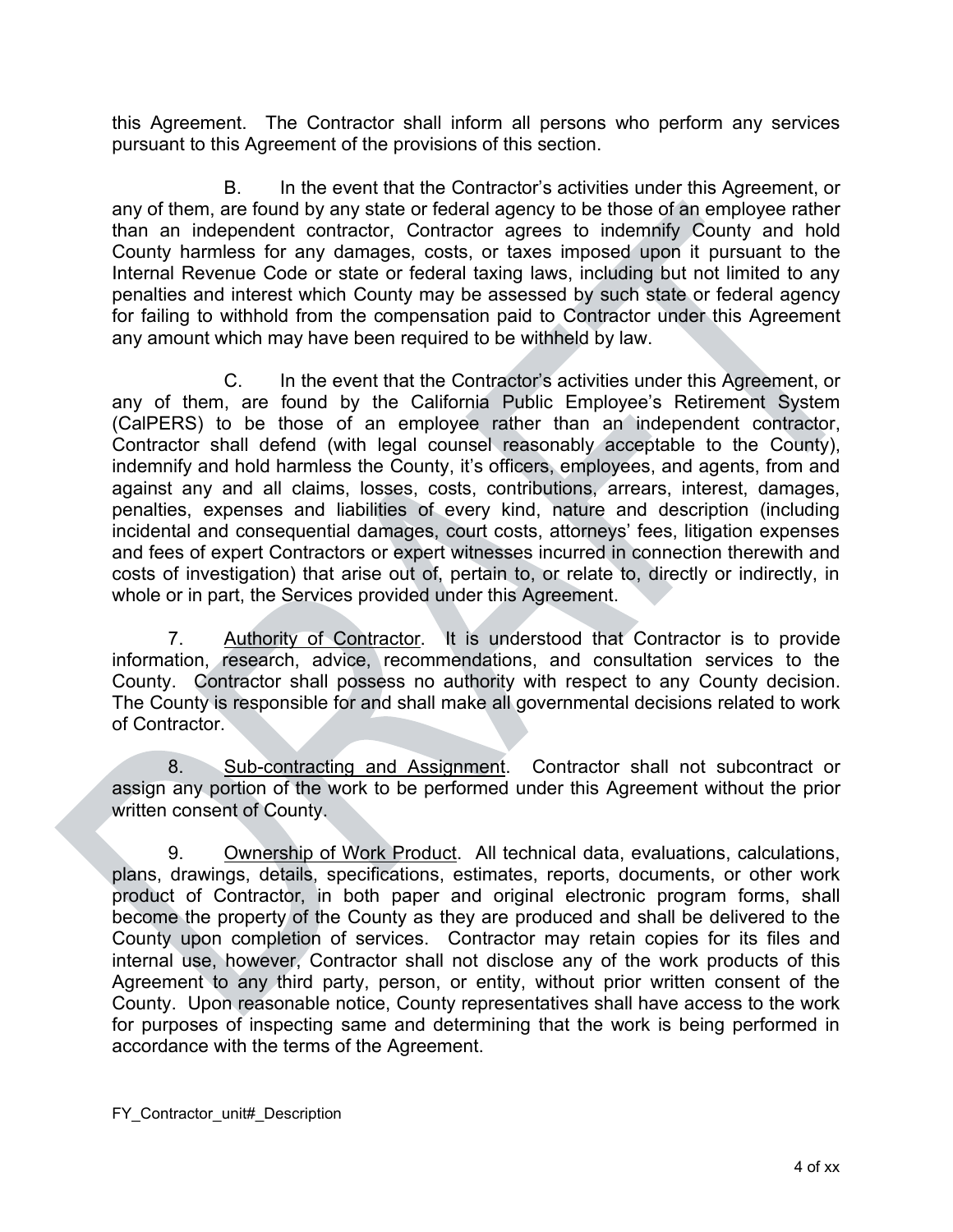10. Indemnification. To the fullest extent permitted by law, Contractor shall defend (with legal counsel reasonably acceptable to the County), indemnify and hold harmless the County, it's officers, employees, and agents, from and against any and all claims, losses, costs, damages, injuries (including injury to or death of an employee of Contractor or its sub-contractors), expenses and liabilities of every kind, nature and description (including incidental and consequential damages, court costs, attorneys' fees, litigation expenses and fees of expert contractors or expert witnesses incurred in connection therewith and costs of investigation) that arise out of, pertain to, or relate to, directly or indirectly, in whole or in part, the negligence, recklessness, or willful misconduct of Contractor, any sub-contractor, anyone directly or indirectly employed by them, or anyone that they control. To the extent there is an obligation to indemnify under this paragraph; Contractor shall be responsible for incidental and consequential damages resulting directly or indirectly, in whole or in part, from Contractor's negligence, recklessness, or willful misconduct.

11. Insurance. Contractor shall procure and maintain for the duration of the contract insurance against claims for injuries to persons or damages to property which may arise from or in connection with the performance of the work hereunder by the Contractor, its agents, representatives, or employees.

## **Minimum Scope and Limit of Insurance**

Coverage shall be at least as broad as:

A. Commercial General Liability (CGL): Insurance Services Office Form CG 00 01 covering CGL on an "occurrence" basis, including products and completed operations, property damage, bodily injury and personal & advertising injury with limits no less than \$1,000,000 per occurrence. If a general aggregate limit applies, either the general aggregate limit shall apply separately to this project/location (ISO CG 25 03 or 25 04) or the general aggregate limit shall be twice the required occurrence limit.

B. Automobile Liability: Insurance Services Office Form Number CA 0001 covering, Code 1 (any auto), or if Contractor has no owned autos, Code 8 (hired) and 9 (non-owned), with limit no less than \$1,000,000 per accident for bodily injury and property damage.

C. Workers' Compensation insurance as required by the State of California, with Statutory Limits, and Employer's Liability Insurance with limit of no less than \$1,000,000 per accident for bodily injury or disease. (Not required if Contractor provides written verification it has no employees)

D. Professional Liability (Errors and Omissions) Insurance appropriates to the Contractor's profession, with limit no less than \$2,000,000 per occurrence or claim, \$2,000,000 aggregate.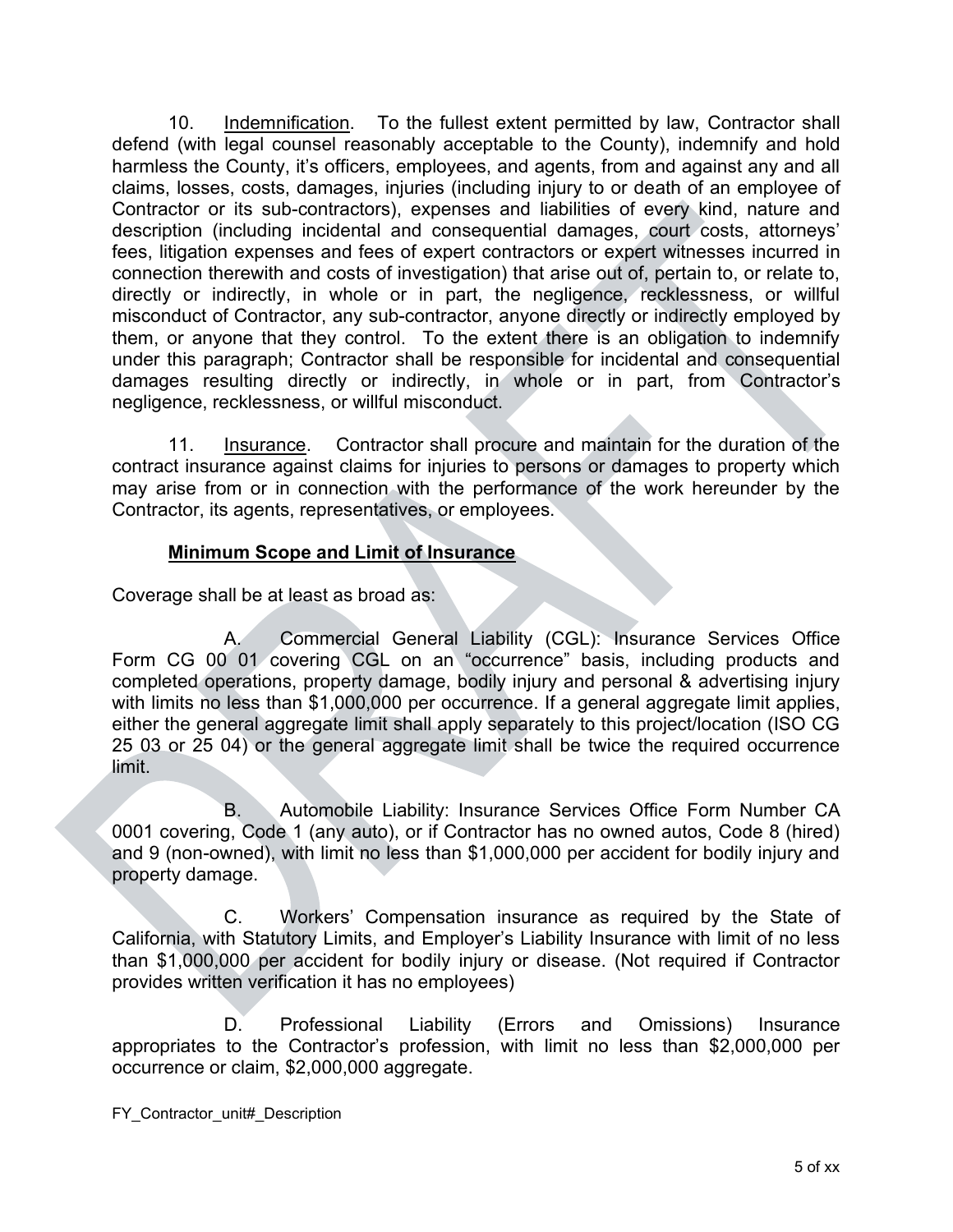If the Contractor maintains broader coverage and/or higher limits than the minimums shown above, the County requires and shall be entitled to the broader coverage and/or the higher limits maintained by the contractor. Any available insurance proceeds in excess of the specified minimum limits of insurance and coverage shall be available to the County.

#### **Other Insurance Provisions**

The insurance policies are to contain, or be endorsed to contain, the following provisions:

#### *Additional Insured Status*

The County, its officers, officials, employees, and volunteers are to be covered as additional insureds on the CGL policy with respect to liability arising out of work or operations performed by or on behalf of the Contractor including materials, parts, or equipment furnished in connection with such work or operations. General liability coverage can be provided in the form of an endorsement to the Contractor's insurance (at least as broad as ISO Form CG 20 10 11 85 or both CG 20 10, CG 20 26, CG 20 33, or CG 20 38; and CG 20 37 forms if later revisions used).

#### *Primary Coverage*

For any claims related to this contract, the Contractor's insurance coverage shall be primary insurance primary coverage at least as broad as ISO CG 20 01 04 13 as respects the County, its officers, officials, employees, and volunteers. Any insurance or self-insurance maintained by the County, its officers, officials, employees, or volunteers shall be excess of the Contractor's insurance and shall not contribute with it.

#### *Notice of Cancellation*

Each insurance policy required above shall state that coverage shall not be canceled, except with notice to the County.

#### *Waiver of Subrogation*

Contractor hereby grants to County a waiver of any right to subrogation which any insurer of said Contractor may acquire against the County by virtue of the payment of any loss under such insurance. Contractor agrees to obtain any endorsement that may be necessary to affect this waiver of subrogation, but this provision applies regardless of whether or not the County has received a waiver of subrogation endorsement from the insurer.

#### *Self-Insured Retentions*

Self-insured retentions must be declared to and approved by the County. The County may require the Contractor to provide proof of ability to pay losses and related investigations, claim administration, and defense expenses within the retention. The policy language shall provide, or be endorsed to provide, that the self-insured retention may be satisfied by either the named insured or County.

FY Contractor unit# Description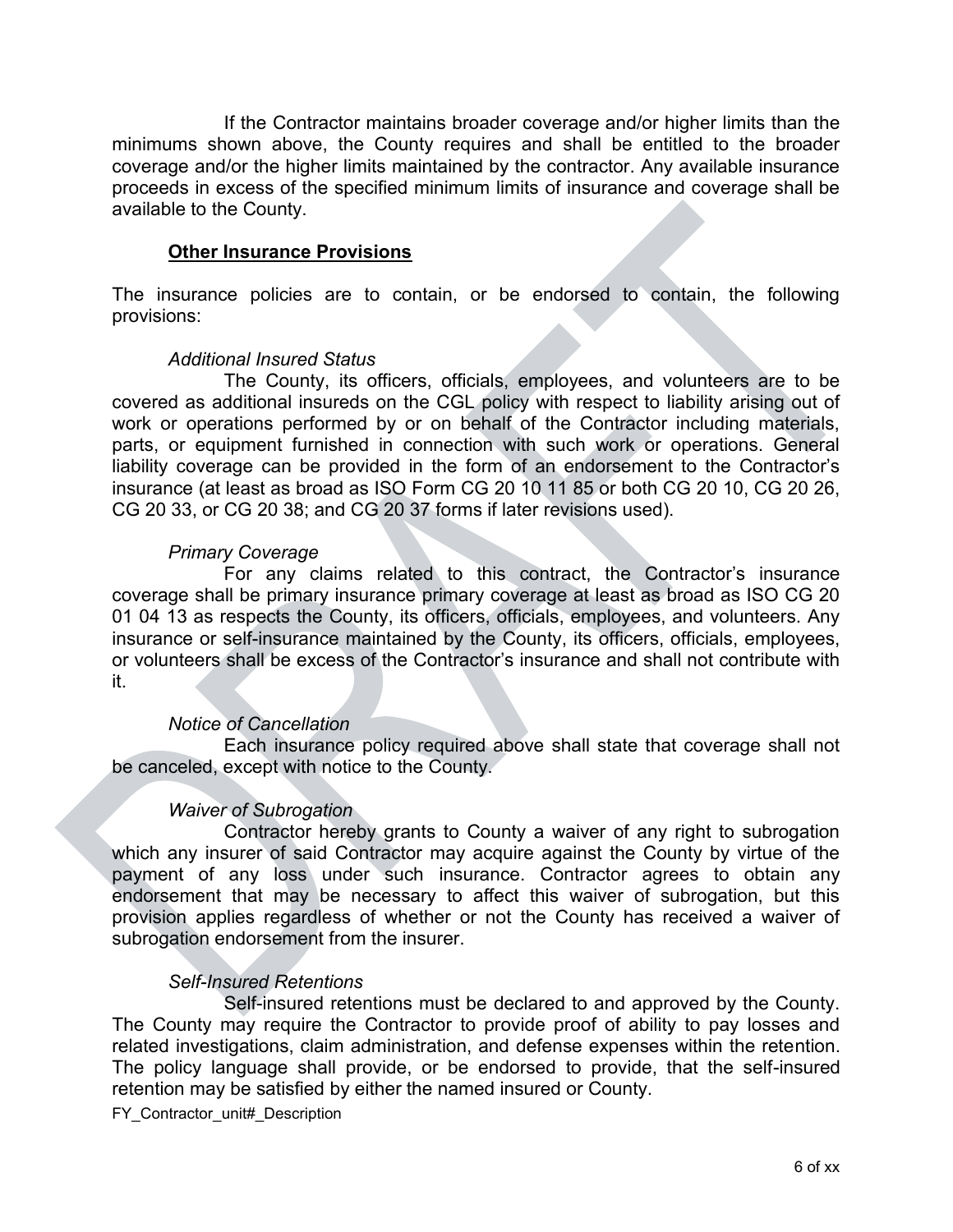#### *Acceptability of Insurers*

Insurance is to be placed with insurers authorized to conduct business in the state with a current A.M. Best's rating of no less than A:VII, unless otherwise acceptable to the County.

#### *Claims Made Policies*

If any of the required policies provide coverage on a claims-made basis:

A. The Retroactive Date must be shown and must be before the date of the contract or the beginning of contract work.

B. Insurance must be maintained, and evidence of insurance must be provided for at least five (5) years after completion of the contract of work.

C. If coverage is canceled or non-renewed, and not replaced with another claims-made policy form with a Retroactive Date prior to the contract effective date, the Contractor must purchase "extended reporting" coverage for a minimum of five (5) years after completion of contract work.

#### *Verification of Coverage*

Contractor shall furnish the County with original Certificates of Insurance including all required amendatory endorsements (or copies of the applicable policy language effecting coverage required by this clause) and a copy of the Declarations and Endorsement Page of the CGL policy listing all policy endorsements to County before work begins. However, failure to obtain the required documents prior to the work beginning shall not waive the Contractor's obligation to provide them. The County reserves the right to require complete, certified copies of all required insurance policies, including endorsements required by these specifications, at any time.

#### *Subcontractors*

Contractor shall require and verify that all subcontractors maintain insurance meeting all the requirements stated herein, and Contractor shall ensure that County is an additional insured on insurance required from subcontractors.

#### 12. Professional Services.

A. All work performed under this Agreement shall be performed and completed in a professional manner. All services shall be performed in the manner and according to the professional standards observed by a competent practitioner of the profession in which Contractor and any sub-contractors are engaged.

B. Contractor represents and warrants that it is professionally qualified to perform the services described herein; acknowledges that County is relying upon Contractor's qualifications to perform these services in a professional manner; and agrees that County's full or partial acceptance of any work does not release Contractor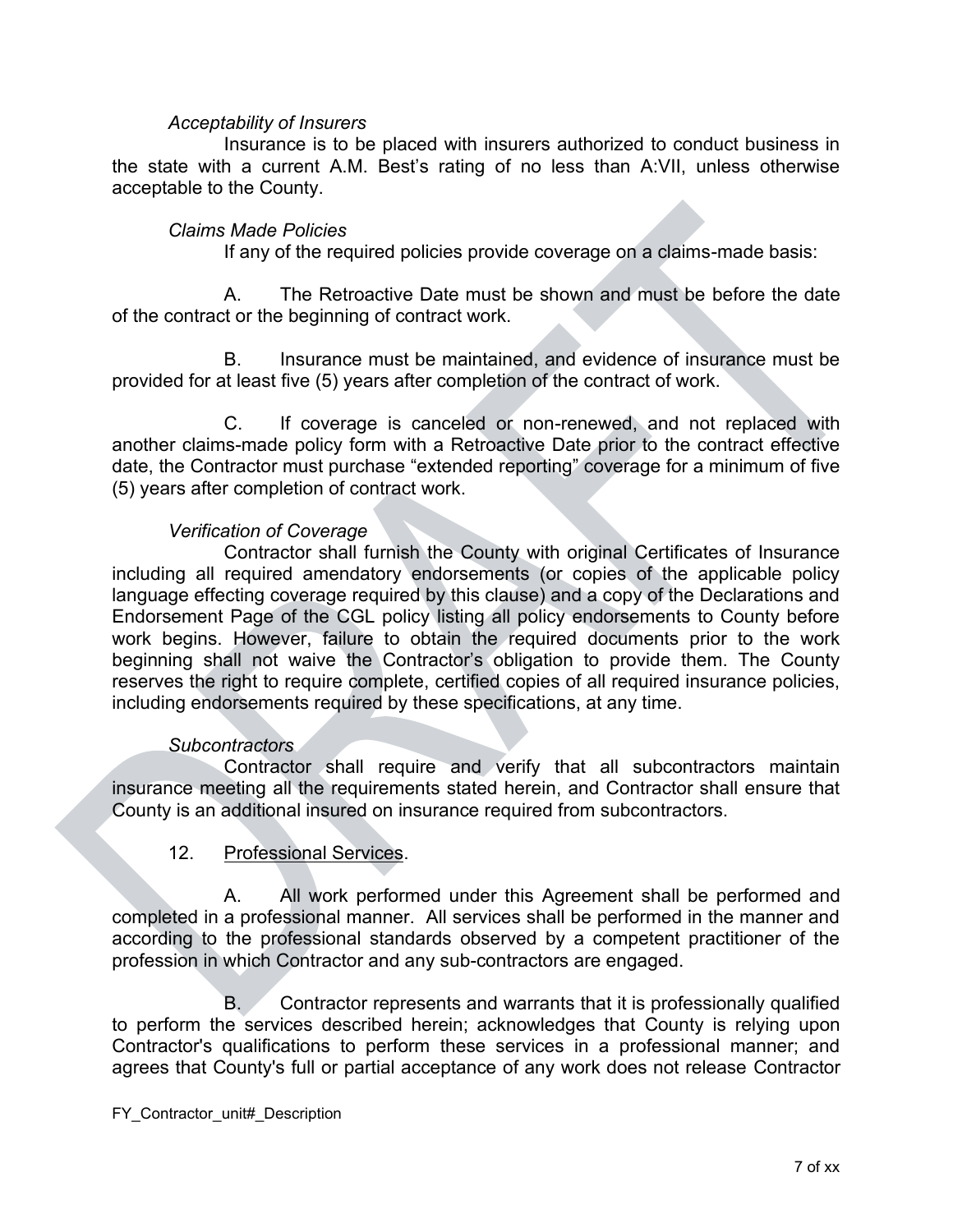from its obligation to perform the services in accordance with this Agreement unless County expressly agrees otherwise in writing.

C. Contractor shall not be considered to be in default because of any nonperformance caused by occurrences beyond its reasonable control. The compensation specified in Paragraph 3 may be reduced to account for such nonperformance.

## 13. Responsibility of Contractor.

A. Contractor shall be solely responsible for the quality and accuracy of its work and the work of its contractors performed in connection with this Agreement. Any review, approval, or concurrence therewith by the County shall not be deemed to constitute acceptance or waiver by the County of any error or omission as to such work.

B. Contractor shall coordinate the activities of all sub-contractors and is responsible to ensure that all work product is consistent with one another to produce a unified, workable, and acceptable whole functional product. County shall promptly notify Contractor of any defect in Contractor's performance.

14. Audit. The following audit requirements apply from the effective date of this Agreement until three years after County's final payment:

 A. Contractor shall allow County's authorized representatives reasonable access during normal business hours to inspect, audit, and copy Contractor's records as needed to evaluate and verify any invoices, payments, and claims that Contractor submits to County or that any payee of Contractor submits to Contractor in connection with this Agreement. 'Records' includes, but is not limited to, correspondence, accounting records, sub-contractor files, change order files, and any other supporting evidence relevant to the invoices, payments, or claims.

 B. County and Contractor shall be subject to the examination and audit of the State Auditor, at the request of County or as part of any audit of County. Such examinations and audits shall be confined to matters connected with the performance of this Agreement including but not limited to administration costs.

This section shall survive the expiration or termination of this Agreement.

15. Publication of Documents and Data. Contractor may not publish or disclose to any third party any information obtained in connection with services rendered under this Agreement without the prior written consent of the County. Notwithstanding the forgoing, submission or distribution to meet official regulatory requirements, or for other purposes authorized by this Agreement, shall not be construed as publication in derogation of the rights of either the County or Contractor.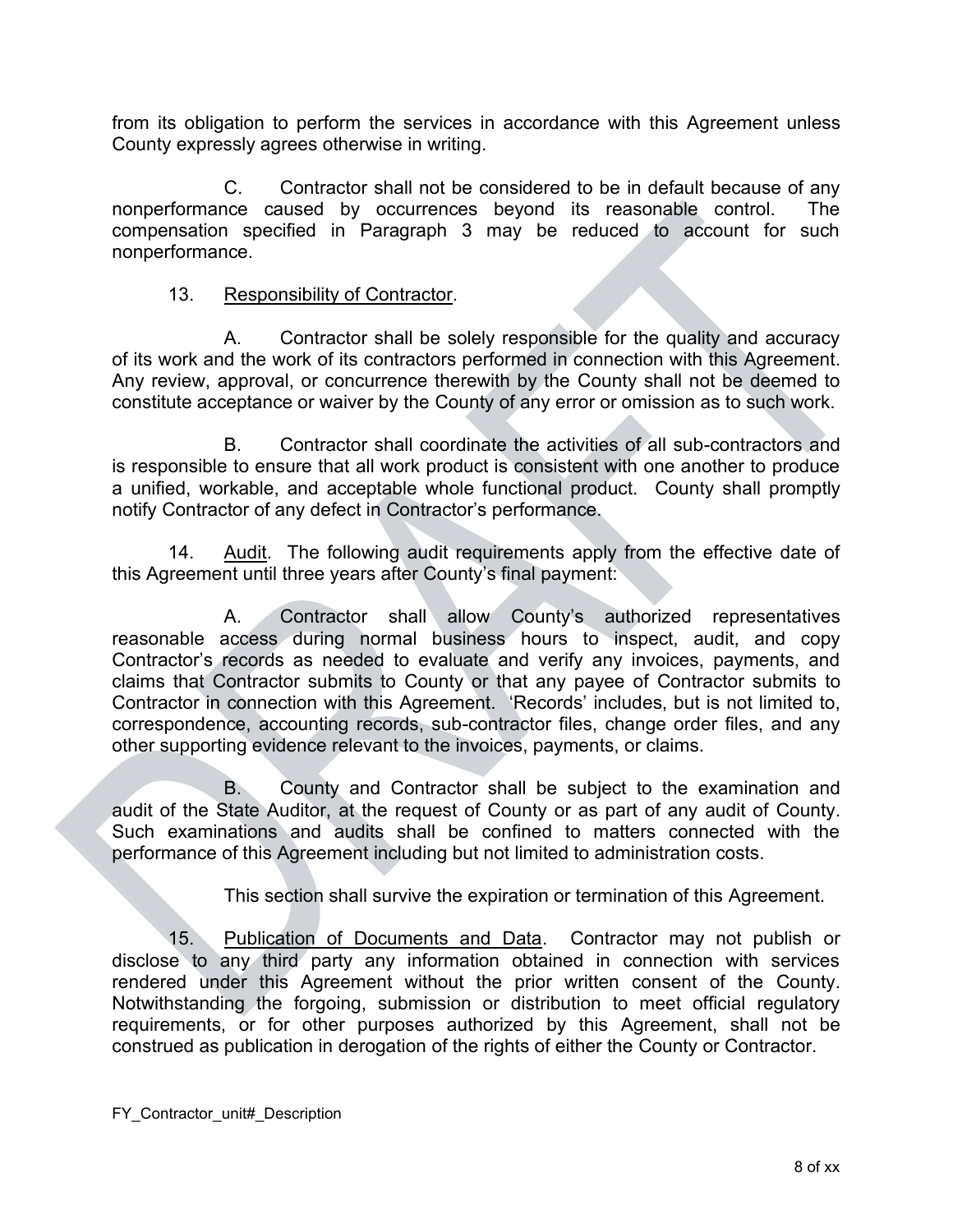16. Employment Practices. Contractor, by execution of this Agreement, certifies that it does not discriminate against any person upon the basis of race, color, creed, national origin, age, sex, disability, or marital status in its employment practices.

17. Termination. Either party shall have the right to terminate this Agreement at any time for any reason upon thirty (30) days advance written notice to the other party. Agreements exceeding the annual monetary limits delegated to the Purchasing Agent (currently \$50,000.00), or any authorized deputy, are not valid unless specifically authorized by the Board of Supervisors. If this Agreement was executed for the County by the Purchasing Agent under the general delegation set forth in section 4.004.030 of the Glenn County Code, this Agreement shall automatically terminate on the date that the provision of services or personal property or incurring of expenses, the cumulative total of which, exceeds fifty-thousand dollars (\$50,000). If this Agreement was executed by an authorized assistant or deputy Purchasing Agent under the general delegation set forth in section 4.004.030 of the Glenn County Code, this Agreement shall automatically terminate on the date that the provision of services or personal property or incurring of expenses, the cumulative total of which, exceeds the amount delegated to that assistant or deputy by the County Purchasing Agent.

18. Jurisdiction. This Agreement shall be administered and interpreted under the laws of the State of California and any action brought hereunder shall be brought in the Superior Court in and for the County of Glenn.

19. Compliance with Law. Contractor shall comply with all applicable federal, state, and local statutes, ordinances, regulations, rules, and orders, including but not limited to those concerning equal opportunity and non-discrimination.

## 20. Prevailing Wages.

FY Contractor\_unit#\_Description Contractor certifies that it is aware of the requirements of California Labor Code Sections 1720 et seq. and 1770 et seq., as well as California Code of Regulations, Title 8, Section 16000 et seq. ("Prevailing Wage Laws"), which require the payment of prevailing wage rates and the performance of other requirements on certain "public works" and "maintenance" projects. If the Services hereunder are being performed as part of an applicable "public works" or "maintenance" project, as defined by the Prevailing Wage Laws, and if the total compensation is \$1,000 or more, Contractor agrees to fully comply with and to require its sub-contractors to fully comply with such Prevailing Wage Laws, to the extent that such laws apply. If applicable, County will maintain the general prevailing rate of per diem wages and other information set forth in Labor Code section 1773 at its principal office and will make this information available to any interested party upon request. Contractor shall defend, indemnify and hold the County, its elected officials, officers, employees and agents free and harmless from any claims, liabilities, costs, penalties, or interest arising out of any failure or alleged failure of the Contractor or its sub-contractors to comply with the Prevailing Wage Laws. Without limiting the generality of the foregoing, Contractor specifically acknowledges that County has not affirmatively represented to Contractor in writing, in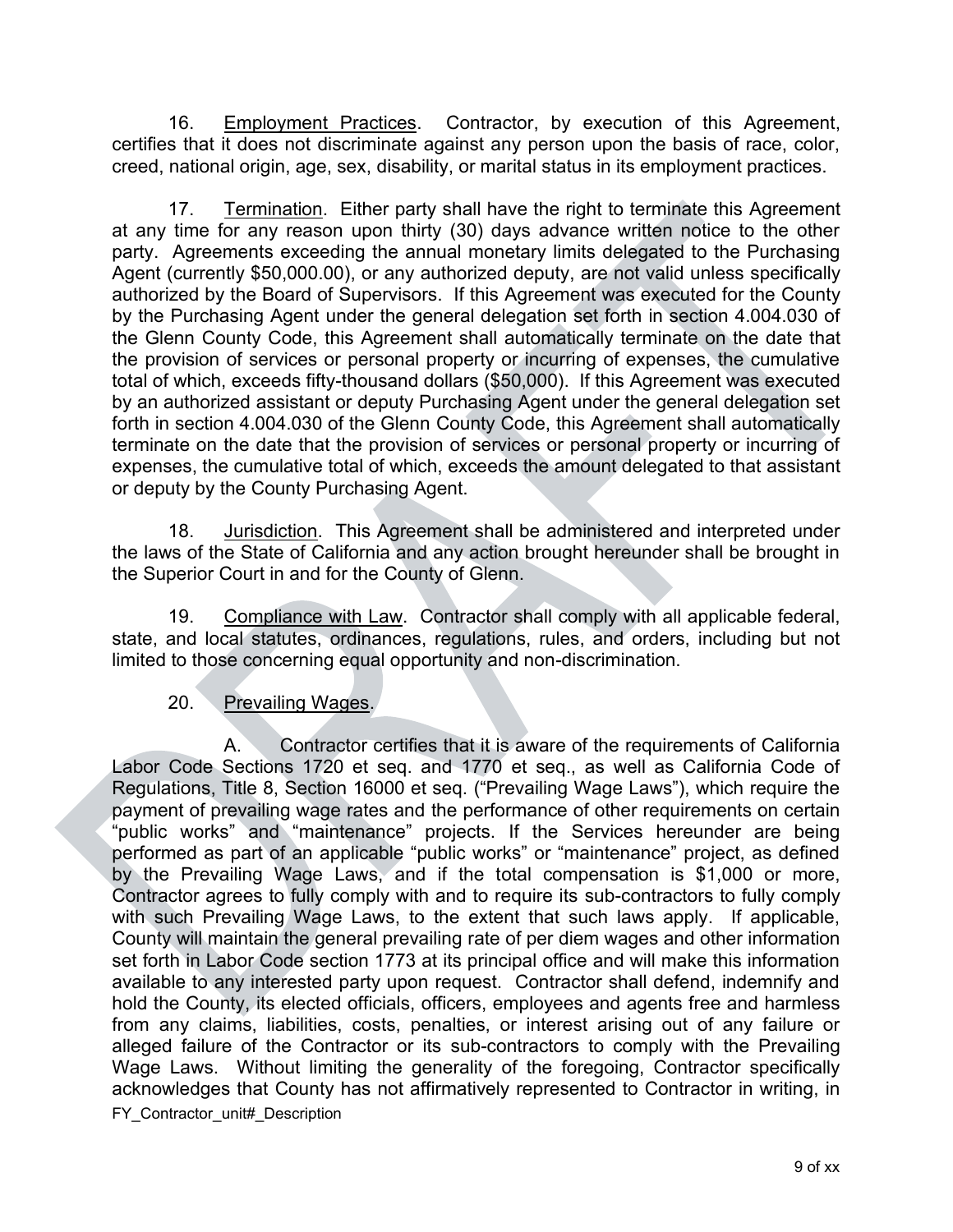the call for bids, or otherwise, that the work to be covered by the bid or contract was not a "public work." To the fullest extent permitted by law, Contractor hereby specifically waives and agrees not to assert, in any manner, any past, present, or future claim for indemnification under Labor Code section 1781.

B. Contractor acknowledges the requirements of Labor Code sections 1725.5 and 1771.1 which provide that no Contractor or sub-contractor may be listed on a bid proposal for a public works project (submitted on or after March 1, 2015) unless registered with the Department of Industrial Relations pursuant to Labor Code section 1725.5 (with limited exceptions from this requirement for bid purposes only under Labor Codes section 1771.1(a)).

C. Contractor acknowledges that no Contractor or sub-contractor may be awarded a contract for public works on a public works project (awarded on or after April 1, 2015) unless registered with the Department of Industrial Relations pursuant to Labor Code section 1725.5.

D. If the services are being performed as part of the applicable "public works" or "maintenance" project, as defined by the Prevailing Wage Laws, Contractor acknowledges that this project is subject to compliance monitoring and enforcement by the Department of Industrial Relations.

21. Conflict with Laws or Regulations/Severability. This Agreement is subject to all applicable laws and regulations. If any provision of this Agreement is found by any court or other legal authority, or is agreed by the parties, to be in conflict with any code or regulation governing its subject, the conflicting provision shall be considered null and void. If the effect of nullifying any conflicting provision is such that a material benefit of the Agreement to either party is lost, the Agreement may be terminated at the option of the affected party. In all other cases, the remainder of the Agreement shall continue in full force and effect.

22. Provisions Required by Law Deemed Inserted. Each and every provision of law and clause required by law to be inserted in this Agreement shall be deemed to be inserted and this Agreement shall be read and enforced as though it were included. If through mistake or otherwise, any provision is not inserted or is not correctly inserted, then upon application of either Party, the Agreement shall be amended to make the insertion or correction. All references to statutes and regulations shall include all amendments, replacements, and enactments in the subject which are in effect as of the date of this Agreement, and any later changes which do not materially and substantially alter the positions of the Parties.

23. Waivers. Waiver of a breach or default under this Agreement shall not constitute a continuing waiver or a waiver of a subsequent breach of the same or any other provision of this Agreement.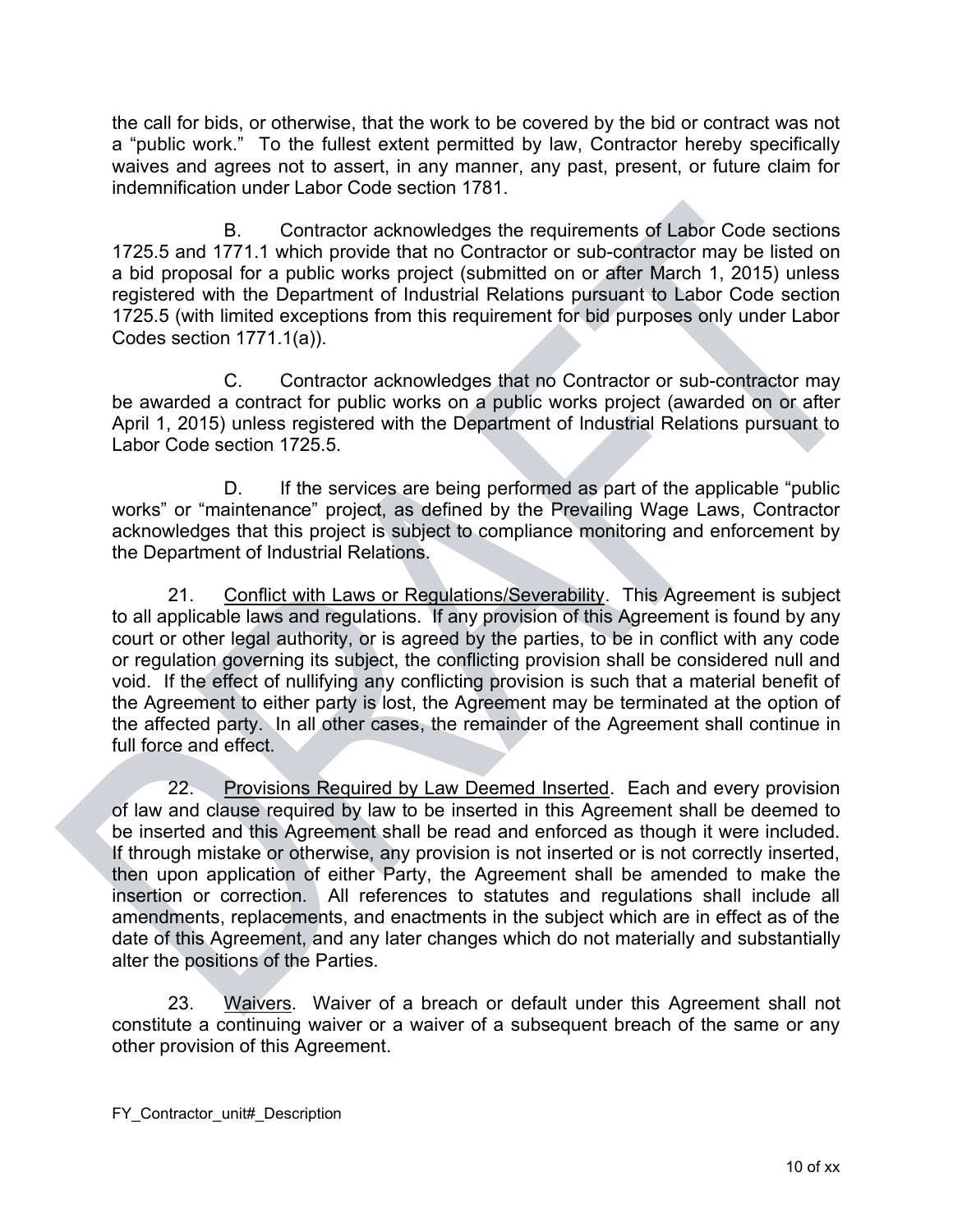24. Amendments. Any amendments to this Agreement shall be in writing and executed by both parties.

25. Entire Agreement. This Agreement, constitutes the entire Agreement between the parties for the provision of services to County by Contractor and supersedes all prior oral and written Agreements and communications.

26. Successors and Assigns. This Agreement shall be binding upon and shall inure to the benefit of any successors to or assigns of the parties.

27. Construction. This Agreement reflects the contributions of both parties and accordingly the provisions of Civil Code section 1654 shall not apply in interpreting this Agreement.

28. Counterparts/Electronic, Facsimile, and PDF Signatures. This Agreement may be executed in any number of counterparts, each of which will be an original, but all of which together will constitute one instrument. Each Party of this Agreement agrees to the use of electronic signatures, such as digital signatures that meet the requirements of the California Uniform Electronic Transactions Act (("CUETA") Cal. Civ. Code §§ 1633.1 to 1633.17), for executing this Agreement. The Parties further agree that the electronic signatures of the Parties included in this Agreement are intended to authenticate this writing and to have the same force and effect as manual signatures. Electronic signature means an electronic sound, symbol, or process attached to or logically associated with an electronic record and executed or adopted by a person with the intent to sign the electronic record pursuant to the CUETA as amended from time to time. The CUETA authorizes use of an electronic signature for transactions and contracts among Parties in California, including a government agency. Digital signature means an electronic identifier, created by computer, intended by the party using it to have the same force and effect as the use of a manual signature, and shall be reasonably relied upon by the Parties. For purposes of this section, a digital signature is a type of "electronic signature" as defined in subdivision (i) of Section 1633.2 of the Civil Code. Facsimile signatures or signatures transmitted via pdf document shall be treated as originals for all purposes.

## 29. Confidentiality/Privacy.

Personally Identifiable Information ("PII") is defined as an individual's first name or first initial and last name in combination with any one or more of the following data elements including, but not limited to: social security number, passport number, credit card number(s), clearances, bank numbers, biometrics, date and place of birth, mother's maiden name, criminal, medical and financial records, educational transcripts, etc.

FY Contractor unit# Description A. To the extent that the work under this Agreement requires the Contractor to have access to PII, the Contractor shall, after receipt thereof, treat such PII as confidential and safeguard such information from unauthorized use and disclosure. Contractor agrees to execute a Confidentiality Agreement protecting PII,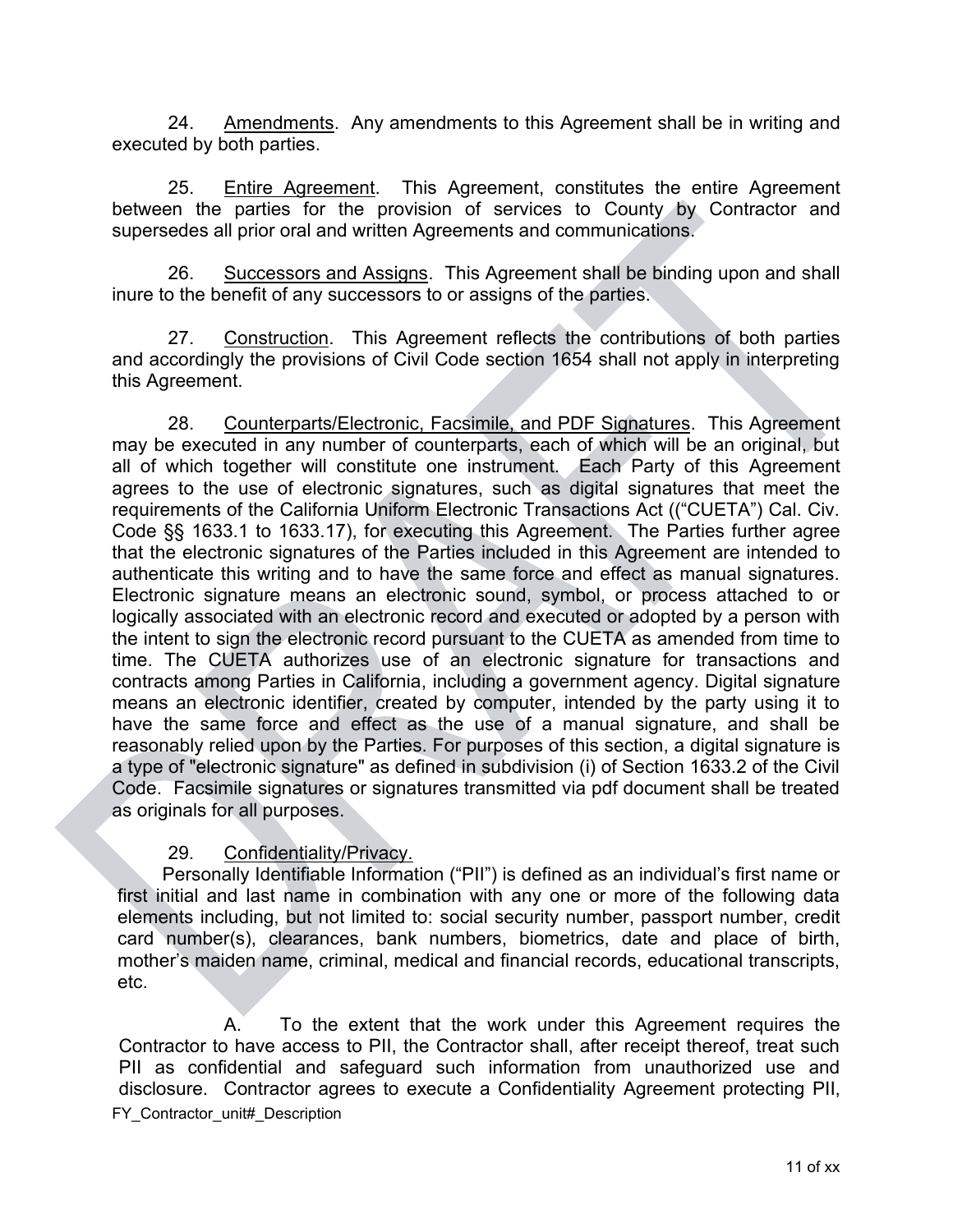when necessary, and further agrees not to appropriate such PII for its own use or to disclose such information to third parties unless specifically authorized by the County, in writing. If and when Contractor becomes aware of, or should reasonably have been aware of a breach of PII, Contractor shall notify County within two (2) business days.

B. The County and Business Associate intend to protect the privacy and provide for the security of protected health information (PHI) disclosed to Business Associates pursuant to the Contract in compliance with the Health Insurance Portability and Accountability Act of 1996 (HIPAA), and the Health Information Technology for Economic and Clinical Health Act (HITECH), and regulations promulgated there under by the U.S. Department of Health and Human Services Agency and other applicable laws.

As part of the HIPAA Regulations, the Privacy and Security Rules require the County to enter into a contract containing specific requirements stated within the Business Associates Agreement form (BAA) prior to disclosure of public health information (PHI), which is attached hereto, known as Exhibit C, and incorporated herein by this reference.

## 30. Non-Exclusive Agreement.

Contractor understands that this is not an exclusive Agreement, and County shall have the right to negotiate with and enter into Agreements with others providing the same or similar services to those provided by Contractor, or to perform such services with County's own forces.

| SIGNATURES AFFEAR ON THE FULLOWING FAGE<br>$\ensuremath{\mathit{III}}\xspace$<br>$\ensuremath{\mathit{II}}$<br>$\ensuremath{\mathit{II}}$<br>$\ensuremath{\mathit{II}}$<br>$\boldsymbol{\mathit{II}}$<br>$\ensuremath{\mathit{II}}$<br>$\mathcal{U}$<br>$\ensuremath{\mathit{II}}$<br>$\mathcal{U}$<br>$\mathcal{U}$<br>$\mathcal{U}$<br>$\ensuremath{\mathit{II}}$<br>$\ensuremath{\mathit{II}}$<br>$\ensuremath{\mathit{II}}$<br>$\ensuremath{\mathit{II}}$<br>$\ensuremath{\mathit{II}}$<br>$\ensuremath{\mathit{II}}$<br>$\ensuremath{\mathit{II}}$<br>$\ensuremath{\mathit{II}}$ |
|---------------------------------------------------------------------------------------------------------------------------------------------------------------------------------------------------------------------------------------------------------------------------------------------------------------------------------------------------------------------------------------------------------------------------------------------------------------------------------------------------------------------------------------------------------------------------------------|
|                                                                                                                                                                                                                                                                                                                                                                                                                                                                                                                                                                                       |
| $\ensuremath{\mathit{II}}$                                                                                                                                                                                                                                                                                                                                                                                                                                                                                                                                                            |
| FY_Contractor_unit#_Description                                                                                                                                                                                                                                                                                                                                                                                                                                                                                                                                                       |
|                                                                                                                                                                                                                                                                                                                                                                                                                                                                                                                                                                                       |

## **SIGNATURES APPEAR ON THE FOLLOWING PAGE**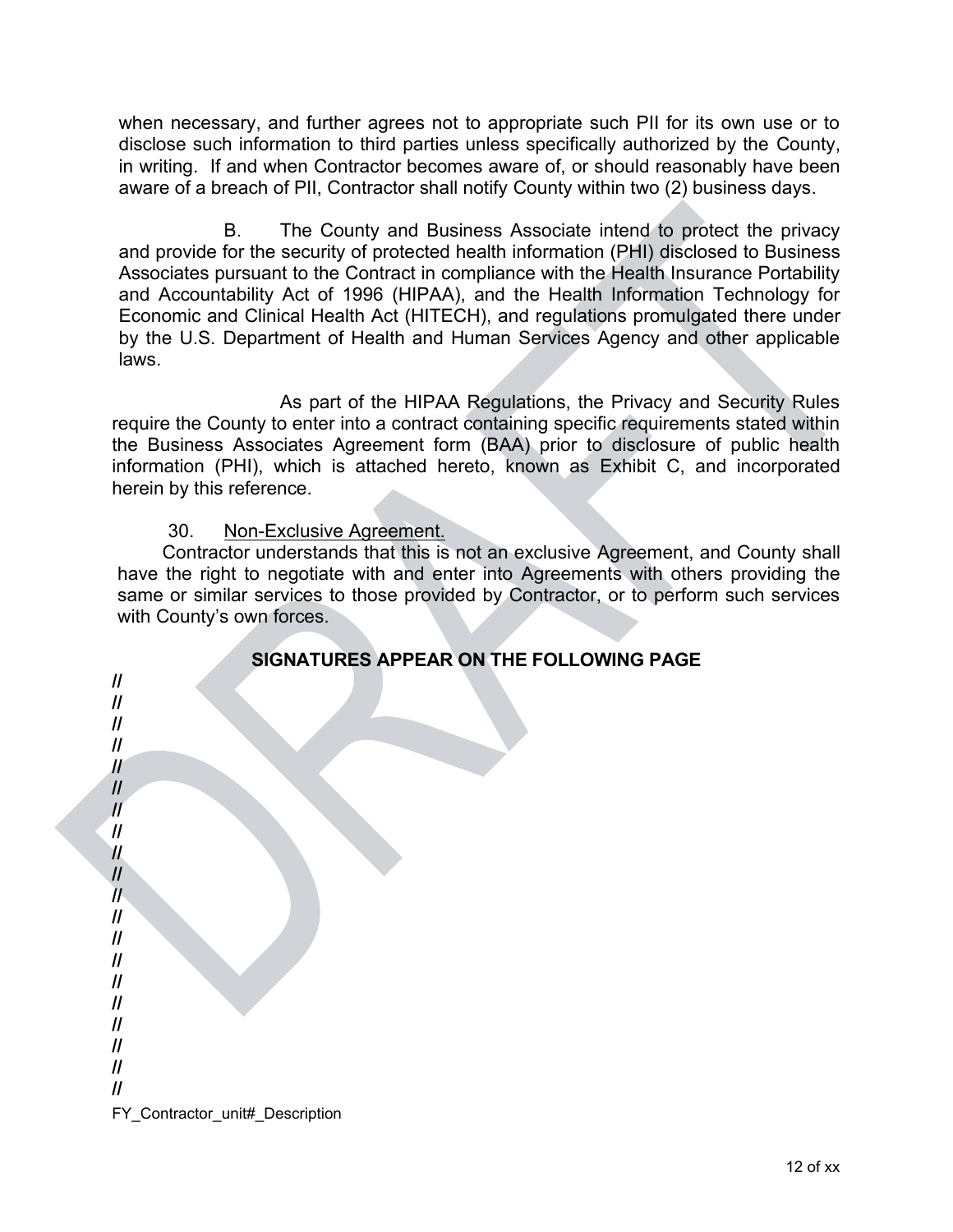## **CONTRACTOR/CONTRACTOR NAME**

| By: $_$                                                                                                                                                                       |      |
|-------------------------------------------------------------------------------------------------------------------------------------------------------------------------------|------|
| Name, Owner                                                                                                                                                                   | Date |
| <b>COUNTY OF GLENN:</b>                                                                                                                                                       |      |
| By:<br>Scott H. De Moss, County Administrative Officer<br>County of Glenn, California                                                                                         | Date |
| <b>COUNTY OF GLENN:</b>                                                                                                                                                       |      |
|                                                                                                                                                                               |      |
| By:<br>Christine Zoppi, Director<br><b>Health and Human Services Agency</b>                                                                                                   | Date |
| <b>APPROVED AS TO FORM:</b>                                                                                                                                                   |      |
|                                                                                                                                                                               |      |
| Name/Title<br><b>County Counsel, Glenn County</b>                                                                                                                             |      |
| <b>Health and Human Services Agency:</b><br>□ Approved by Deputy Director of Administration<br>□ Approved by Fiscal Manager<br>□ Approved by Public Health Program Manager II |      |
| <b>Exhibits:</b><br>Soong of Wark<br>$E$ vhihit $\Lambda$                                                                                                                     |      |

- Exhibit A Scope of Work
- Exhibit B Fee Schedule
- Exhibit C Business Associates Agreement
- Exhibit D Tobacco Education Plan Evaluator Scope of Services
- Exhibit E Tobacco Education Plan Contractor Deliverables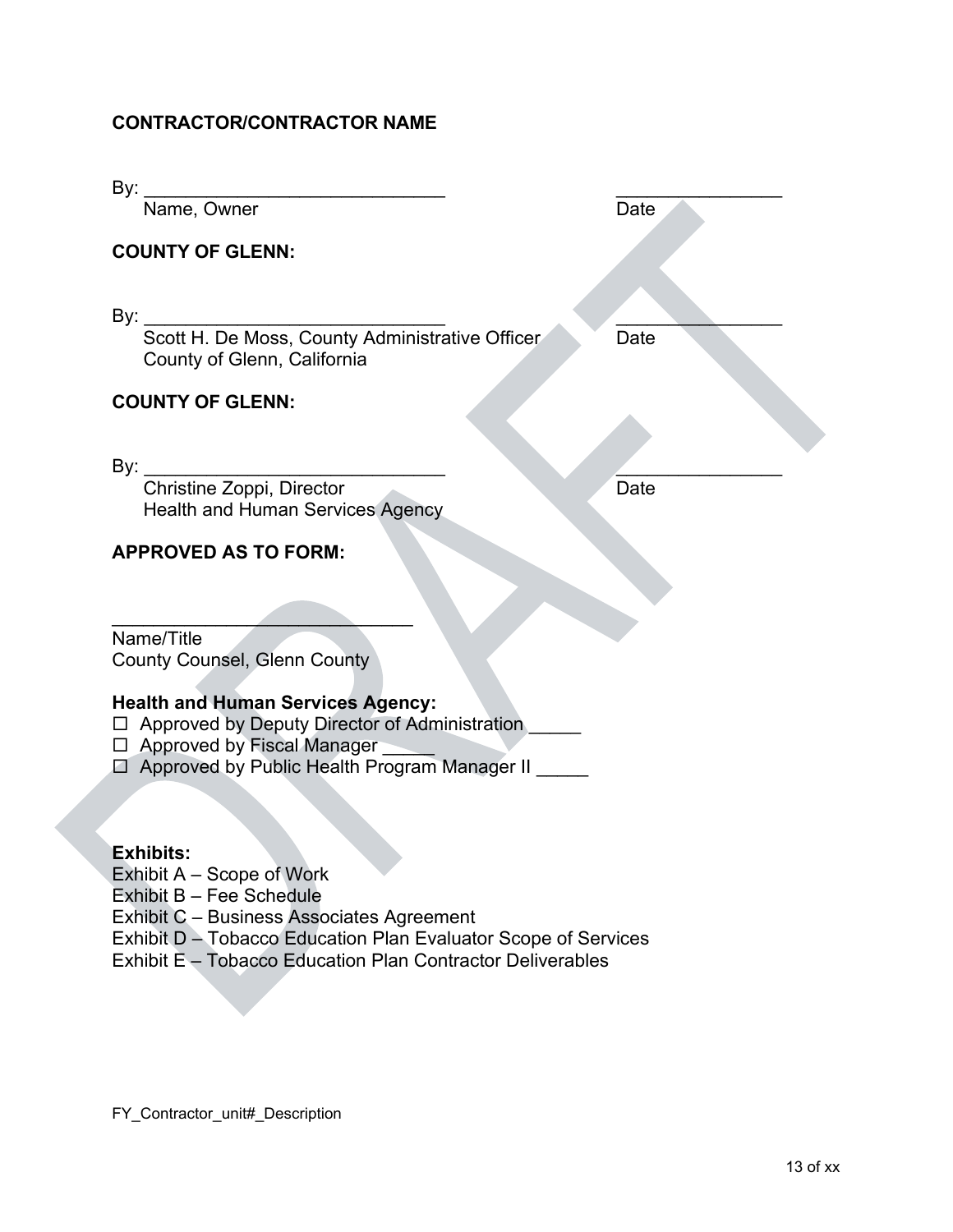## **Exhibit A**

### **SCOPE OF WORK**

During the term of this Agreement, both Contractor and County shall:

- 1. Immediately notify each other of any intelligence or findings that will impact the success of the project so that rapid action can be considered.
- 2. Collaborate together as needed to complete all Activities as outlined in the Tobacco Education Plan Evaluator Scope of Services, which is attached hereto as Exhibit D.

During the term of this Agreement, Contractor shall:

- 1. Comply with, and complete all activities and meet start and completion dates as outlined in Exhibit D – Tobacco Education Plan Evaluator Scope of Services.
- 2. Comply with Exhibit E Tobacco Education Plan Contractor Deliverables.
- 3. Communicate with County staff as needed, including, but not limited to, email and phone communication, virtual and/or in-person meetings.
- 4. Provide their own staff and office location, supplies, equipment and tools.

During the term of this Agreement, County shall:

- 1. Be responsible for internal scheduling, reasonable access to key personnel, and reasonable access to past and current documentation that will aid the completion of evaluation activities.
- 2. Add Contractor as an "Applicant" to the Online Tobacco Information System (OTIS) to allow the Contractor access to the County's 2014-2017, 2017-2021, and 2021-2025 plan periods.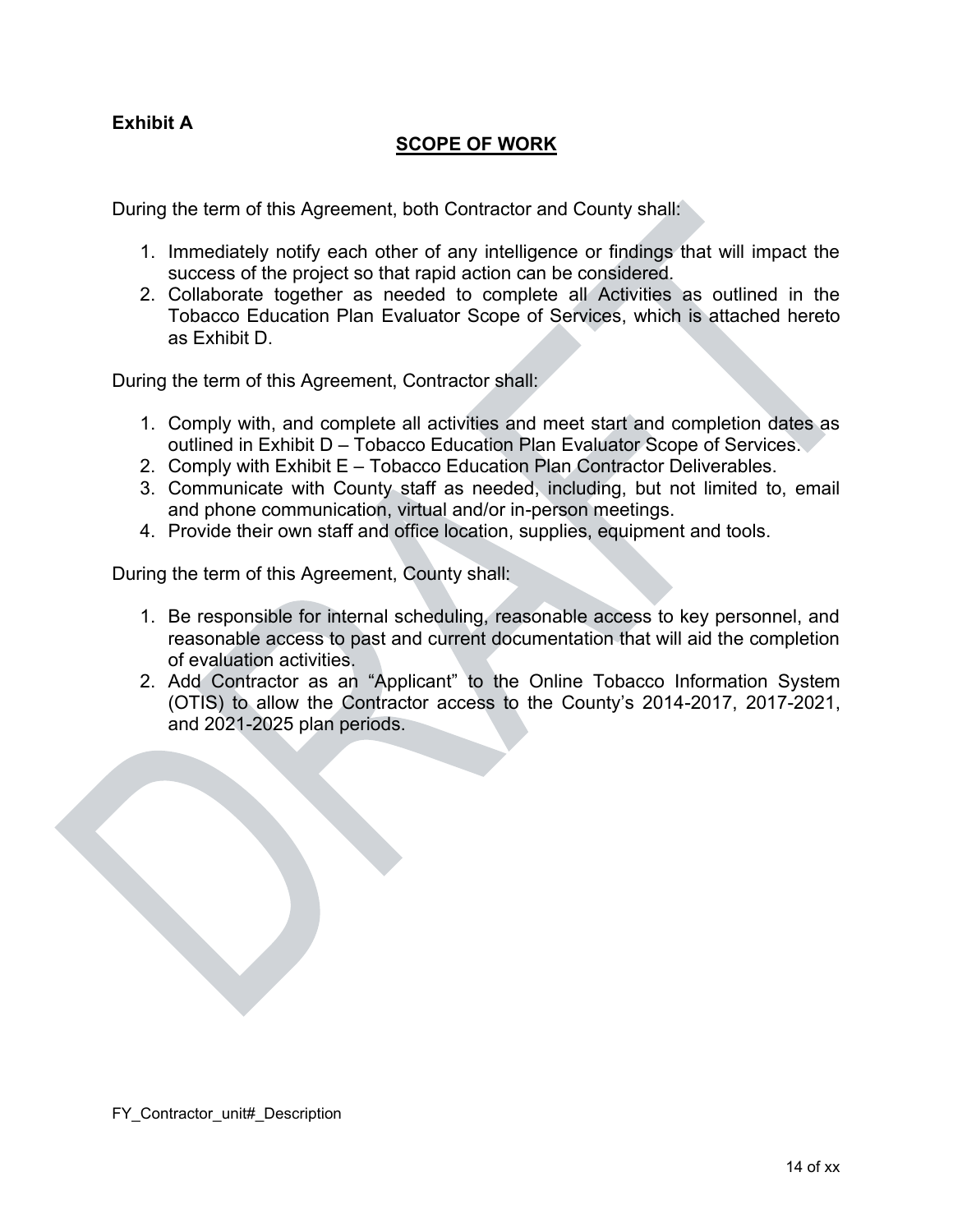#### Exhibit B

## **FEE SCHEDULE**

- 1. County shall reimburse Contactor hourly for services as described in Exhibit A Scope of Work, Exhibit D – Tobacco Education Plan Evaluator Scope of Services, and Exhibit E – Tobacco Education Plan Contractor Deliverables at a rate of **written dollar amount** dollars (\$xxx) per hour.
- 2. Contractor travel reimbursement (mileage, lodging, meals & incidentals) shall be compensated per California Department of Human Resources yearly per diem rates and allowances. Rates and allowances can be found at link below. <https://www.calhr.ca.gov/employees/pages/travel-reimbursements.aspx>

FY\_Contractor\_unit#\_Description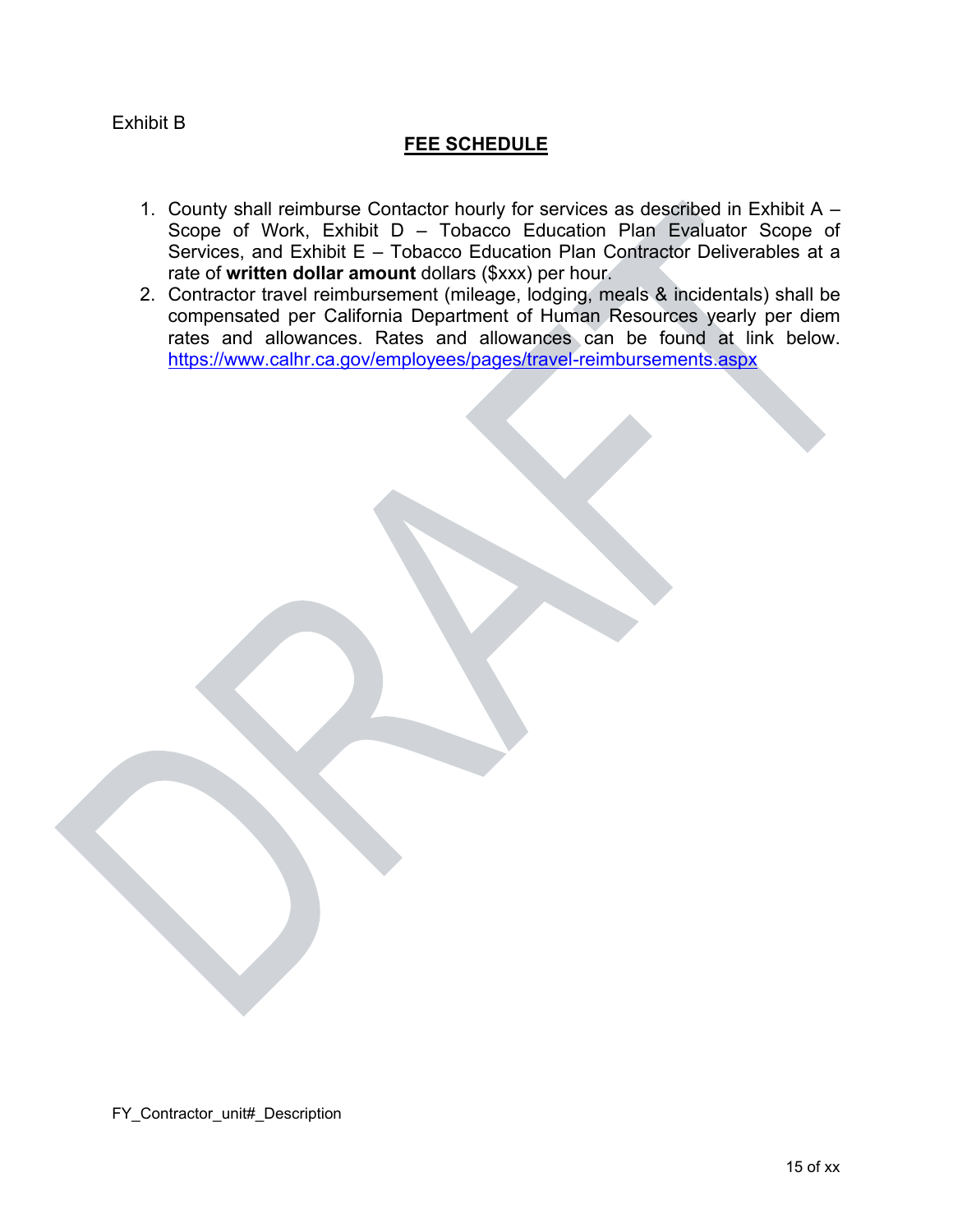## **GLENN COUNTY BUSINESS ASSOCIATE AGREEMENT**

*[This addition to the contract is required for every contract in which the service contracted for involves the provision of medical, dental, pharmaceutical, psychological, psychiatric or any other service in which client's Protected Health Information could at some point be used or disclosed to the contractor.]*

This Business Associate Agreement ("Agreement") supplements and is made a part of the contract ("Contract").

The County and Business Associate intend to protect the privacy and provide for the security of protected health information (PHI) disclosed to Business Associate pursuant to the Contract in compliance with the Health Insurance Portability and Accountability Act of 1996 (HIPAA), the Health Information Technology for Economic and Clinical Health Act (HITECH), and regulations promulgated there under by the U.S. Department of Health and Human Services and other applicable laws.

As part of the HIPAA Regulations, the Privacy and Security Rules require the County enter into a contract containing specific requirements with its Business Associates prior to disclosure of PHI.

In consideration of the mutual promises below and the exchange of information pursuant to this Agreement, the parties agree as follows:

#### *DEFINITIONS*

Terms used but not otherwise defined in this Agreement shall have the same meaning as those terms used in the above referenced regulations.

## *OBLIGATIONS OF BUSINESS ASSOCIATE*

- 1. **Compliance:** Business Associate shall comply with, and assist the County in complying with the Health Insurance Portability and Accountability Act (including but not limited to 42 U.S.C. 1320d et seq.; "HIPAA") and its implementing regulations (including but not limited to 45 CFR Parts 142, 160, 162 and 164). Business Associate shall further comply with, and assist the County in complying with the Health Information Technology for Economic and Clinical Health Act (including but not limited to 42 U.S.C. 17921 "HITECH").
- 2. **Independent Contractor:** It is specifically and expressly understood between the parties that the Contract and this Agreement creates no relationship of employer/employee between the parties and that contractor is, and shall remain throughout the term of this Contract and Agreement, an independent contractor. Contractor agrees that he is not, and will not become, an employee, partner, agent, or principal of County while this Agreement is in effect.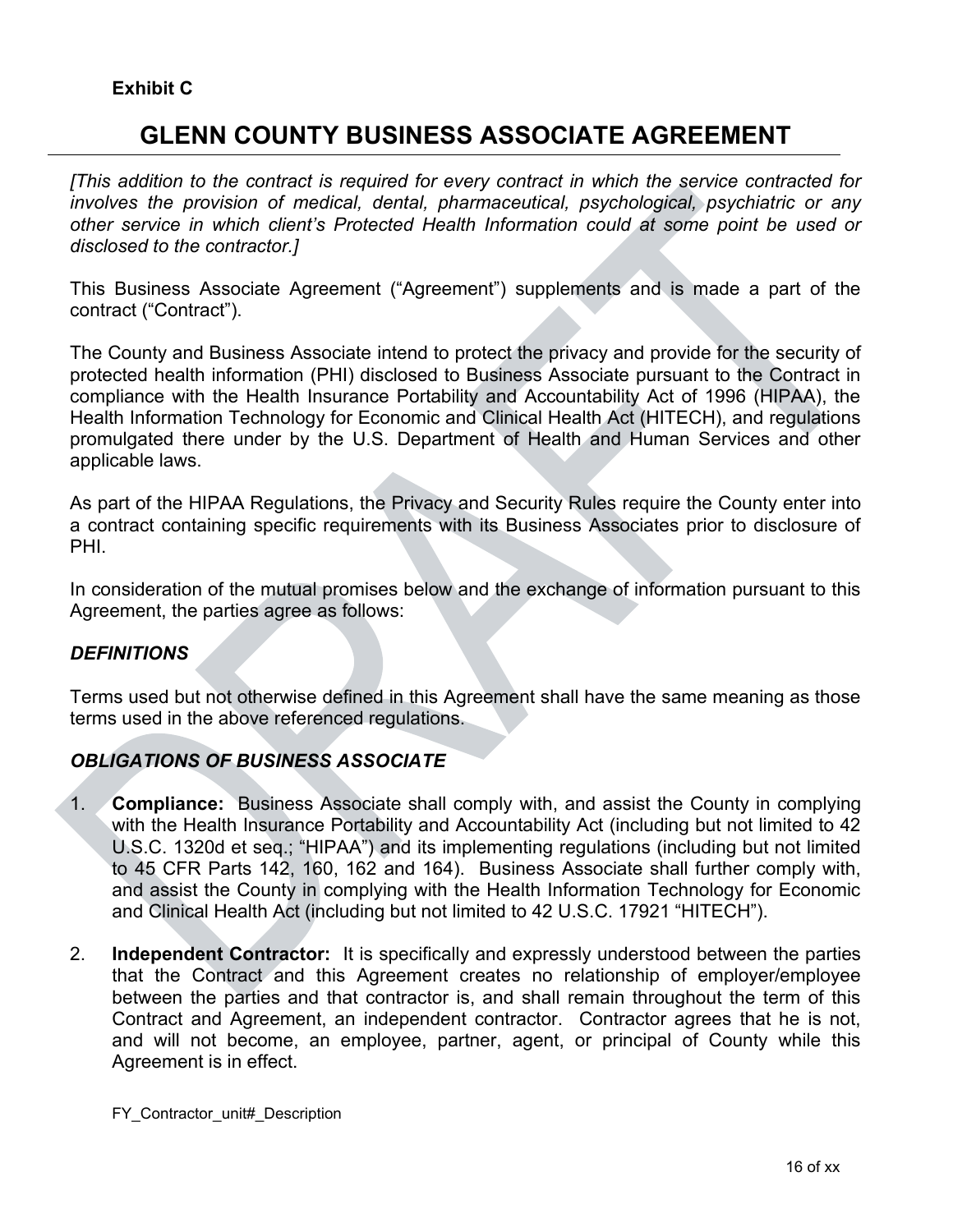- 3. **Permitted Uses and Disclosures:** Business Associate shall not use or disclose protected health information (PHI) except for the purpose of performing Business Associate's obligations under the Contract, as permitted under the Contract and Agreement, and as required by law. Business Associate shall not disclose PHI in any manner that would constitute a violation of the Privacy Rule or the HITECH Act. Business Associate shall not use or further disclose PHI other than as permitted or required by this Agreement, or as required by law.
- 4. **Prohibited Uses and Disclosures:** Business Associate shall not use or disclose PHI for fundraising or marketing purposes. Except as otherwise required by law, Business Associate shall not disclose PHI to a health plan for payment or health care operations purposes if the patient has requested this special restriction, and has paid out of pocket in full for the health care item or service to which the PHI solely relates. Associate shall not directly or indirectly receive remuneration in exchange for PHI, except with prior written consent of the County and as permitted by the HITECH Act. However, this prohibition shall not affect payment by the County to Business Associate for services provided pursuant to the Contract.
- 5. **Appropriate Safeguards:** Business Associate shall implement appropriate administrative, physical and technical safeguards that reasonably and appropriately protect the confidentiality, integrity and availability of PHI that it creates, receives, maintains or transmits on behalf of the County, from use or disclosure other than as provided for by this Agreement. Business Associate shall comply with 45 C.F.R. Sections 164.308, 164.310, and 164.312. Business Associate shall also comply with the policies and procedures and documentation requirements of the HIPAA Security Rule, including but not limited to, 45 C.F.R. Section 164.316.
- 6. **Report of Improper Access, Use, or Disclosure:** Business Associate shall report to the County any access, use, or disclosure of the PHI not permitted by this Agreement, including but not limited to security incidents of which the Business Associate becomes aware.
- 7. **Business Associate's Agents:** Business Associate shall ensure that any agents, including subcontractors, to whom it provides PHI received from, created, or received by Business Associate on behalf of the County, agrees in writing to the same restrictions and conditions that apply through this Agreement to Business Associate with respect to such information.
- 8. **Access to PHI:** Business Associate shall, within ten (10) days of receipt of a request from the County, provide access to PHI maintained by the Business Associate, or its agents or subcontractors, in a Designated Record Set. This PHI will be released to the County or, as directed by the County, to an Individual, in order to meet the requirements under 45 CFR 164.524. If Business Associate maintains an Electronic Health Record (EHR), Business Associate shall provide such information in electronic format to enable the County to fulfill its obligations under the HITECH Act.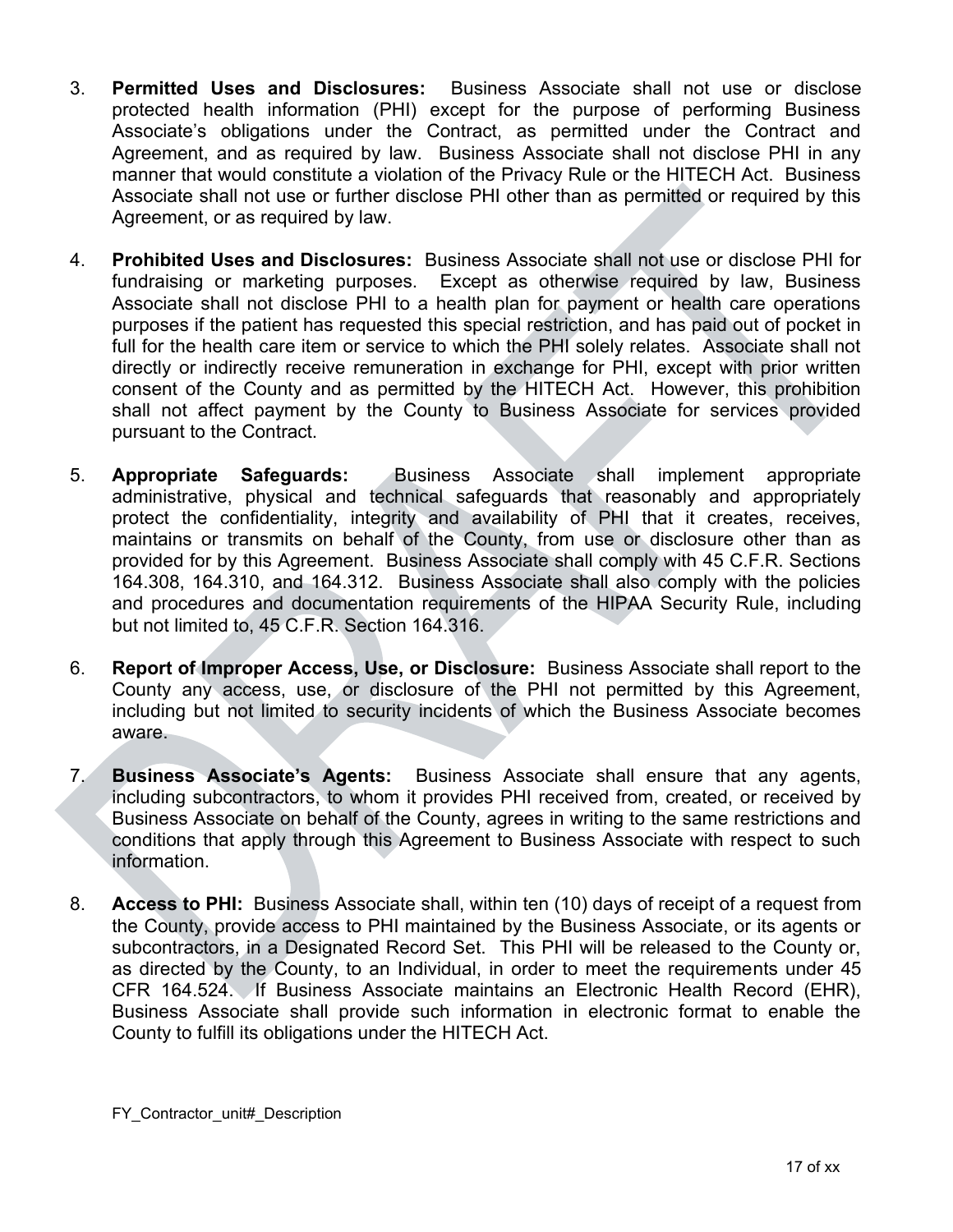- 9. **Amendment of PHI:** Business Associate shall, within ten (10) days of receipt of a request from the County, make any amendment(s) to PHI maintained in a Designated Record Set that the County directs, pursuant to 45 CFR 164.526, at the request of the County or an Individual. If any individual requests an amendment of PHI directly from the Business Associate, or its agents or subcontractors, Business Associate must, within five (5) days of the request, notify the County in writing. Any approval or denial of amendment to PHI maintained by the Business Associate, or its agents or subcontractors, shall be the responsibility of the County.
- 10. **Accounting Rights:** Business Associate shall, within ten (10) days of notice by the County, make available to the County information required to provide an accounting of disclosures to enable the County to fulfill its obligations under section 164.528 of the Privacy Rule and the HITECH ACT. Business Associate agrees to implement a process that allows for an accounting to be collected and maintained by Business Associate, and its agents or subcontractors, for at least six (6) years prior to the request.
	- a. If Business Associate uses or maintains an EHR with respect to PHI (1) the exception for tracking disclosures of PHI related to treatment, payment or health care operation purposes no longer applies and (2) information relating to disclosures are required to be collected and maintained for only three (3) years prior to the request. This only applies to the extent the Business Associate uses or maintains an EHR.
	- b. In the event that the request for an accounting is delivered directly to the Business Associate, or its agents or subcontractors, Business Associate shall within five (5) days of a request, forward it to the County in writing. It shall be the County's responsibility to prepare and deliver any such accounting requested.
	- c. At a minimum, the information collected and maintained shall include: (1) the date of the disclosure; (2) the name of the entity or person; (3) a brief description of PHI disclosed; and (4) a brief statement of purpose of the disclosure that reasonably informs the individual of the basis for the disclosure, or in lieu of such statement, a copy of the individual's authorization, or a copy of the written request for disclosure.
- 11. **Government Access:** Business Associate shall make internal practices, books, and records relating to the use and disclosure of PHI available to the County; or at the request of the County, to the Secretary of the United States Department of Health and Human Services ("Secretary"), in a time and manner designated by the County or the Secretary, for purposes of determining compliance with the Privacy Rule. Business Associates shall provide to the County a copy of any PHI that Business Associate provides to the Secretary concurrently with providing such information to the Secretary.
- 12. **Minimum Necessary:** Business Associate, and its agents or subcontractors, shall request, use and disclose only the minimum amount of PHI necessary to accomplish the purpose of the request, use, or disclosure. Business Associate understands and agrees that the definition of "minimum necessary" is in flux and shall keep itself informed of guidance issued by the Secretary with respect to what constitutes "minimum necessary."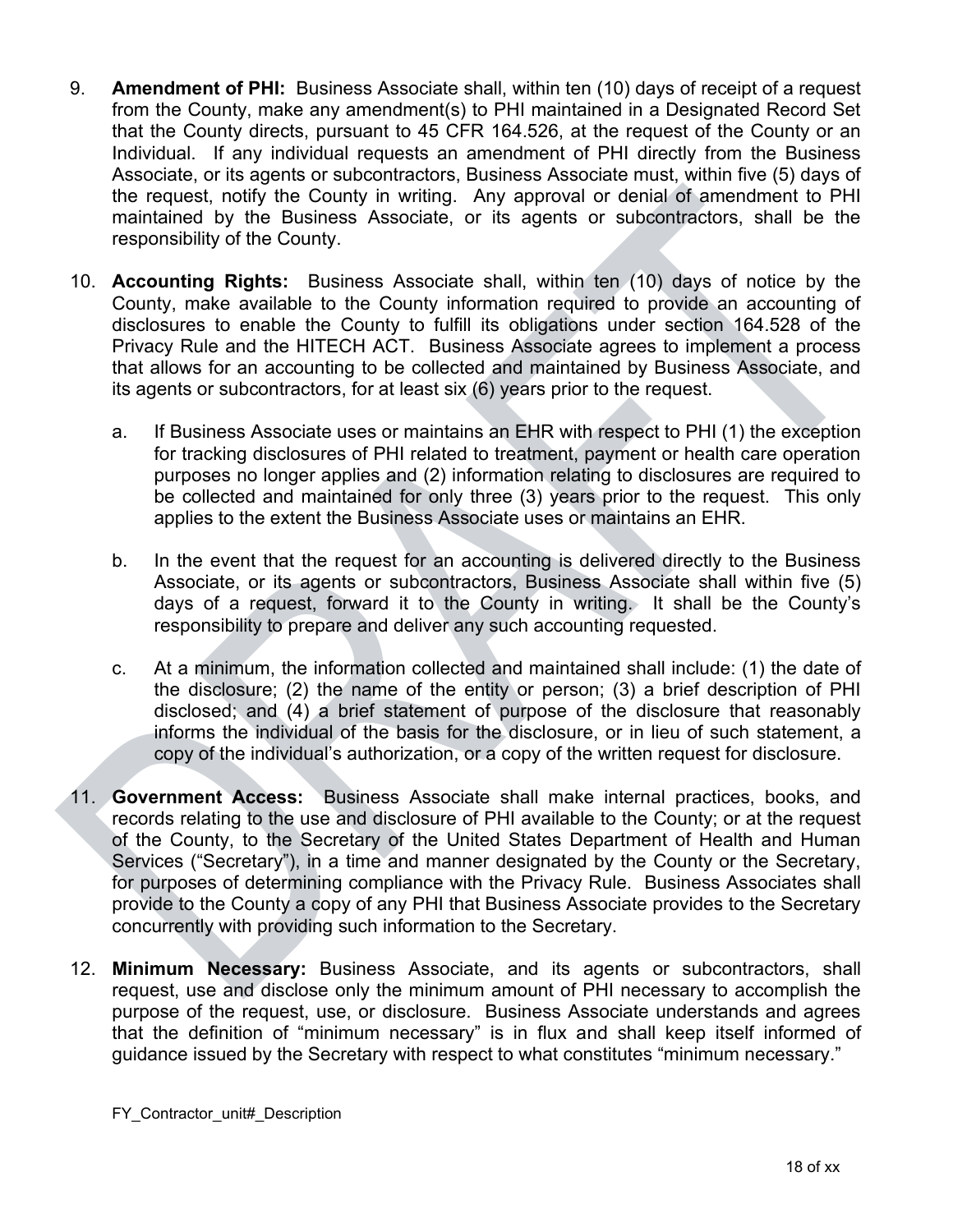- 13. **Breach Pattern or Practice by Covered Entity:** Pursuant to 42 U.S.C. Section 17934(b), if the Business Associate knows of a pattern of activity or practice of the Business Associate that constitutes a material breach or violation of the Business Associate's obligations under the Contract or Agreement or other arrangement, the Business Associate must take reasonable steps to cure the breach or end the violation. If the steps are unsuccessful, the Business Associate must terminate the Contract or other arrangement if feasible, or if termination is not feasible, report the problem to the Secretary of the Department of Health and Human Services. The Business Associate shall provide written notice to the County of any pattern of activity or practice of the Business Associate that constitutes a material breach or violation of the Business Associate's obligations under the Contract or Agreement or other arrangement within twenty-four (24) hours of discovery and shall meet with the County to discuss and attempt to resolve the problem as one of the reasonable steps to cure the breach or end the violation.
- 14. **Notification of Breach:** During the term of the Contract, Business Associate shall notify the County within twenty-four (24) hours of any suspected or actual breach of security, intrusion or unauthorized access, use, or disclosure of PHI of which the Business Associate becomes aware and or any actual use or disclosure of data in violation of any applicable federal or state laws or regulations. This notice shall include, to the extent possible, the identification of each individual whose PHI has been or is reasonably believed by the Business Associate to have been accessed, acquired, or disclosed during the breach. Business Associate shall provide the County with any other available information that County is required to include in the notification to the affected individuals. Business Associate shall take (1) prompt corrective action to cure any such deficiencies and (2) any action pertaining to such unauthorized disclosure required by applicable federal and state laws and regulation.
- 15. **Mitigation:** Business Associate shall mitigate, to the extent practical, any harmful effect that is known to Business Associate as a result of a use or disclosure of PHI by Business Associate in violation of the requirements of this Agreement.

## *TERMINATION*

- 16. **Material Breach:** A breach by Business Associate of any provision of this Agreement, as determined by County, shall constitute a material breach of the Contract and shall provide grounds for immediate termination of the Contract by the County.
- 17. **Judicial or Administrative Proceedings:** The County may terminate the Contract, effective immediately, if (1) Business Associate is named as a defendant in a criminal proceeding for a violation of HIPAA, the HITECH Act, the HIPAA Regulations, or other security or privacy laws or (2) a finding or stipulation that Business Associate has violated any standard or requirement of HIPAA, the HITECH Act, the HIPAA Regulations or other security or privacy laws is made in any administrative or civil proceedings in which the party has been joined.
- 18. **Termination for Convenience:** County may terminate this Agreement at any time at its pleasure upon giving thirty (30) days written notice.

FY Contractor unit# Description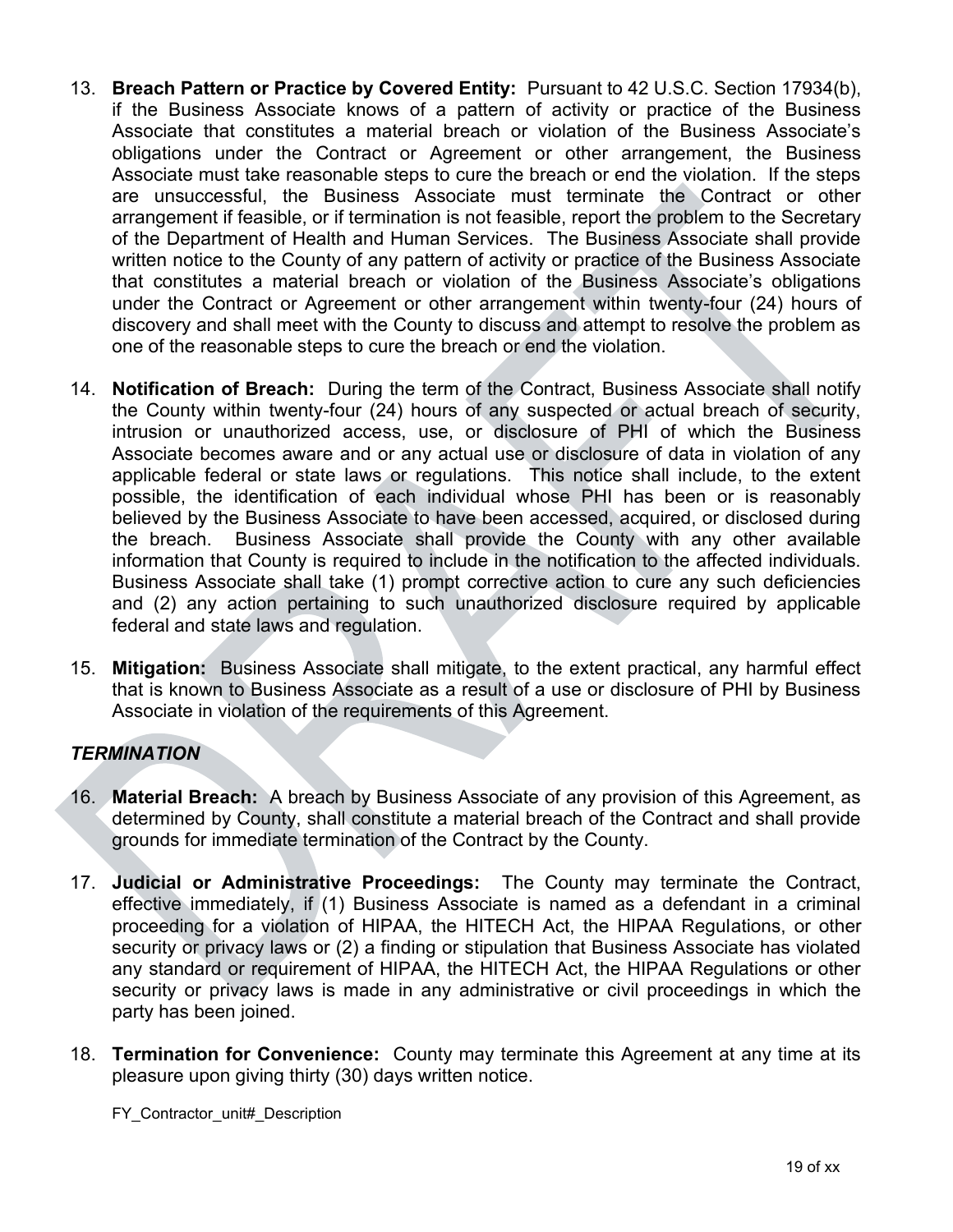- 19. **Effect of Termination:** Except as provided in subparagraph A of this section, upon termination of the Contract for any reason, Business Associate shall, at the option of the County, return or destroy all PHI that Business Associate still maintains in any form, and shall retain no copies of such PHI. This provision shall apply to PHI that is in the possession of subcontractor or agents of the Business Associate.
	- a. If return or destruction is not feasible, as determined by the County, Business Associate shall continue to extend the protections of this Agreement to such PHI and limit further uses and disclosures of such PHI to those purposes that make the return or destruction not feasible, for so long as Business Associate, or any of its agents or subcontractors, maintain such PHI.
	- b. If the County elects destruction of the PHI, Business Associate shall certify in writing to the County that such information has been destroyed.

### *AMENDMENT*

20. **Amendment to Comply with Law:** The parties acknowledge that state and federal law relating to data security and privacy are rapidly evolving and that amendment of the Contract or Agreement may be required to provide for procedures to ensure compliance with such developments. The parties specifically agree to take such action as is necessary to implement the standards and requirements of HIPAA, the HITECH Act, the Privacy Rule, the Security Rule, and other applicable laws relating to the security and confidentiality of PHI. The parties understand and agree that the County must receive satisfactory written assurance from Business Associate that Business Associate will adequately safeguard PHI. Upon the request of either party, the other party agrees to promptly enter into negotiations concerning the terms of an amendment to this Agreement embodying written assurances consistent with the standards and requirements of HIPAA, the HITECH ACT, the Privacy Rule, the Security Rule, or other applicable laws. County may terminate the Contract upon thirty (30) days written notice in the event (1) Business Associate does not promptly enter into negotiations to amend the Contract or Agreement when requested by County pursuant to this Section or (2) Business Associate does not enter into an amendment to the Contract or Agreement providing assurances regarding the safeguarding of PHI that County, in its sole discretion, deems sufficient to satisfy the standards and requirements of applicable laws.

| County: |                                         |  |
|---------|-----------------------------------------|--|
|         | <b>Health and Human Services Agency</b> |  |

Business Associate: Contractor

Signature: etc. and the state of Signature:  $\sim$  Signature:

Print Name: Christine Zoppi Print Name:

FY Contractor unit# Description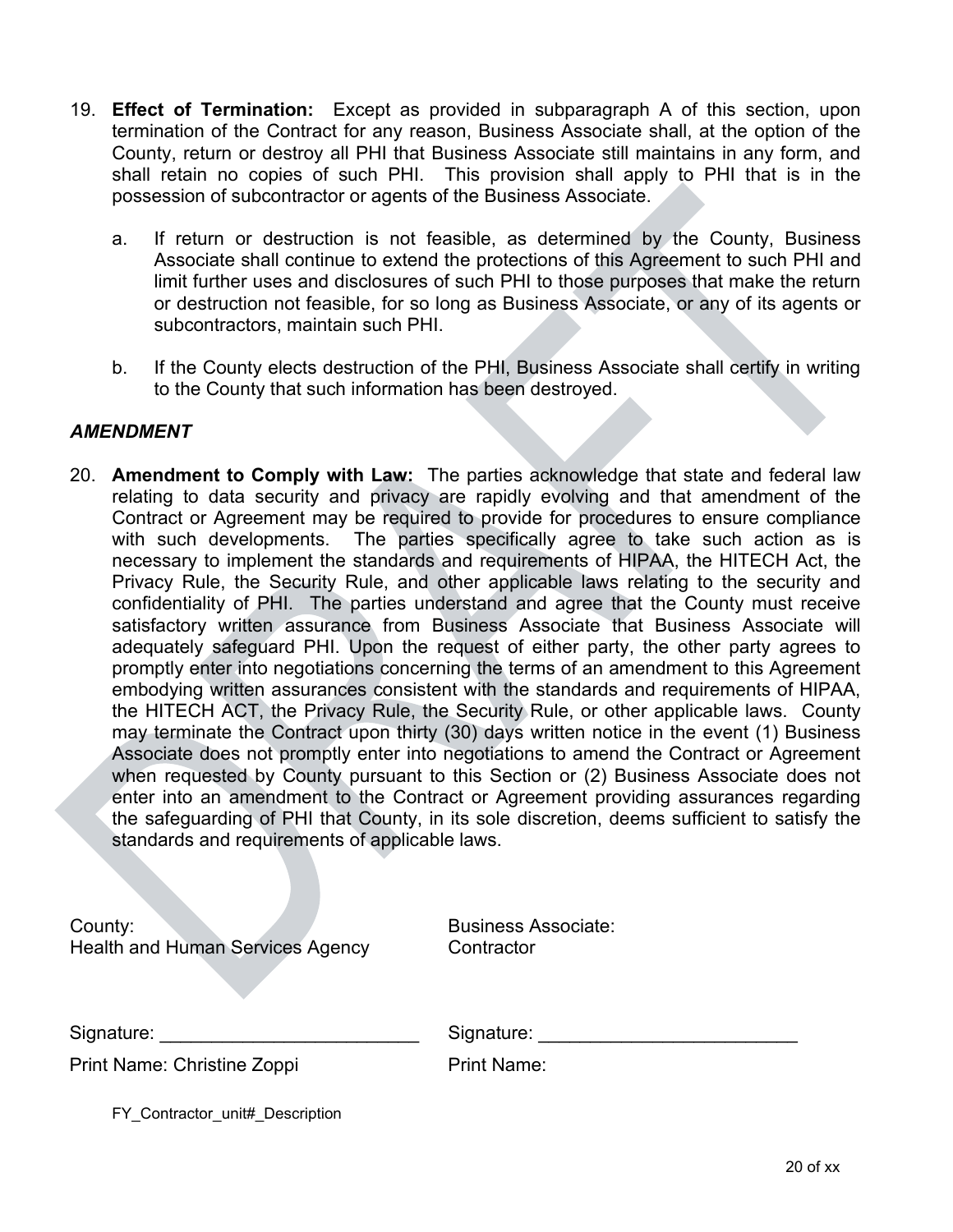Title: Director Title:

Date: \_\_\_\_\_\_\_\_\_\_\_\_\_\_\_\_\_\_\_\_\_\_\_\_\_\_\_\_\_ Date: \_\_\_\_\_\_\_\_\_\_\_\_\_\_\_\_\_\_\_\_\_\_\_\_\_\_\_\_\_

The wording of this attachment, unless modified, is approved by Tami Hanni HIPAA Privacy and Security Officer Glenn County

*Revision #4, December 17, 2009*

FY\_Contractor\_unit#\_Description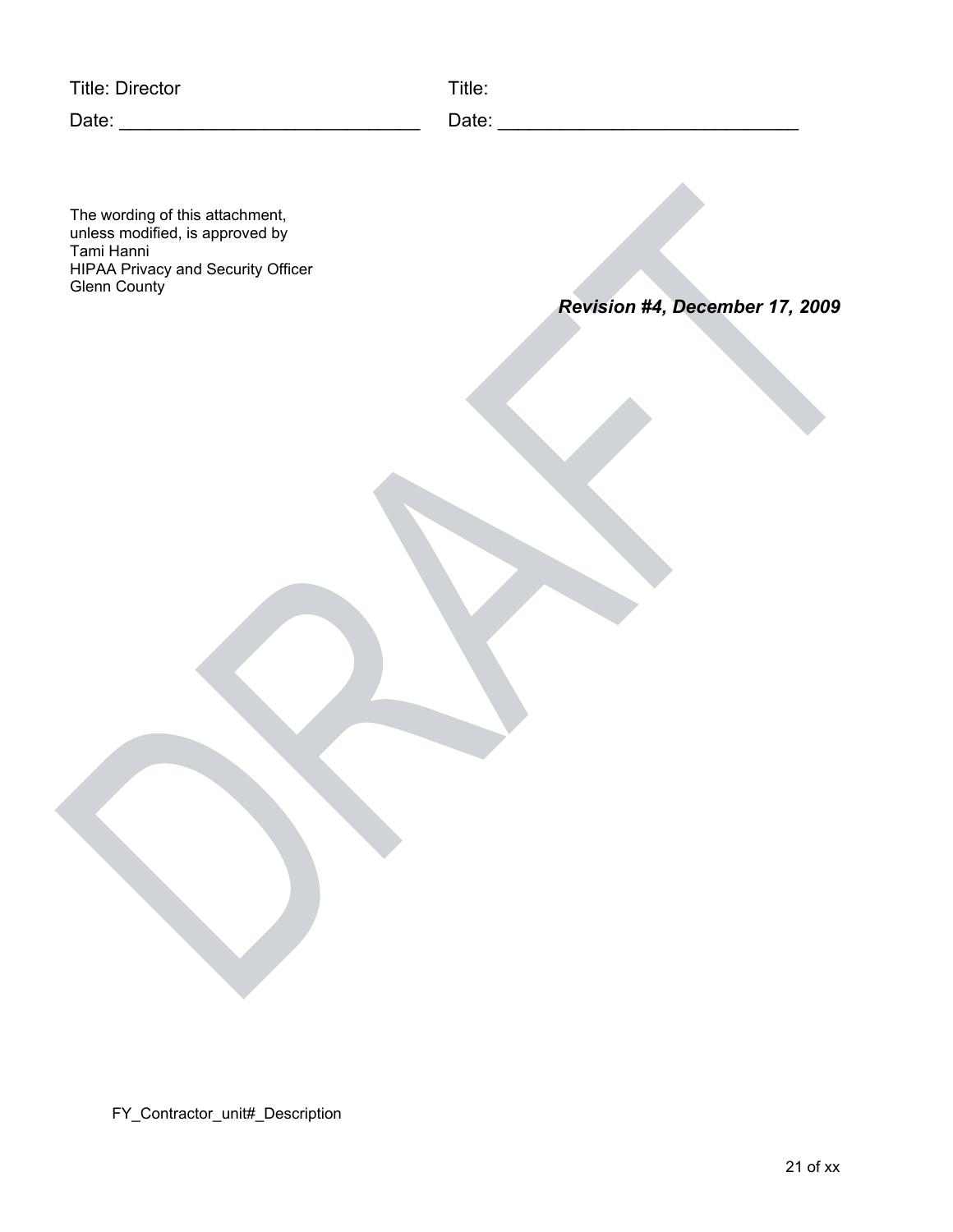#### **Tobacco Education Plan Evaluator Scope of Services**

#### Local Program Evaluator

Responses may include all or part of the services described below. Cost proposals and proposal responses should itemize services and costs, so bids may be properly evaluated and compared.

| <b>Activity 1-E-1</b>       | <b>Education/Participant Survey</b>                                                                                                                                                                                                                                                                                                                                                                                                                                                                                                                                                                                                                                                                                                                                                                                                                                                                                                                                                                                                                                                                                                                                                                                 |
|-----------------------------|---------------------------------------------------------------------------------------------------------------------------------------------------------------------------------------------------------------------------------------------------------------------------------------------------------------------------------------------------------------------------------------------------------------------------------------------------------------------------------------------------------------------------------------------------------------------------------------------------------------------------------------------------------------------------------------------------------------------------------------------------------------------------------------------------------------------------------------------------------------------------------------------------------------------------------------------------------------------------------------------------------------------------------------------------------------------------------------------------------------------------------------------------------------------------------------------------------------------|
| <b>Evaluation Activity:</b> | To inform staff and trainers about how to improve future trainings, a post-training assessment will be administered to participants of<br>3-5 total trainings (e.g., ECTC talking points, tobacco products, current and emerging tobacco-related issues, health equities,<br>tobacco industry tactics, etc.). Using a pen and paper or online survey developed in consultation with the Tobacco Control<br>Evaluation Center (TCEC), a census of 8-12 participants at each event will be surveyed to understand training feedback,<br>anticipated needs, changes in knowledge, comfort, confidence, preparation, and intent to engage in tobacco prevention activities.<br>The instrument will consist of 8-12 open- and closed-ended questions in English and take approximately 1-2 minutes to complete.<br>Data will be analyzed using descriptive statistics and content analysis and results will be shared with participants, trainers, and staff<br>to improve future trainings and determine other training, education, or service needs.                                                                                                                                                                   |
| Begin/End Periods - Wave 1: | 07/22-12/22 to 07/24-12/24                                                                                                                                                                                                                                                                                                                                                                                                                                                                                                                                                                                                                                                                                                                                                                                                                                                                                                                                                                                                                                                                                                                                                                                          |
| <b>Activity 1-E-2</b>       | <b>Key Informant Interview</b>                                                                                                                                                                                                                                                                                                                                                                                                                                                                                                                                                                                                                                                                                                                                                                                                                                                                                                                                                                                                                                                                                                                                                                                      |
| <b>Evaluation Activity:</b> | To inform project staff about the background, goals, and directions of the target jurisdictions priorities for ending commercial<br>tobacco, conduct interviews with decision makers (and/or their staff, if unavailable). Develop a key informant interview guide using a<br>minimum set of required questions from TCEC then pilot test and revise as needed. Conduct 4-6 interviews with purposively<br>selected informants via telephone and/or in-person to determine effective approaches/tactics, identify points of view, and anticipate<br>facilitators and barriers to adopting and implementing policies to prohibit tobacco use in outdoor public places and sales of flavored<br>tobacco products. Each interview will be approximately 20-30 minutes in length. Qualitative analysis of interview results will be used<br>to summarize and report interview findings. Findings will be shared with data sources, staff and coalition members, incorporated<br>into the Midwest Academy Strategizing and used to determine what the project will need to influence policymakers to adopt a<br>legislated policy. Project staff will collect the data so no data collection training will be necessary. |
| Begin/End Periods - Wave 1: | 01/22-06/22 to 01/22-06/22                                                                                                                                                                                                                                                                                                                                                                                                                                                                                                                                                                                                                                                                                                                                                                                                                                                                                                                                                                                                                                                                                                                                                                                          |
| <b>Activity 1-E-3</b>       | <b>Policy Record</b>                                                                                                                                                                                                                                                                                                                                                                                                                                                                                                                                                                                                                                                                                                                                                                                                                                                                                                                                                                                                                                                                                                                                                                                                |
| <b>Evaluation Activity:</b> | To inform staff about policymaker support/opposition, key issues raised by policymakers and staff, and other insights from public<br>policy meetings about tobacco-related issues (i.e., tobacco litter in outdoor public places and flavored tobacco products), complete<br>a comprehensive policy record review for each target jurisdiction via official policy records, e.g., policy maker agendas, meeting<br>minutes, staff presentations, testimony and policies enacted, if any. Policy record research will include investigation for Purchase,<br>Use and Possession (PUP) provisions and inequities in existing tobacco control laws in the target jurisdiction. Policy record reviews<br>will begin within the first six months during the period the project is engaged in the target jurisdiction to inform the Midwest<br>Academy Strategizing, updated regularly and submitted with each progress report through policy adoption. Signed policies will be<br>submitted in the progress report after a final vote has occurred.                                                                                                                                                                      |
| Begin/End Periods - Wave 1: | 01/22-06/22 to 01/25-06/25                                                                                                                                                                                                                                                                                                                                                                                                                                                                                                                                                                                                                                                                                                                                                                                                                                                                                                                                                                                                                                                                                                                                                                                          |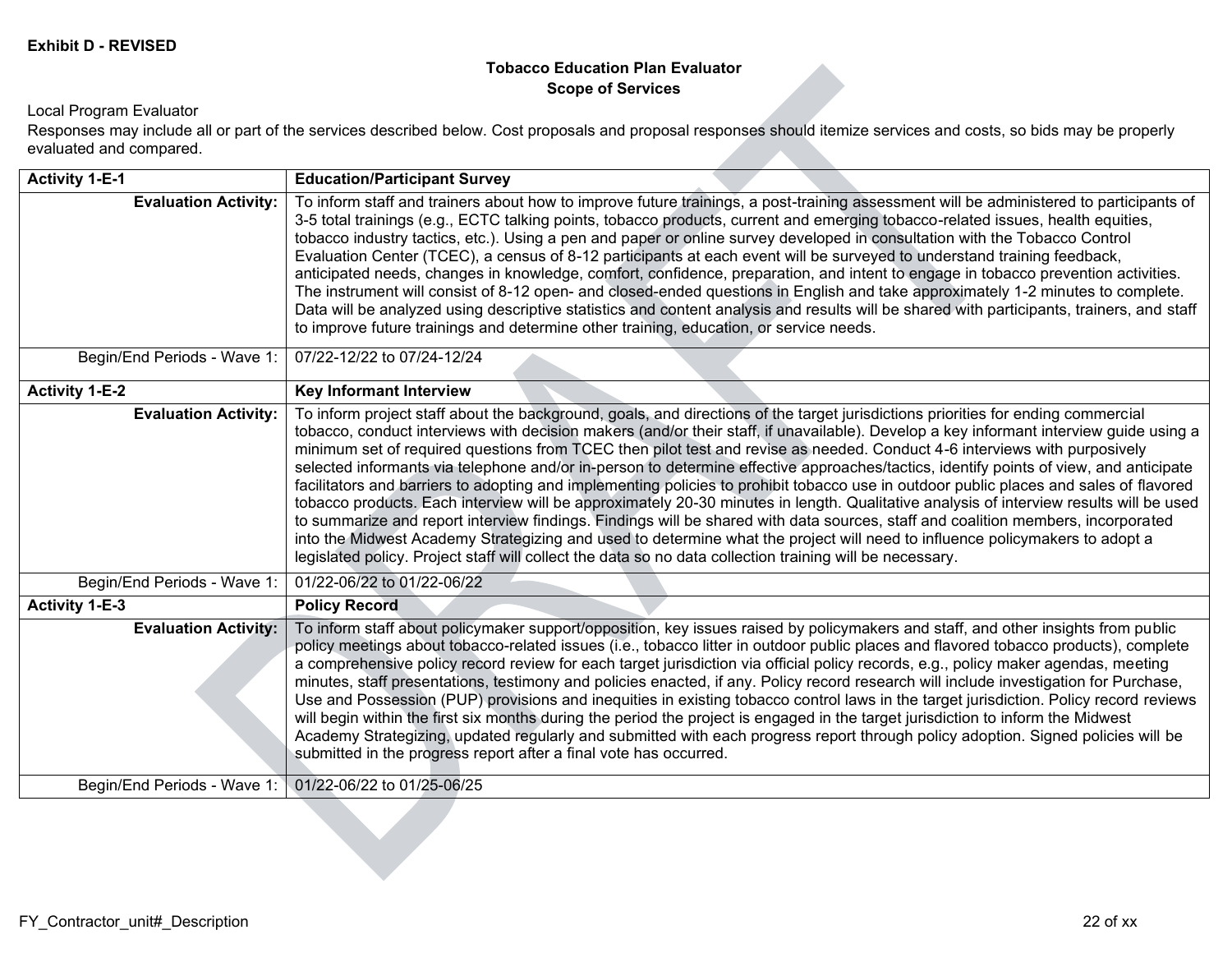| <b>Activity 1-E-4</b>            | <b>Public Intercept Survey / Opinion Poll</b>                                                                                                                                                                                                                                                                                                                                                                                                                                                                                                                                                                                                                                                                                                                                                                                                                                                                                                                                                                                                                                                                                                                                                                                                                                                                                                                                                                                                                                                                                                                                                                                                                                                                                                                                                                                                                                                                                                                                                                                                                                                                           |
|----------------------------------|-------------------------------------------------------------------------------------------------------------------------------------------------------------------------------------------------------------------------------------------------------------------------------------------------------------------------------------------------------------------------------------------------------------------------------------------------------------------------------------------------------------------------------------------------------------------------------------------------------------------------------------------------------------------------------------------------------------------------------------------------------------------------------------------------------------------------------------------------------------------------------------------------------------------------------------------------------------------------------------------------------------------------------------------------------------------------------------------------------------------------------------------------------------------------------------------------------------------------------------------------------------------------------------------------------------------------------------------------------------------------------------------------------------------------------------------------------------------------------------------------------------------------------------------------------------------------------------------------------------------------------------------------------------------------------------------------------------------------------------------------------------------------------------------------------------------------------------------------------------------------------------------------------------------------------------------------------------------------------------------------------------------------------------------------------------------------------------------------------------------------|
| <b>Evaluation Activity:</b>      | To improve understanding of community knowledge, attitudes, and perceptions of ending commercial tobacco, a public opinion<br>survey will be conducted with a minimum of 50-70 community residents age 18 and older in the intervention jurisdiction. A<br>convenience sample of the general public will be surveyed at a variety of locations (e.g., health fairs, farmers markets, parks and/or<br>outdoor venues) via pen and paper and/or online using a mobile device or online survey. Develop a survey and protocol using a<br>minimum set of required questions from TCEC then pilot test and revise as needed. Data will be analyzed using descriptive<br>statistics and inferential statistics to document tobacco endgame knowledge, awareness, beliefs, and demographic information<br>provided by survey participants. Results will be shared with program staff, data sources, and other stakeholders to inform next<br>steps and improve interventions. Data collection training will be provided to 10-20 data collectors from among youth and adult<br>coalition members, who will be surveyed before and after the training to assess their preparedness.                                                                                                                                                                                                                                                                                                                                                                                                                                                                                                                                                                                                                                                                                                                                                                                                                                                                                                                                             |
| Begin/End Periods - Wave 1:      | 07/22-12/22 to 07/22-12/22                                                                                                                                                                                                                                                                                                                                                                                                                                                                                                                                                                                                                                                                                                                                                                                                                                                                                                                                                                                                                                                                                                                                                                                                                                                                                                                                                                                                                                                                                                                                                                                                                                                                                                                                                                                                                                                                                                                                                                                                                                                                                              |
| <b>Activity 1-E-5</b>            | <b>Other</b>                                                                                                                                                                                                                                                                                                                                                                                                                                                                                                                                                                                                                                                                                                                                                                                                                                                                                                                                                                                                                                                                                                                                                                                                                                                                                                                                                                                                                                                                                                                                                                                                                                                                                                                                                                                                                                                                                                                                                                                                                                                                                                            |
| <b>Evaluation Activity:</b>      | To inform the projects development of an educational material(s), conduct consumer testing to assess the appropriateness and<br>appeal of the content, logic, wording, design and/or takeaway message of the material/ instrument (e.g., fact sheet) for<br>policymakers and key stakeholders. Using guidelines from the Tobacco Education Clearinghouse of California (TECC), develop the<br>testing instrument and protocol and revise as needed for field use. Conduct 1-2 consumer testing processes: e.g., key informant<br>interviews/one intercept or online survey with 6-8 people, e.g., former policy makers, community influencers and other stakeholders,<br>and document participant reactions to the material/ instrument. Analyze and summarize participant responses for common themes<br>in order to make recommendations for material/instrument revisions. Share results with project personnel and use to improve<br>materials/instruments; final summary report must be submitted to MatTrack on TECCs website with material submissions.                                                                                                                                                                                                                                                                                                                                                                                                                                                                                                                                                                                                                                                                                                                                                                                                                                                                                                                                                                                                                                                          |
| Begin/End Periods - Wave 1:      | 01/23-06/23 to 01/23-06/23                                                                                                                                                                                                                                                                                                                                                                                                                                                                                                                                                                                                                                                                                                                                                                                                                                                                                                                                                                                                                                                                                                                                                                                                                                                                                                                                                                                                                                                                                                                                                                                                                                                                                                                                                                                                                                                                                                                                                                                                                                                                                              |
| <b>Activity 1-E-9</b>            | <b>Other</b>                                                                                                                                                                                                                                                                                                                                                                                                                                                                                                                                                                                                                                                                                                                                                                                                                                                                                                                                                                                                                                                                                                                                                                                                                                                                                                                                                                                                                                                                                                                                                                                                                                                                                                                                                                                                                                                                                                                                                                                                                                                                                                            |
| <b>Evaluation Activity:</b>      | To give voice to rural youth coalition members, conduct a Photovoice project that informs policymakers, staff, coalition, tobacco<br>retail store owners, and the general public about the problem with flavored tobacco products and tobacco litter in the parks. One<br>wave each of two different PhotoVoice projects will be conducted: one on Flavored Tobacco Products (Fall 2022) and one on<br>Tobacco Litter in the Parks (Fall 2024). A comprehensive plan outlining the purpose, focus and content of each session will be<br>adapted from one previously used by project staff. Content will include trust-building and group dynamics exercises, critical thinking<br>skill building, providing constructive criticism, taking and assessing quality photos, storytelling/captioning, event planning, public<br>speaking, advocacy. Each 30-45 minute session will be led by project staff. A purposive sample of 5-10 participants from the<br>Willows and Hamilton City communities will be recruited to attend 3-4 meetings over a period of 8-12 weeks for goal setting,<br>training, group interpretation of pictures and findings, development of the Photovoice exhibit, and facilitated discussion of next<br>steps. A photo exhibit will be presented to community members and policymakers to demonstrate the problem and impact of<br>flavored tobacco products and tobacco litter in the parks through a visual community lens. With photographer permission, photos<br>may be incorporated into additional presentations, fact sheets, summary reports, media releases, etc. Lessons learned will be used<br>to inform next steps regarding community education and community readiness for proposing a flavored tobacco products ban<br>and/or a smoke-free parks policy. Evaluation measures will be built into each session and will include a group discussion. A post-<br>training assessment will be used to measure motivations for participating, skill sets before and after involvement, value derived from<br>taking part, and feedback for improvement of the Photovoice project. |
| Begin/End Periods - Wave 1:      | 07/22-12/22 to 07/24-12/24                                                                                                                                                                                                                                                                                                                                                                                                                                                                                                                                                                                                                                                                                                                                                                                                                                                                                                                                                                                                                                                                                                                                                                                                                                                                                                                                                                                                                                                                                                                                                                                                                                                                                                                                                                                                                                                                                                                                                                                                                                                                                              |
| <b>Data Collection Training:</b> | No.                                                                                                                                                                                                                                                                                                                                                                                                                                                                                                                                                                                                                                                                                                                                                                                                                                                                                                                                                                                                                                                                                                                                                                                                                                                                                                                                                                                                                                                                                                                                                                                                                                                                                                                                                                                                                                                                                                                                                                                                                                                                                                                     |
|                                  |                                                                                                                                                                                                                                                                                                                                                                                                                                                                                                                                                                                                                                                                                                                                                                                                                                                                                                                                                                                                                                                                                                                                                                                                                                                                                                                                                                                                                                                                                                                                                                                                                                                                                                                                                                                                                                                                                                                                                                                                                                                                                                                         |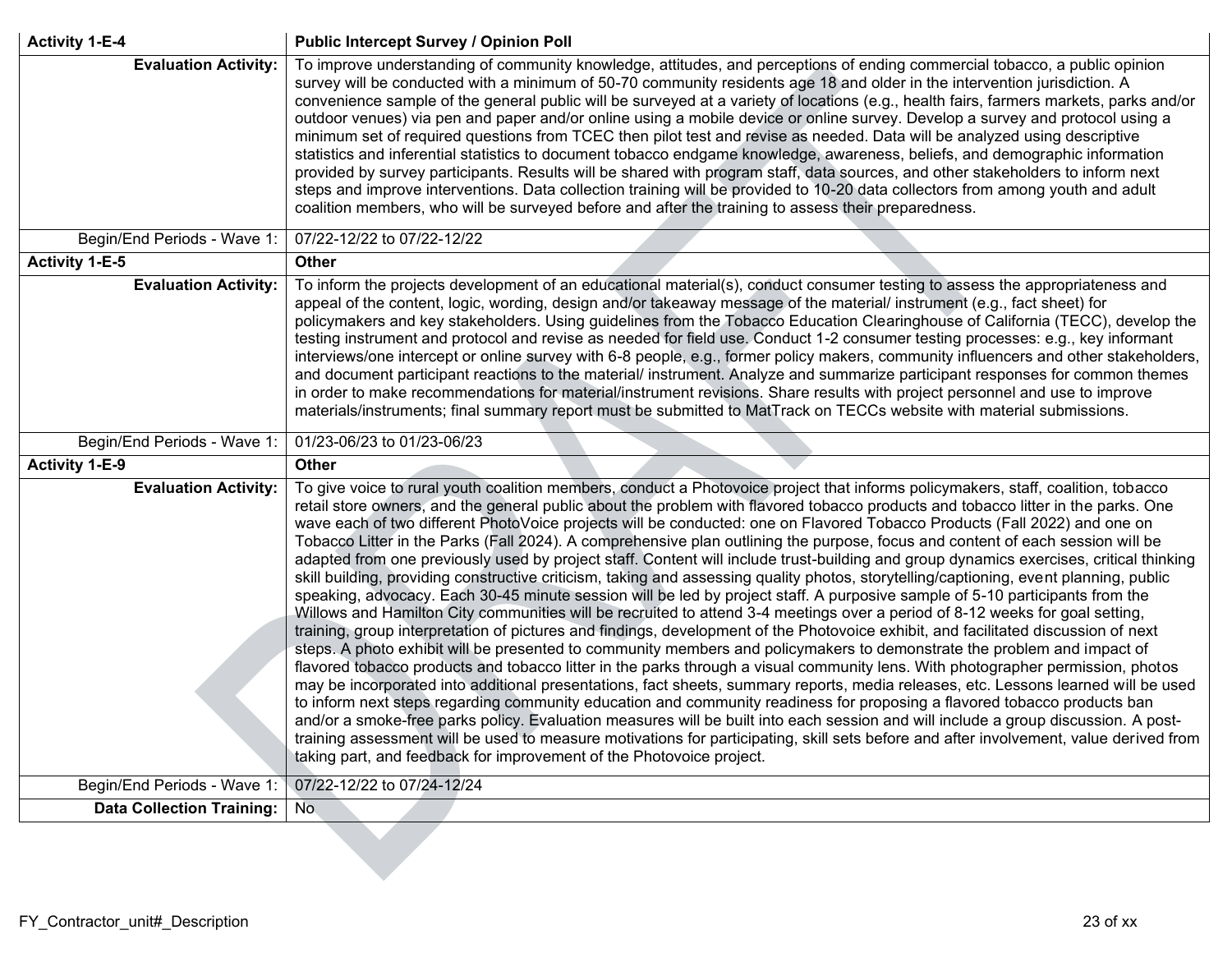| <b>Activity 1-E-7</b>                   | <b>Observation Data</b>                                                                                                                                                                                                                                                                                                                                                                                                                                                                                                                                                                                                                                                                                                                                                                                                                                                                                                                                                                                                                                                                                                  |
|-----------------------------------------|--------------------------------------------------------------------------------------------------------------------------------------------------------------------------------------------------------------------------------------------------------------------------------------------------------------------------------------------------------------------------------------------------------------------------------------------------------------------------------------------------------------------------------------------------------------------------------------------------------------------------------------------------------------------------------------------------------------------------------------------------------------------------------------------------------------------------------------------------------------------------------------------------------------------------------------------------------------------------------------------------------------------------------------------------------------------------------------------------------------------------|
| <b>Evaluation Activity:</b>             | For the statewide End Commercial Tobacco Campaign, conduct two waves (in Spring 2022, Spring 2024) of observations in select<br>outdoor public places and tobacco retailers in unincorporated area of Glenn County. Use a standardized data collection instrument<br>and protocol from CTCP using mobile devices. Descriptive statistics will be used to analyze and summarize the data. Findings will<br>be disseminated to data sources, project staff, key coalition members, other stakeholders, and policymakers and used to inform<br>next steps and improve interventions. Guidance for selecting communities sample sizes will be provided. Data collection training<br>will be provided to 4-8 youth and young adult data collectors, who will be surveyed before and after the training to assess their<br>preparedness.                                                                                                                                                                                                                                                                                       |
| Begin/End Periods - Wave 1:             | 01/22-06/22 to 01/22-06/22                                                                                                                                                                                                                                                                                                                                                                                                                                                                                                                                                                                                                                                                                                                                                                                                                                                                                                                                                                                                                                                                                               |
| Begin/End Periods - Wave 2:             | 01/24-06/24 to 01/24-06/24                                                                                                                                                                                                                                                                                                                                                                                                                                                                                                                                                                                                                                                                                                                                                                                                                                                                                                                                                                                                                                                                                               |
| <b>Activity 1-E-8</b>                   | <b>Final Evaluation Report</b>                                                                                                                                                                                                                                                                                                                                                                                                                                                                                                                                                                                                                                                                                                                                                                                                                                                                                                                                                                                                                                                                                           |
| <b>Data Analysis Plan:</b>              | To document the projects organizational history, learn from past efforts, and share strategies with other projects, complete one final<br>evaluation report (FER) using the Tell Your Story reporting guidelines from TCEC. The FER will document project goals, process,<br>results and recommendations, and will include an abstract. The report will describe tactics used and to what effect,<br>support/opposition encountered, and how challenges and barriers were addressed. Information will be included on how activities<br>built upon each other, how evaluation supported or informed the work, and how strategies were tailored to reach target audiences.<br>Content analysis, descriptive and inferential statistics, and data visualization will be used to analyze and summarize findings. The<br>conclusion will identify and assess key activities that were crucial to the effort and specific, concrete recommendations for future<br>work will be provided. Evaluation results will be shared with data sources, participants, and other stakeholders as identified in the<br>dissemination plan. |
| <b>Methods to Disseminate</b>           | Presentations                                                                                                                                                                                                                                                                                                                                                                                                                                                                                                                                                                                                                                                                                                                                                                                                                                                                                                                                                                                                                                                                                                            |
| <b>Findings:</b>                        | Website                                                                                                                                                                                                                                                                                                                                                                                                                                                                                                                                                                                                                                                                                                                                                                                                                                                                                                                                                                                                                                                                                                                  |
|                                         | Other                                                                                                                                                                                                                                                                                                                                                                                                                                                                                                                                                                                                                                                                                                                                                                                                                                                                                                                                                                                                                                                                                                                    |
| <b>Other Dissemination Methods:</b>     | The LLA will disseminate the findings through a variety of venues such as Partners, the LLAs website, adult and youth coalition<br>meetings, LLA Leadership, and presentations to public health partners (e.g., Oral Health) and posted on the coalitions website.                                                                                                                                                                                                                                                                                                                                                                                                                                                                                                                                                                                                                                                                                                                                                                                                                                                       |
| <b>Study Limitations or Challenges:</b> | The primary limitation of this evaluation design is that events besides the planned intervention activities might influence the impact<br>of policy implementation. Other limitations include: 1) access to decision makers to complete formative assessments of their<br>knowledge, and 2) access to and coordination with youth and adult volunteers to help collect data for the observation and public<br>opinion surveys.                                                                                                                                                                                                                                                                                                                                                                                                                                                                                                                                                                                                                                                                                           |
| <b>Activity Start Date Period:</b>      | 01/25-06/25                                                                                                                                                                                                                                                                                                                                                                                                                                                                                                                                                                                                                                                                                                                                                                                                                                                                                                                                                                                                                                                                                                              |
| <b>Activity Completion Date Period:</b> | 01/25-06/25                                                                                                                                                                                                                                                                                                                                                                                                                                                                                                                                                                                                                                                                                                                                                                                                                                                                                                                                                                                                                                                                                                              |
| <b>Activity 2-E-1</b>                   | <b>Education/Participant Survey</b>                                                                                                                                                                                                                                                                                                                                                                                                                                                                                                                                                                                                                                                                                                                                                                                                                                                                                                                                                                                                                                                                                      |
| <b>Evaluation Activity:</b>             | To inform staff and trainers about how to improve future trainings, a post-training assessment will be administered to participants of<br>3-4 total trainings (e.g., spokesperson, how to present online/in-person, Tobacco 101, social media engagement). Using a pen to<br>paper or online survey developed in consultation with the Tobacco Control Evaluation Center (TCEC), a census of 5-8 participants<br>at each training will be surveyed to understand training feedback, changes in knowledge, comfort, confidence, preparation, and<br>intent to engage in tobacco prevention activities. The instrument will consist of 8-12 open- and closed-ended questions in English<br>and take approximately 1-2 minutes to complete. Data will be analyzed using descriptive statistics and content analysis. Results will<br>be shared with participants, trainers, and staff to improve future trainings and determine other training, education, or service needs.                                                                                                                                                |
| Begin/End Periods - Wave 1:             | 07/22-12/22 to 07/24-12/24                                                                                                                                                                                                                                                                                                                                                                                                                                                                                                                                                                                                                                                                                                                                                                                                                                                                                                                                                                                                                                                                                               |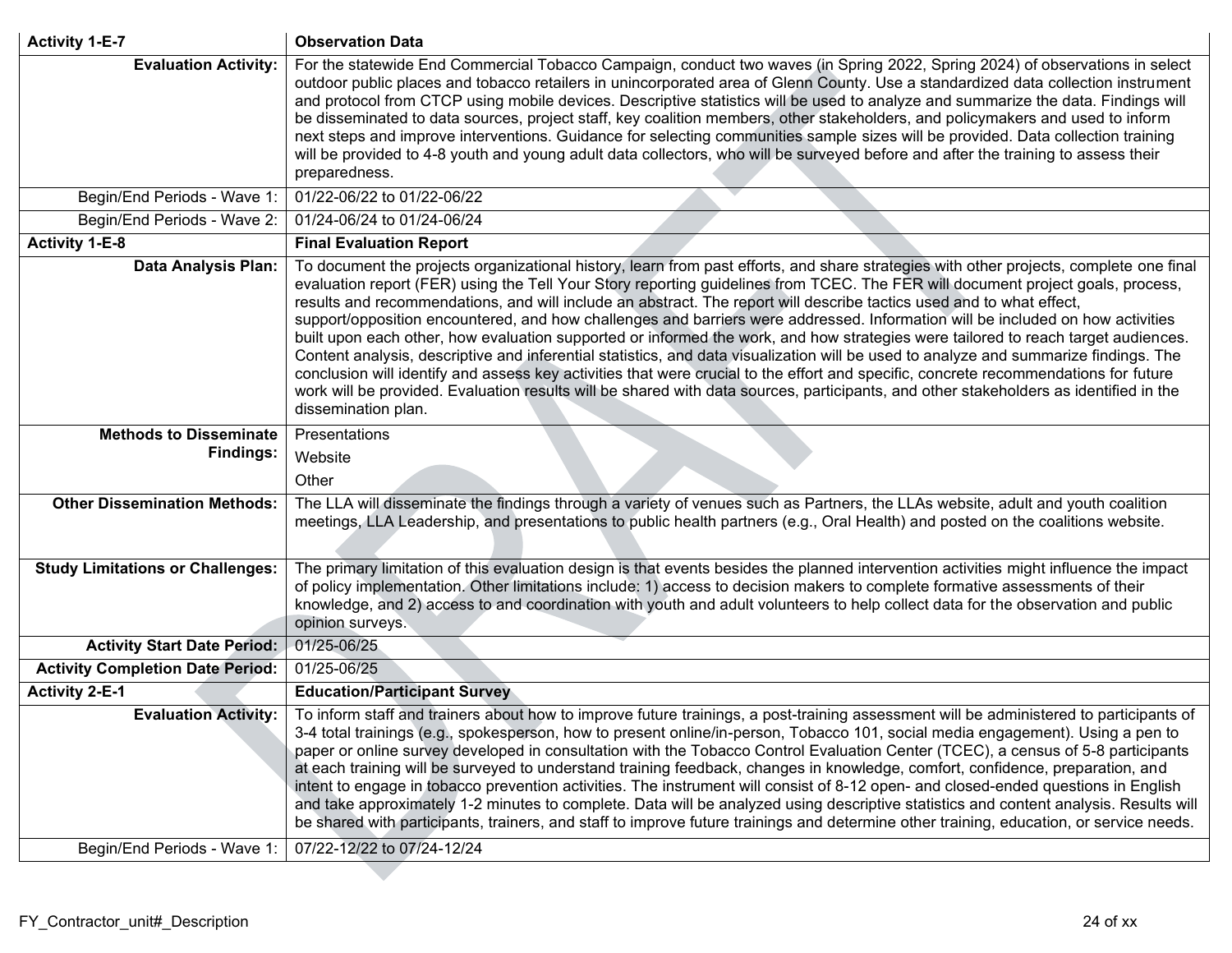| <b>Activity 2-E-2</b>       | <b>Education/Participant Survey</b>                                                                                                                                                                                                                                                                                                                                                                                                                                                                                                                                                                                                                                                                                                                                                                                                                                                                                                                                                                                                                                                                                                    |
|-----------------------------|----------------------------------------------------------------------------------------------------------------------------------------------------------------------------------------------------------------------------------------------------------------------------------------------------------------------------------------------------------------------------------------------------------------------------------------------------------------------------------------------------------------------------------------------------------------------------------------------------------------------------------------------------------------------------------------------------------------------------------------------------------------------------------------------------------------------------------------------------------------------------------------------------------------------------------------------------------------------------------------------------------------------------------------------------------------------------------------------------------------------------------------|
| <b>Evaluation Activity:</b> | To inform staff and coalition members about how to improve coalition functioning, satisfaction, and diversity, an online survey<br>developed in consultation with TCEC will be utilized. The survey link will be sent to a census of youth coalition members annually in<br>May. The instrument will consist of 20-30 open- and closed-ended questions in English and take approximately 3-5 minutes to<br>complete. Data will be analyzed using descriptive statistics and content analysis and results will be shared with youth coalition<br>members and community outreach staff to strategize how to fill the gaps in training, opportunities, skill building, meetings,<br>functioning, technical assistance, diversity, and representation. In addition, results from all waves will be compared to determine<br>if/how the coalition has changed over time.                                                                                                                                                                                                                                                                    |
| Begin/End Periods - Wave 1: | 01/22-06/22 to 01/22-06/22                                                                                                                                                                                                                                                                                                                                                                                                                                                                                                                                                                                                                                                                                                                                                                                                                                                                                                                                                                                                                                                                                                             |
| Begin/End Periods - Wave 2: | 01/23-06/23 to 01/23-06/23                                                                                                                                                                                                                                                                                                                                                                                                                                                                                                                                                                                                                                                                                                                                                                                                                                                                                                                                                                                                                                                                                                             |
| Begin/End Periods - Wave 3: | 01/24-06/24 to 01/24-06/24                                                                                                                                                                                                                                                                                                                                                                                                                                                                                                                                                                                                                                                                                                                                                                                                                                                                                                                                                                                                                                                                                                             |
| Begin/End Periods - Wave 4: | 01/25-06/25 to 01/25-06/25                                                                                                                                                                                                                                                                                                                                                                                                                                                                                                                                                                                                                                                                                                                                                                                                                                                                                                                                                                                                                                                                                                             |
| <b>Activity 2-E-3</b>       | <b>Other</b>                                                                                                                                                                                                                                                                                                                                                                                                                                                                                                                                                                                                                                                                                                                                                                                                                                                                                                                                                                                                                                                                                                                           |
| <b>Evaluation Activity:</b> | Develop a youth engagement tracking tool, referred to as the Member Participation Record (MPR). This instrument will be used to<br>track and summarize diversity of partnerships and key partnership engagement in campaign activities, outreach efforts, meetings,<br>and trainings. The MPR will identify the opportunities youth coalition members will have to participate in various activities (e.g., data<br>collection activities, trainings, meetings). The MPR will be updated regularly and will consist of the following fields for recording<br>organization/individual member participation including, but not limited to: Event name, date, location, partner organization name(s),<br>and description of activity(ies) and/or event(s), including a brief description of how members were participating (e.g. wrote an article<br>for newsletter, conducted a presentation, participated in social media planning, etc.). An analysis and report of youth participation<br>will be provided annually. In addition, results from all waves will be compared to determine if/how participation has changed over<br>time. |
| Begin/End Periods - Wave 1: | 01/22-06/22 to 01/22-06/22                                                                                                                                                                                                                                                                                                                                                                                                                                                                                                                                                                                                                                                                                                                                                                                                                                                                                                                                                                                                                                                                                                             |
| Begin/End Periods - Wave 2: | 07/22-12/22 to 01/23-06/23                                                                                                                                                                                                                                                                                                                                                                                                                                                                                                                                                                                                                                                                                                                                                                                                                                                                                                                                                                                                                                                                                                             |
| Begin/End Periods - Wave 3: | 07/23-12/23 to 01/24-06/24                                                                                                                                                                                                                                                                                                                                                                                                                                                                                                                                                                                                                                                                                                                                                                                                                                                                                                                                                                                                                                                                                                             |
| Begin/End Periods - Wave 4: | 07/24-12/24 to 01/25-06/25                                                                                                                                                                                                                                                                                                                                                                                                                                                                                                                                                                                                                                                                                                                                                                                                                                                                                                                                                                                                                                                                                                             |
| <b>Activity 2-E-5</b>       | <b>Other</b>                                                                                                                                                                                                                                                                                                                                                                                                                                                                                                                                                                                                                                                                                                                                                                                                                                                                                                                                                                                                                                                                                                                           |
| <b>Evaluation Activity:</b> | To inform the projects development of an educational material(s), conduct consumer testing to assess the appropriateness and<br>appeal of the content, logic, wording, design and/or takeaway message of the material/ instrument (e.g., recruitment materials) for<br>prospective youth coalition members/partners. Using guidelines from the Tobacco Education Clearinghouse of California (TECC),<br>develop the testing instrument and protocol and revise as needed for field use. Conduct one consumer testing process: e.g., key<br>informant interviews, an intercept or online survey with 5-8 youth and document participant reactions to the material/ instrument.<br>Analyze and summarize participant responses for common themes in order to make recommendations for material/instrument<br>revisions. Share results with project personnel and use to improve materials/instruments; final summary report must be submitted to<br>MatTrack on TECCs website with material submissions.                                                                                                                                 |
| Begin/End Periods - Wave 1: | 01/23-06/23 to 01/23-06/23                                                                                                                                                                                                                                                                                                                                                                                                                                                                                                                                                                                                                                                                                                                                                                                                                                                                                                                                                                                                                                                                                                             |
|                             |                                                                                                                                                                                                                                                                                                                                                                                                                                                                                                                                                                                                                                                                                                                                                                                                                                                                                                                                                                                                                                                                                                                                        |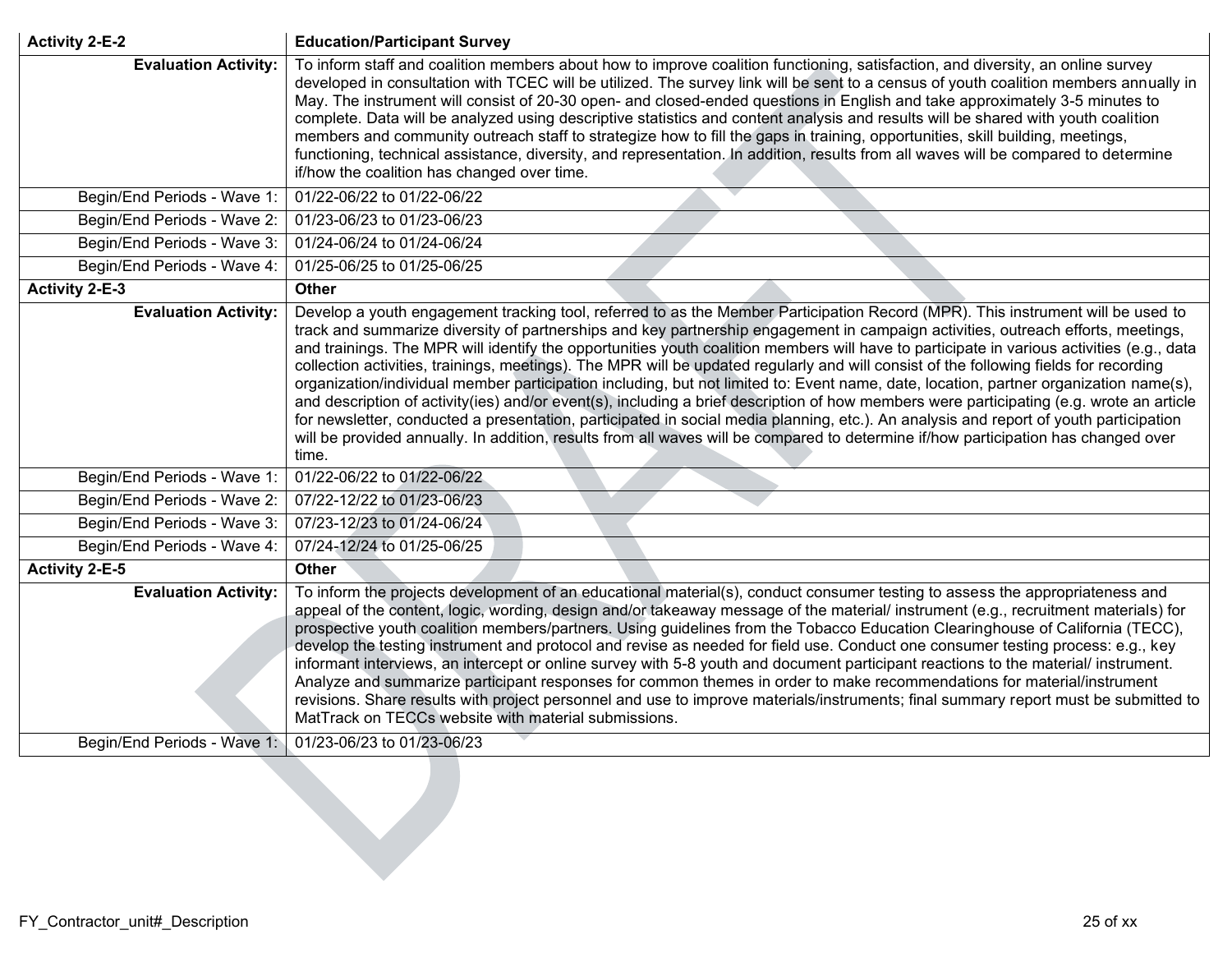| <b>Activity 2-E-4</b>                   | <b>Final Evaluation Report</b>                                                                                                                                                                                                                                                                                                                                                                                                                                                                                                                                                                                                                                                                                                                                                                                                                                                                                                                                                                                                                                                                                           |
|-----------------------------------------|--------------------------------------------------------------------------------------------------------------------------------------------------------------------------------------------------------------------------------------------------------------------------------------------------------------------------------------------------------------------------------------------------------------------------------------------------------------------------------------------------------------------------------------------------------------------------------------------------------------------------------------------------------------------------------------------------------------------------------------------------------------------------------------------------------------------------------------------------------------------------------------------------------------------------------------------------------------------------------------------------------------------------------------------------------------------------------------------------------------------------|
| <b>Data Analysis Plan:</b>              | To document the projects organizational history, learn from past efforts, and share strategies with other projects, complete one brief<br>evaluation report (BER) using the Tell Your Story reporting guidelines from TCEC. The BER will document project goals, process,<br>results and recommendations, and will include an abstract. The report will describe tactics used and to what effect,<br>support/opposition encountered, and how challenges and barriers were addressed. Information will be included on how activities<br>built upon each other, how evaluation supported or informed the work, and how strategies were tailored to reach target audiences.<br>Content analysis, descriptive and inferential statistics, and data visualization will be used to analyze and summarize findings. The<br>conclusion will identify and assess key activities that were crucial to the effort and specific, concrete recommendations for future<br>work will be provided. Evaluation results will be shared with data sources, participants, and other stakeholders as identified in the<br>dissemination plan. |
| <b>Methods to Disseminate</b>           | Presentations                                                                                                                                                                                                                                                                                                                                                                                                                                                                                                                                                                                                                                                                                                                                                                                                                                                                                                                                                                                                                                                                                                            |
| <b>Findings:</b>                        | Website                                                                                                                                                                                                                                                                                                                                                                                                                                                                                                                                                                                                                                                                                                                                                                                                                                                                                                                                                                                                                                                                                                                  |
|                                         | Other                                                                                                                                                                                                                                                                                                                                                                                                                                                                                                                                                                                                                                                                                                                                                                                                                                                                                                                                                                                                                                                                                                                    |
| <b>Other Dissemination Methods:</b>     | The LLA will disseminate the findings through a variety of venues such as Partners, the LLAs website, adult and youth coalition<br>meetings, LLA Leadership, and presentations to public health partners (e.g., Oral Health) and posted on the coalitions website.                                                                                                                                                                                                                                                                                                                                                                                                                                                                                                                                                                                                                                                                                                                                                                                                                                                       |
| <b>Study Limitations or Challenges:</b> | The primary limitation of this evaluation design is that events besides the planned intervention activities might influence the level of<br>community engagement. Another limitation is the potential for low response to the training/coalition surveys and/or participants may<br>not respond to open ended questions intended to identify common themes.                                                                                                                                                                                                                                                                                                                                                                                                                                                                                                                                                                                                                                                                                                                                                              |
| <b>Activity Completion Date Period:</b> | 01/25-06/25                                                                                                                                                                                                                                                                                                                                                                                                                                                                                                                                                                                                                                                                                                                                                                                                                                                                                                                                                                                                                                                                                                              |
| <b>Activity 3-E-1</b>                   | <b>Education/Participant Survey</b>                                                                                                                                                                                                                                                                                                                                                                                                                                                                                                                                                                                                                                                                                                                                                                                                                                                                                                                                                                                                                                                                                      |
| <b>Evaluation Activity:</b>             | To inform staff and trainers about how to improve future trainings, a post-training assessment will be administered to participants of<br>3-5 total trainings (e.g., spokesperson, elevator pitches, letters to the editor). Using a pen and paper or online survey developed in<br>consultation with the Tobacco Control Evaluation Center (TCEC), a census of 8-12 participants at each training will be surveyed to<br>understand training feedback, changes in knowledge, comfort, confidence, preparation, and intent to engage in tobacco prevention<br>activities. The instrument will consist of 8-12 open- and closed-ended questions in English and take approximately 1-2 minutes to<br>complete. Data will be analyzed using descriptive statistics and content analysis and results will be shared with participants,<br>trainers, and staff to improve future trainings and determine other training, education, or service needs.                                                                                                                                                                         |
| Begin/End Periods - Wave 1:             | 07/22-12/22 to 07/24-12/24                                                                                                                                                                                                                                                                                                                                                                                                                                                                                                                                                                                                                                                                                                                                                                                                                                                                                                                                                                                                                                                                                               |
| <b>Activity 3-E-2</b>                   | <b>Education/Participant Survey</b>                                                                                                                                                                                                                                                                                                                                                                                                                                                                                                                                                                                                                                                                                                                                                                                                                                                                                                                                                                                                                                                                                      |
| <b>Evaluation Activity:</b>             | To inform staff and coalition members about how to improve coalition functioning, satisfaction, and diversity, an online survey<br>originally developed by TCEC in consultation with statewide grantees will be utilized. The instrument will consist of 20-30 open and<br>closed-ended questions and take 5-8 minutes to complete. The survey link will be sent to a census of adult coalition members<br>annually in May. Data will be analyzed using descriptive statistics and content analysis and results will be shared with adult coalition<br>members and community outreach staff to strategize how to fill the gaps in training, opportunities, skill building, meetings,<br>functioning, technical assistance, diversity, and representation. In addition, results from all waves will be compared to determine<br>if/how the coalition has changed over time. Note: questions regarding diversity based on CTCP testing and feedback from projects<br>will be added when available.                                                                                                                         |
| Begin/End Periods - Wave 1:             | 01/22-06/22 to 01/22-06/22                                                                                                                                                                                                                                                                                                                                                                                                                                                                                                                                                                                                                                                                                                                                                                                                                                                                                                                                                                                                                                                                                               |
| Begin/End Periods - Wave 2:             | 01/23-06/23 to 01/23-06/23                                                                                                                                                                                                                                                                                                                                                                                                                                                                                                                                                                                                                                                                                                                                                                                                                                                                                                                                                                                                                                                                                               |
| Begin/End Periods - Wave 3:             | 01/24-06/24 to 01/24-06/24                                                                                                                                                                                                                                                                                                                                                                                                                                                                                                                                                                                                                                                                                                                                                                                                                                                                                                                                                                                                                                                                                               |
| Begin/End Periods - Wave 4:             | 01/25-06/25 to 01/25-06/25                                                                                                                                                                                                                                                                                                                                                                                                                                                                                                                                                                                                                                                                                                                                                                                                                                                                                                                                                                                                                                                                                               |

 $\mathcal{L}^{\mathcal{A}}$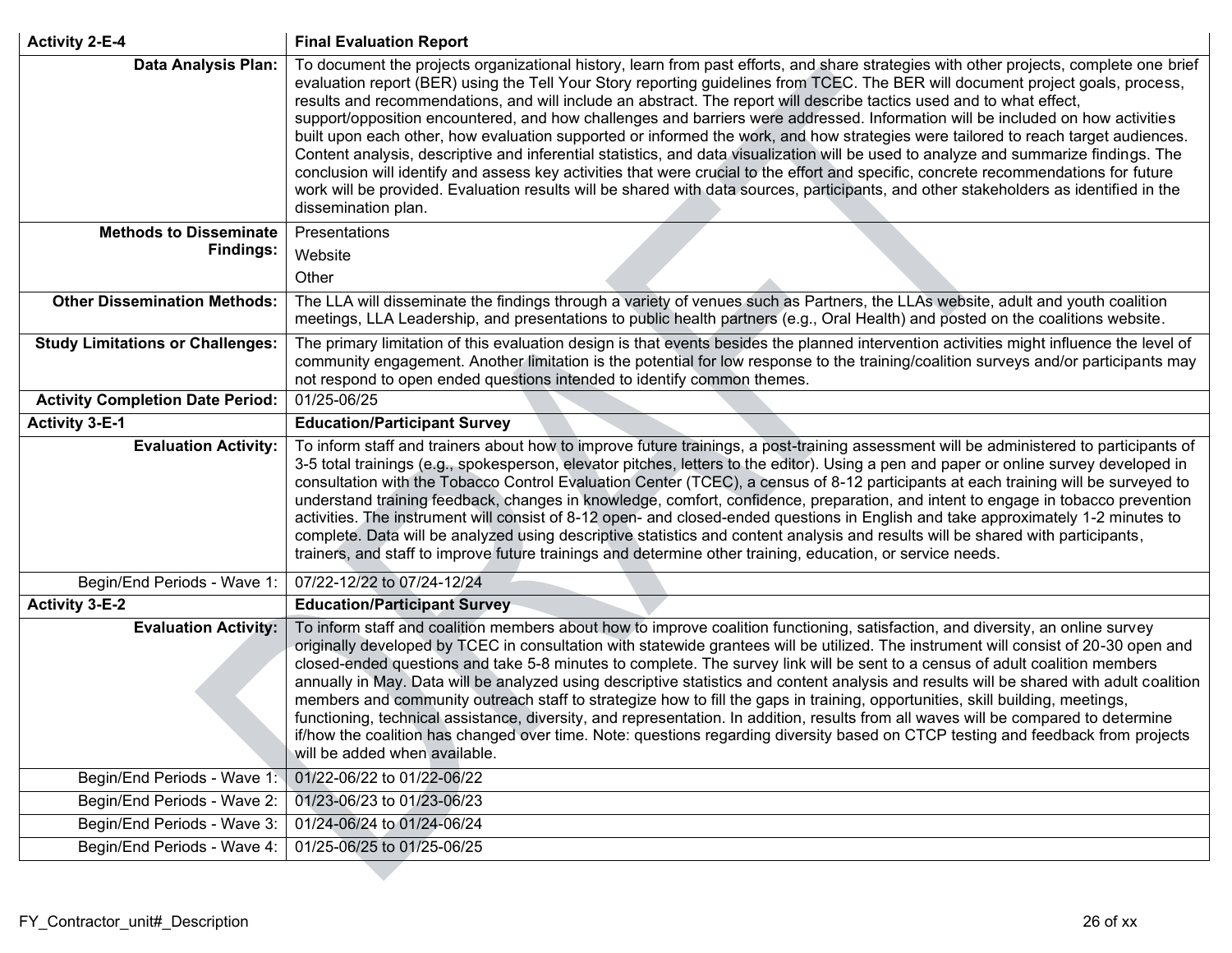| <b>Activity 3-E-3</b>                                      | <b>Other</b>                                                                                                                                                                                                                                                                                                                                                                                                                                                                                                                                                                                                                                                                                                                                                                                                                                                                                                                                                                                                                                                                                                                                                                                                                 |
|------------------------------------------------------------|------------------------------------------------------------------------------------------------------------------------------------------------------------------------------------------------------------------------------------------------------------------------------------------------------------------------------------------------------------------------------------------------------------------------------------------------------------------------------------------------------------------------------------------------------------------------------------------------------------------------------------------------------------------------------------------------------------------------------------------------------------------------------------------------------------------------------------------------------------------------------------------------------------------------------------------------------------------------------------------------------------------------------------------------------------------------------------------------------------------------------------------------------------------------------------------------------------------------------|
| <b>Evaluation Activity:</b><br>Begin/End Periods - Wave 1: | To inform the projects development of an educational material(s), conduct consumer testing to assess the appropriateness and<br>appeal of the content, logic, wording, design and/or takeaway message of the material/ instrument (e.g., recruitment materials) for<br>prospective adult coalition members/partners. Using guidelines from the Tobacco Education Clearinghouse of California (TECC),<br>develop the testing instrument and protocol and revise as needed for field use. Conduct one consumer testing process: e.g., key<br>informant interviews, an intercept or online survey with 5-8 people members of the public and document participant reactions to the<br>material/ instrument. Analyze and summarize participant responses for common themes in order to make recommendations for<br>material/instrument revisions. Share results with project personnel and use to improve materials/instruments; final summary report<br>must be submitted to MatTrack on TECCs website with material submissions.<br>01/23-06/23 to 01/23-06/23                                                                                                                                                                  |
| <b>Activity 3-E-4</b>                                      | <b>Other</b>                                                                                                                                                                                                                                                                                                                                                                                                                                                                                                                                                                                                                                                                                                                                                                                                                                                                                                                                                                                                                                                                                                                                                                                                                 |
| <b>Evaluation Activity:</b>                                | Develop an adult engagement tracking tool, referred to as the Member Participation Record (MPR). This instrument will be used to<br>track and summarize diversity of partnerships and key partnership engagement in campaign activities, outreach efforts, meetings,<br>and trainings. The MPR will identify the opportunities adult coalition members will have to participate in various activities (e.g.,<br>meetings, subcommittee meetings, trainings, data collection, presentations to policymakers, educational visits, etc.). The MPR will<br>be updated regularly and will consist of the following fields for recording organization/individual member participation including, but<br>not limited to: Event name, date, location, partner organization name(s), and description of activity(ies) and/or event(s), including a<br>brief description of how members were participating (e.g. wrote an article for newsletter, conducted a presentation, participating in<br>social media planning, etc.). An analysis and report of adult/organizational participation will be provided annually. In addition, results<br>from all waves will be compared to determine if/how participation has changed over time. |
| Begin/End Periods - Wave 1:                                | 01/22-06/22 to 01/22-06/22                                                                                                                                                                                                                                                                                                                                                                                                                                                                                                                                                                                                                                                                                                                                                                                                                                                                                                                                                                                                                                                                                                                                                                                                   |
| Begin/End Periods - Wave 2:                                | 07/22-12/22 to 01/23-06/23                                                                                                                                                                                                                                                                                                                                                                                                                                                                                                                                                                                                                                                                                                                                                                                                                                                                                                                                                                                                                                                                                                                                                                                                   |
| Begin/End Periods - Wave 3:                                | 07/23-12/23 to 01/24-06/24                                                                                                                                                                                                                                                                                                                                                                                                                                                                                                                                                                                                                                                                                                                                                                                                                                                                                                                                                                                                                                                                                                                                                                                                   |
| Begin/End Periods - Wave 4:                                | 07/24-12/24 to 01/25-06/25                                                                                                                                                                                                                                                                                                                                                                                                                                                                                                                                                                                                                                                                                                                                                                                                                                                                                                                                                                                                                                                                                                                                                                                                   |
| <b>Activity 3-E-5</b>                                      | <b>Final Evaluation Report</b>                                                                                                                                                                                                                                                                                                                                                                                                                                                                                                                                                                                                                                                                                                                                                                                                                                                                                                                                                                                                                                                                                                                                                                                               |
| Data Analysis Plan:                                        | To document the projects organizational history, learn from past efforts, and share strategies with other projects, complete one brief<br>evaluation report (BER) using the Tell Your Story reporting guidelines from TCEC. The BER will document project goals, process,<br>results and recommendations, and will include an abstract. The report will describe tactics used and to what effect,<br>support/opposition encountered, and how challenges and barriers were addressed. Information will be included on how activities<br>built upon each other, how evaluation supported or informed the work, and how strategies were tailored to reach target audiences.<br>Content analysis, descriptive and inferential statistics, and data visualization will be used to analyze and summarize findings. The<br>conclusion will identify and assess key activities that were crucial to the effort and specific, concrete recommendations for future<br>work will be provided. Evaluation results will be shared with data sources, participants, and other stakeholders as identified in the<br>dissemination plan.                                                                                                     |
| <b>Methods to Disseminate</b>                              | <b>Presentations</b>                                                                                                                                                                                                                                                                                                                                                                                                                                                                                                                                                                                                                                                                                                                                                                                                                                                                                                                                                                                                                                                                                                                                                                                                         |
| <b>Findings:</b>                                           | Website                                                                                                                                                                                                                                                                                                                                                                                                                                                                                                                                                                                                                                                                                                                                                                                                                                                                                                                                                                                                                                                                                                                                                                                                                      |
|                                                            | Other                                                                                                                                                                                                                                                                                                                                                                                                                                                                                                                                                                                                                                                                                                                                                                                                                                                                                                                                                                                                                                                                                                                                                                                                                        |
| <b>Other Dissemination Methods:</b>                        | The LLA will disseminate the findings through a variety of venues such as Partners, the LLAs website, adult and youth coalition<br>meetings, LLA Leadership, and presentations to public health partners (e.g., Oral Health) and posted on the coalitions website.                                                                                                                                                                                                                                                                                                                                                                                                                                                                                                                                                                                                                                                                                                                                                                                                                                                                                                                                                           |
| <b>Study Limitations or Challenges:</b>                    | The primary limitation of this evaluation design is that events besides the planned intervention activities might influence the level of<br>community engagement. Another limitation is the potential for low response to the training/coalition surveys and/or participants may<br>not respond to open ended questions intended to identify common themes.                                                                                                                                                                                                                                                                                                                                                                                                                                                                                                                                                                                                                                                                                                                                                                                                                                                                  |
| <b>Activity Start Date Period:</b>                         | 01/25-06/25                                                                                                                                                                                                                                                                                                                                                                                                                                                                                                                                                                                                                                                                                                                                                                                                                                                                                                                                                                                                                                                                                                                                                                                                                  |
| <b>Activity Completion Date Period:</b>                    | 01/25-06/25                                                                                                                                                                                                                                                                                                                                                                                                                                                                                                                                                                                                                                                                                                                                                                                                                                                                                                                                                                                                                                                                                                                                                                                                                  |